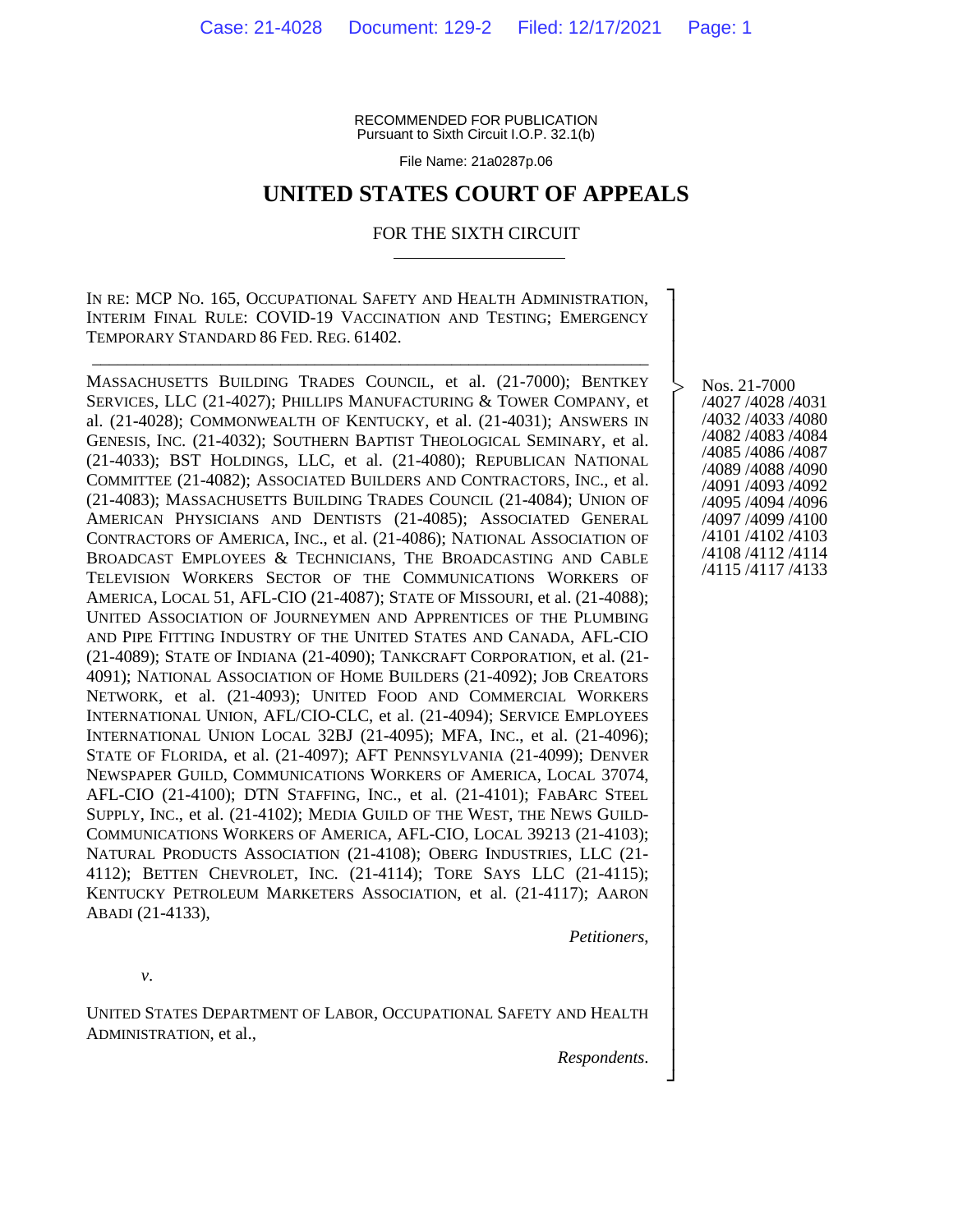Page 2

On Emergency Motion to Dissolve Stay.

Multi-Circuit Petitions for Review from an Order of the U.S. Department of Labor, Occupational Safety and Health Administration, No. OSHA-2001-0007.

Decided and Filed: December 17, 2021

Before: GIBBONS, STRANCH, and LARSEN, Circuit Judges.

\_\_\_\_\_\_\_\_\_\_\_\_\_\_\_\_\_

## **COUNSEL**

**ON EMERGENCY MOTION TO DISSOLVE STAY AND REPLY:** Sarah E. Harrington, Michael S. Raab, Adam C. Jed, Brian J. Springer, Martin Totaro, UNITED STATES DEPARTMENT OF JUSTICE, Washington, D.C., for Respondents. **IN RESPONSE:** R. Trent McCotter, BOYDEN GRAY & ASSOCIATES, Washington, D.C., for Job Creators Network Petitioners. Felicia K. Watson, NATIONAL ASSOCIATION OF HOME BUILDERS OF THE UNITED STATES, Washington, D.C., for Petitioner National Association of Home Builders of the United States. Christopher Wiest, CHRIS WIEST, ATTORNEY AT LAW, PLLC, Crestview Hills, Kentucky, for Petitioner Betten Chevrolet, Inc. Harold Craig Becker, AMERICAN FEDERATION OF LABOR AND CONGRESS OF INDUSTRIAL ORGANIZATIONS, Washington, D.C., Peter J. Ford, UNITED FOOD & COMMERCIAL WORKERS INTERNATIONAL UNION, Washington, D.C., Randy Rabinowitz, OSH LAW PROJECT, LLC, Washington, D.C., Andrew D. Roth, BREDHOFF & KAISER, PLLC, Washington, D.C., Nicole Berner, SERVICE EMPLOYEES INTERNATIONAL UNION, Washington, D.C., Keith R. Bolek, O'DONOGHUE & O'DONOGHUE LLP, Washington, D.C., Victoria L. Bor, SHERMAN DUNN, P.C., Washington, D.C., for Petitioner Union of American Physicians and Dentists. Cathleen A. Martin, John A. Ruth, NEWMAN, COMLEY & RUTH, P.C., Jefferson City, Missouri, for MFA Incorporated Petitioners. Benjamin M. Flowers, May Davis, OFFICE OF THE OHIO ATTORNEY GENERAL, Columbus, Ohio, Christopher L. Thacker, Lindsey R. Keiser, OFFICE OF THE KENTUCKY ATTORNEY GENERAL, Frankfort, Kentucky, Clark L. Hildabrand, Brandon J. Smith, OFFICE OF THE TENNESSEE ATTORNEY GENERAL, Nashville, Tennessee, Brian Kane, Leslie M. Hayes, Megan A. Larrondo, OFFICE OF THE IDAHO ATTORNEY GENERAL, Boise, Idaho, Jeffrey A. Chanay, OFFICE OF THE KANSAS ATTORNEY GENERAL, Topeka, Kansas, Mithun Mansinghani, OFFICE OF THE OKLAHOMA ATTORNEY GENERAL, Oklahoma City, Oklahoma, Lindsay S. See, OFFICE OF THE WEST VIRGINIA ATTORNEY GENERAL, Charleston, West Virginia, Edmund G. LaCour Jr., OFFICE OF THE ALABAMA ATTORNEY GENERAL, Montgomery, Alabama, Charles E. Brasington, OFFICE OF THE ALASKA ATTORNEY GENERAL, Anchorage, Alaska, Drew C. Ensign, OFFICE OF THE ARIZONA ATTORNEY GENERAL, Phoenix, Arizona, D. John Sauer, OFFICE OF THE MISSOURI ATTORNEY GENERAL, Jefferson City, Missouri, David M. S. Dewhirst, Christian B. Corrigan, OFFICE OF THE MONTANA ATTORNEY GENERAL, Helena, Montana, Nicholas J. Bronni, Vincent M. Wagner, OFFICE OF THE ARKANSAS ATTORNEY GENERAL, Little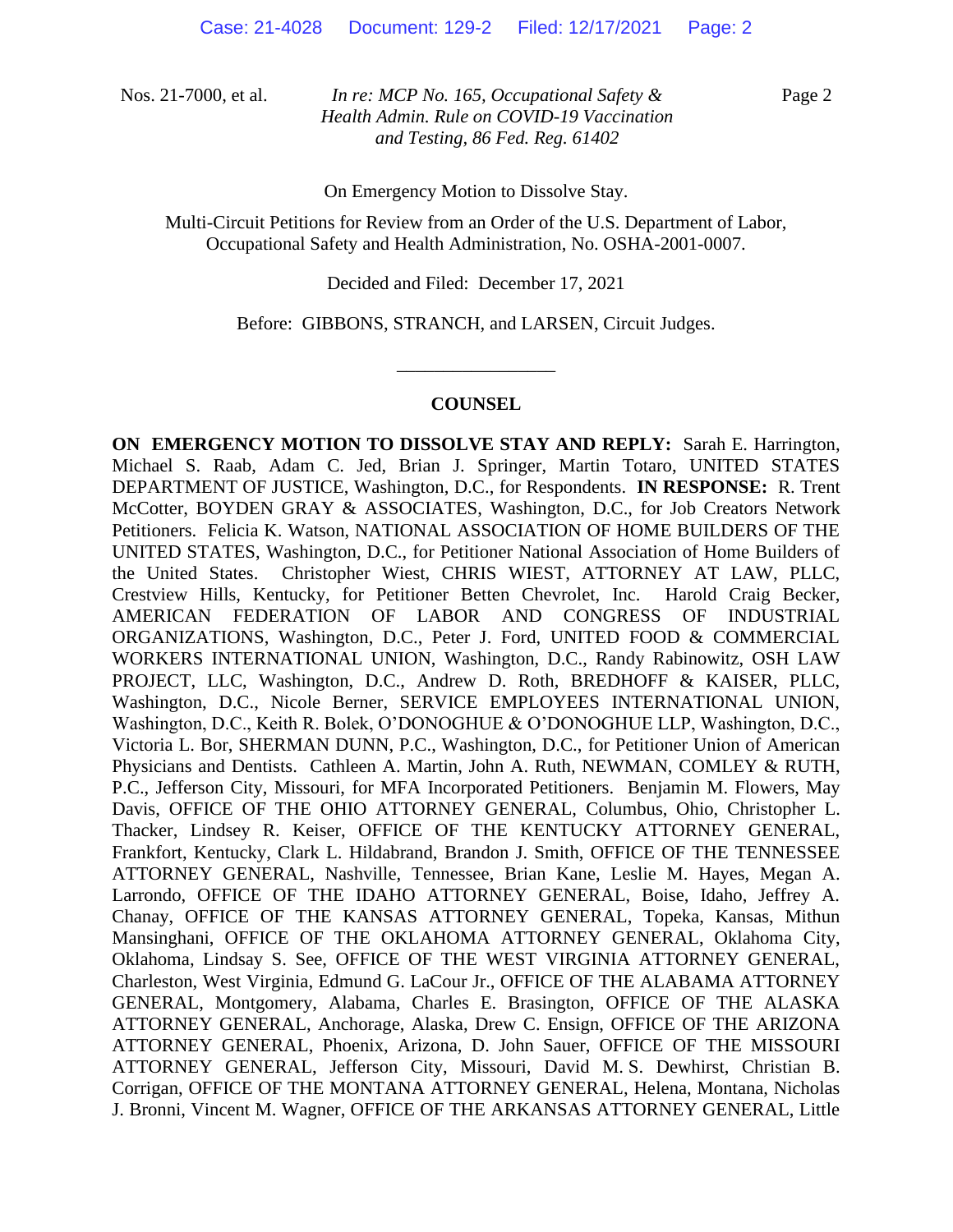Page 3

Rock, Arkansas, Henry C. Whitaker, Jason H. Hilborn, OFFICE OF THE FLORIDA ATTORNEY GENERAL, Tallahassee, Florida, James A. Campbell, OFFICE OF THE NEBRASKA ATTORNEY GENERAL, Lincoln, Nebraska, Anthony J. Galdieri, OFFICE OF THE NEW HAMPSHIRE ATTORNEY GENERAL, Concord, New Hampshire, Matthew A. Sagsveen, OFFICE OF THE NORTH DAKOTA ATTORNEY GENERAL, Bismarck, North Dakota, Ross W. Bergethon, OFFICE OF THE GEORGIA ATTORNEY GENERAL, Atlanta, Georgia, Thomas M. Fisher, OFFICE OF THE INDIANA ATTORNEY GENERAL, Indianapolis, Indiana, Thomas T. Hydrick, OFFICE OF THE SOUTH CAROLINA ATTORNEY GENERAL, Columbia, South Carolina, Samuel P. Langholz, OFFICE OF THE IOWA ATTORNEY GENERAL, Des Moines, Iowa, Elizabeth B. Murrill, OFFICE OF THE LOUISIANA ATTORNEY GENERAL, Baton Rouge, Louisiana, Judd E. Stone II, William F. Cole, Ryan S. Baasch, OFFICE OF THE TEXAS ATTORNEY GENERAL, Austin, Texas, Melissa A. Holyoak, OFFICE OF THE UTAH ATTORNEY GENERAL, Salt Lake City, Utah, John V. Coghlan, OFFICE OF THE MISSISSIPPI ATTORNEY GENERAL, Jackson, Mississippi, Ryan Schelhaas, OFFICE OF THE WYOMING ATTORNEY GENERAL, Cheyenne, Wyoming, for State Petitioners. Michael E. Toner, Thomas M. Johnson, Jr., Stephen J. Obermeier, Jeremy J. Broggi, Krystal B. Swendsboe, WILEY REIN LLP, Washington, D.C., for Petitioner Republican National Committee. Daniel P. Lennington, WISCONSIN INSTITUTE FOR LAW & LIBERTY, Milwaukee, Wisconsin, for Tankcraft Petitioners. Matthew R. Miller, Robert Henneke, Chance Weldon, Nathan Curtisi, TEXAS PUBLIC POLICY FOUNDATION, Austin, Texas, for Burnett Specialists Petitioners. John Stone Campbell III, John P. Murrill, TAYLOR, PORTER, BROOKS, & PHILLIPS L.L.P., Baton Rouge, Louisiana, for Cox Operating Petitioners. Jessica Hart Steinmann, Josh Campbell, Rachel Jag, AMERICA FIRST POLICY INSTITUTE, Washington, D.C., Kris W. Kobach, ALLIANCE FOR FREE CITIZENS, Lecompton, Kansas, for DTN Staffing Petitioners. Daniel R. Suhr, M. E. Buck Dougherty III, LIBERTY JUSTICE CENTER, Chicago, Illinois, Sarah Harbison, PELICAN INSTITUTE FOR PUBLIC POLICY, New Orleans, Louisiana, for BST Holdings Petitioners. Kurtis T. Wilder, Joseph E. Richotte, Steven R. Eatherly, BUTZEL LONG, P.C., Detroit, Michigan, for Petitioner Small Business Association of Michigan. Henry M. Perlowski, Ashley S. Kelly, ARNALL GOLDEN GREGORY LLP, Atlanta, Georgia, Richard J. Oparil, ARNALL GOLDEN GREGORY LLP, Washington, D.C., for Petitioner Natural Products Association. Robert Alt, THE BUCKEYE INSTITUTE, Columbus, Ohio, Patrick Strawbridge, CONSOVOY MCCARTHY PLLC, Boston, Massachusetts, for Petitioner Phillips Manufacturing & Tower Company. David A. Cortman, John J. Bursch, Matthew S. Bowman, Frank H. Chang, ALLIANCE DEFENDING FREEDOM, Washington, D.C., Ryan L. Bangert, Ryan J. Tucker, ALLIANCE DEFENDING FREEDOM, Scottsdale, Arizona, for Southern Baptist Theological Seminary Petitioners. Jordan A. Sekulow, Abigail A. Southerland, Miles Terry, Christy Stierhoff, AMERICAN CENTER FOR LAW & JUSTICE, Washington, D.C., Edward L. White III, AMERICAN CENTER FOR LAW & JUSTICE, Ann Arbor, Michigan, for Petitioner Heritage Foundation. Steven P. Lehotsky, Scott A. Keller, Michael B. Schon, LEHOTSKY KELLER LLP, Washington, D.C., for Business Association Petitioners. Matthew J. Clark, ALABAMA CENTER FOR LAW AND LIBERTY, Birmingham, Alabama, for FabArc Steel Supply Petitioners. J. Larry Stine, WIMBERLY, LAWSON, STECKEL,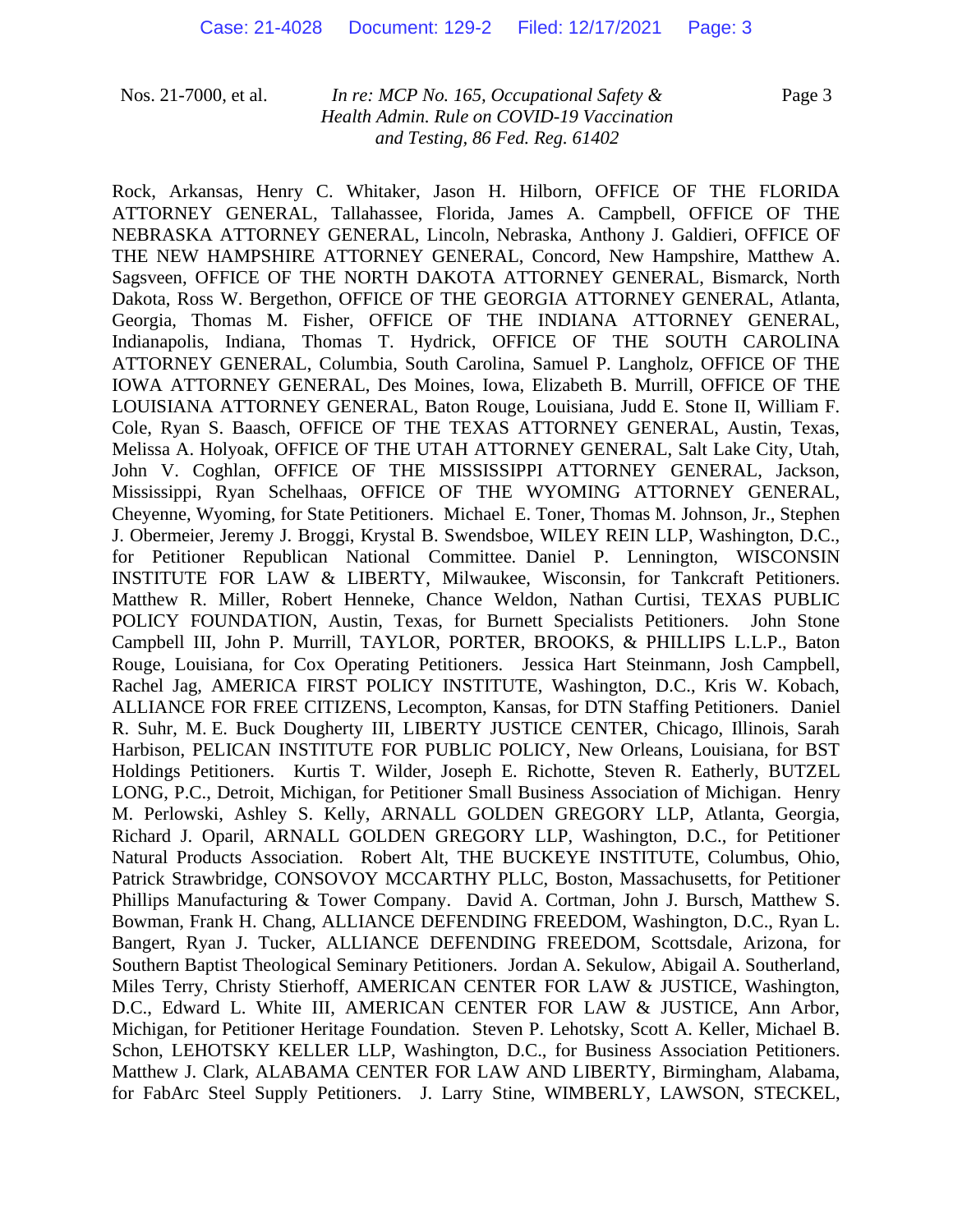Page 4

SCHNEIDER & STINE, P.C., Atlanta, Georgia, for Associated Builders and Contractors Petitioners. Jeffrey C. Mateer, Hiram S. Sasser III, David J. Hacker, Jeremiah G. Dys, Lea E. Patterson, Keisha T. Russell, FIRST LIBERTY INSTITUTE, Plano, Texas, for Answers in Genesis Petitioners. David A. Cortman, John J. Bursch, Matthew S. Bowman, Frank H. Chang, ALLIANCE DEFENDING FREEDOM, Washington, D.C., Ryan L. Bangert, Ryan J. Tucker, ALLIANCE DEFENDING FREEDOM, Scottsdale, Arizona, Harmeet K. Dhillon, Ronald D. Coleman, Mark P. Meuser, Michael A. Columbo, DHILLON LAW GROUP INC., San Francisco, California, for Petitioner Bentkey Services. Aaron Abadi, New York, New York, pro se. **ON AMICUS BRIEF:** Brianne Gorod, CONSTITUTIONAL ACCOUNTABILITY CENTER, Washington, D.C., Scott E. Rosenow WMC LITIGATION CENTER, Madison, Wisconsin, Catherine L. Strauss, ICE MILLER LLP, Columbus, Ohio, Sheng Li, NEW CIVIL LIBERTIES ALLIANCE, Washington, D.C., Emmy L. Levens, COHEN MILSTEIN SELLERS & TOLL PLLC, Washington, D.C., Rachel L. Fried, Jessica Anne Morton, Jeffrey B. Dubner, JoAnn Kintz, DEMOCRACY FORWARD FOUNDATION, Washington, D.C., Scott L. Nelson, Allison M. Zieve, PUBLIC CITIZEN LITIGATION GROUP, Washington, D.C., Michael T. Anderson, Adam C. Breihan, MURPHY ANDERSON PLLC, Washington, D.C., Deepak Gupta, GUPTA WESSLER PLLC, Washington, D.C., for Amici Curiae.

STRANCH, J., delivered the opinion of the court in which GIBBONS, J., joined. GIBBONS, J. (pg. 38), delivered a separate concurring opinion. LARSEN, J. (pp. 39–57), delivered a separate dissenting opinion.

# **OPINION** \_\_\_\_\_\_\_\_\_\_\_\_\_\_\_\_\_

\_\_\_\_\_\_\_\_\_\_\_\_\_\_\_\_\_

JANE B. STRANCH, Circuit Judge. The COVID-19 pandemic has wreaked havoc across America, leading to the loss of over 800,000 lives, shutting down workplaces and jobs across the country, and threatening our economy. Throughout, American employees have been trying to survive financially and hoping to find a way to return to their jobs. Despite access to vaccines and better testing, however, the virus rages on, mutating into different variants, and posing new risks. Recognizing that the "old normal" is not going to return, employers and employees have sought new models for a workplace that will protect the safety and health of employees who earn their living there. In need of guidance on how to protect their employees from COVID-19 transmission while reopening business, employers turned to the Occupational Safety and Health Administration (OSHA or the Agency), the federal agency tasked with assuring a safe and healthful workplace. On November 5, 2021, OSHA issued an Emergency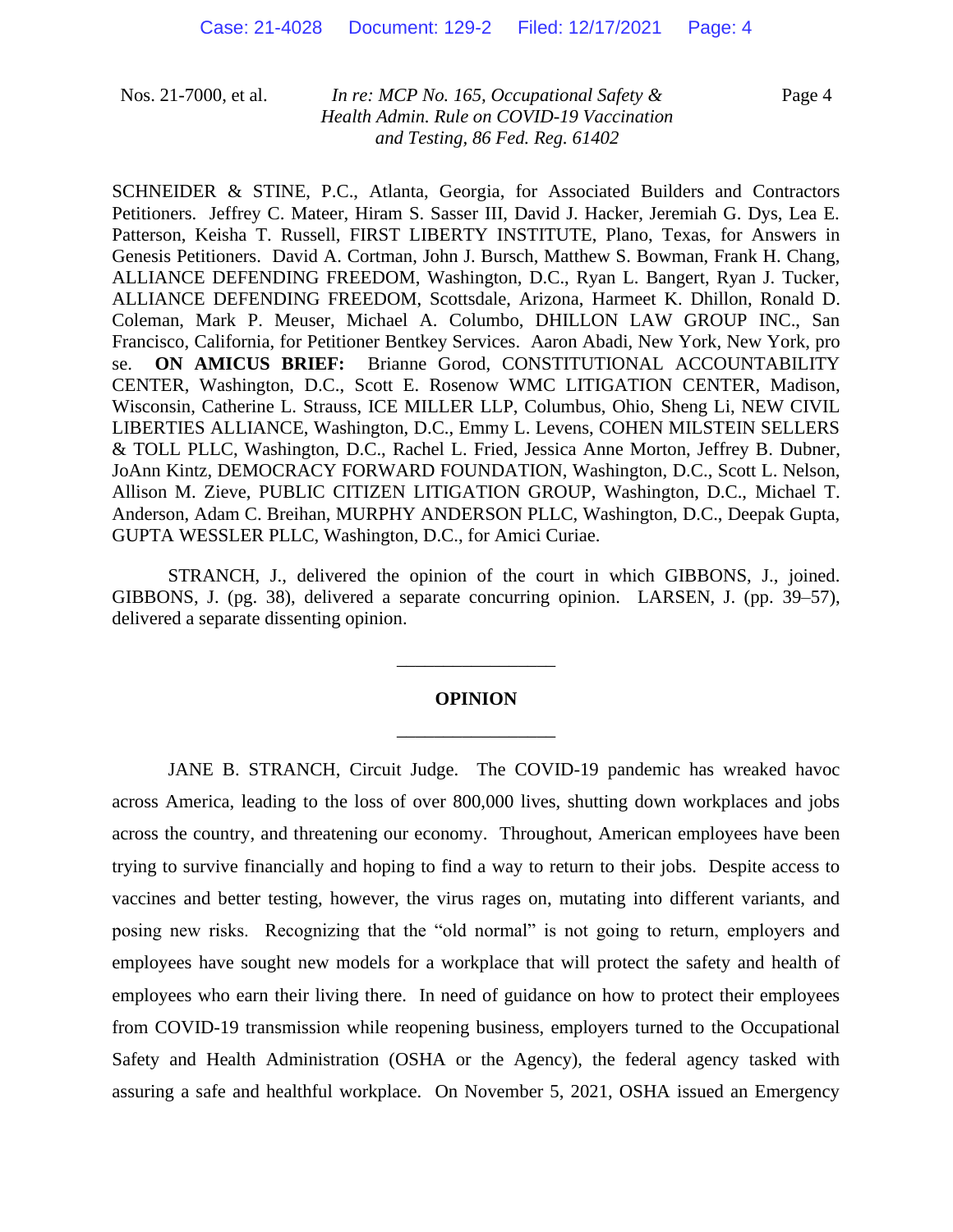Page 5

Temporary Standard (ETS or the standard) to protect the health of employees by mitigating spread of this historically unprecedented virus in the workplace. The ETS requires that employees be vaccinated or wear a protective face covering and take weekly tests but allows employers to choose the policy implementing those requirements that is best suited to their workplace. The next day, the U.S. Court of Appeals for the Fifth Circuit stayed the ETS pending judicial review, and it renewed that decision in an opinion issued on November 12. Under 28 U.S.C. § 2112(a)(3), petitions challenging the ETS—filed in Circuits across the nation—were consolidated into this court. Pursuant to our authority under  $28 \text{ U.S.C. }$  \$ 2112(a)(4), we **DISSOLVE** the stay issued by the Fifth Circuit for the following reasons.

### **I. BACKGROUND**

## **A. OSHA's History and Authority**

Congress passed the Occupational Safety and Health Act of 1970 (OSH Act or the Act) and established OSHA "to assure safe and healthful working conditions for the nation's work force and to preserve the nation's human resources." *Asbestos Info. Ass'n/N. Am. v. Occupational Safety & Health Admin.*, 727 F.2d 415, 417 (5th Cir. 1984). It expressly found that "personal injuries and illnesses arising out of work situations impose a substantial burden upon, and are a hindrance to, interstate commerce in terms of lost production, wage loss, medical expenses, and disability compensation payments." 29 U.S.C. § 651(a). OSHA is charged with ensuring worker safety and health "by developing innovative methods, techniques, and approaches for dealing with occupational safety and health problems." *Id.* § 651(b)(5). To fulfill that charge, Congress authorized the Secretary of Labor (the Secretary) "to set mandatory occupational safety and health standards applicable to businesses affecting interstate commerce." *Id.* § 651(b)(3). And it vested the Secretary with "broad authority . . . to promulgate different kinds of standards" for health and safety in the workplace. *Indus. Union Dep't, AFL-CIO v. Am. Petroleum Inst.*, 448 U.S. 607, 611 (1980) (plurality opinion); *see, e.g.*, *N. Am.'s Bldg. Trades Unions v. Occupational Safety & Health Admin.*, 878 F.3d 271, 281 (D.C. Cir. 2017); *United Steelworkers of Am., AFL-CIO-CLC v. Marshall*, 647 F.2d 1189, 1202, 1311 (D.C. Cir. 1980); 29 C.F.R. §§ 1910.141, 1926.51.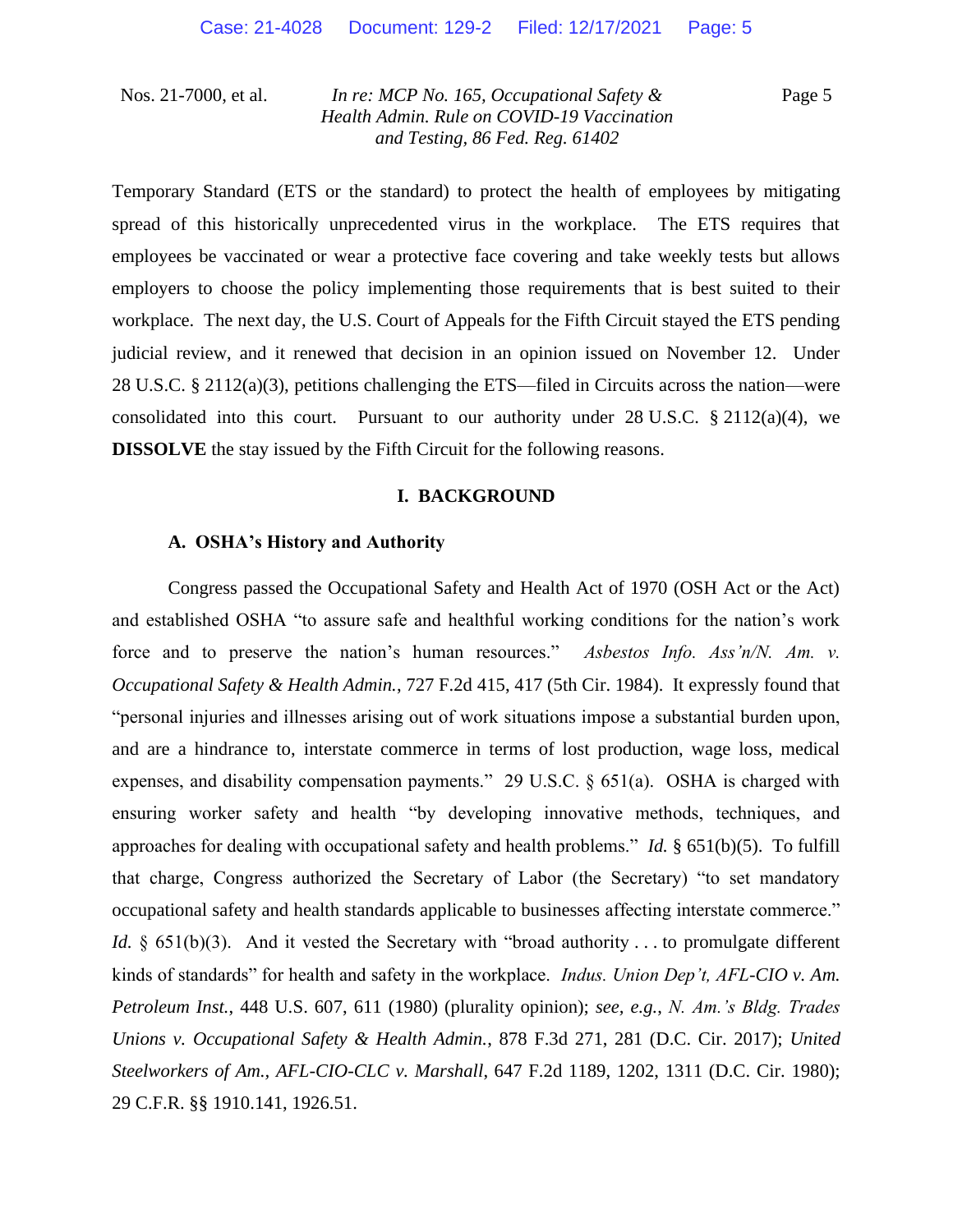Page 6

An occupational safety and health standard is one that "requires conditions, or the adoption or use of one or more practices, means, methods, operations, or processes, reasonably necessary or appropriate to provide safe or healthful employment and places of employment." 29 U.S.C. § 652(8). Before going into effect, OSHA's standards must undergo a notice-andcomment period for 30 days, during which time anyone who objects to the standard may request a public hearing. *Id.*  $\S 655(b)(2)$ –(3). Within 60 days from the end of the notice-and-comment period, the Secretary must either publish the standard or decline to issue the standard. *Id.*  § 655(b)(4). The Secretary has set standards that affect workplaces across the country in a wide range of categories, including sanitation, air contaminants, hazardous materials, personal protective equipment, and fire protection. *See* National Consensus Standards and Established Federal Standards, 36 Fed. Reg. 10,466 (May 29, 1971).

In emergency circumstances, OSHA "shall" promulgate an "emergency temporary standard" that takes "immediate effect." 29 U.S.C. § 655(c)(1). Emergency temporary standards do not displace notice-and-comment requirements; rather, the ETS serves as the "proposed rule," and OSHA must proceed over the course of six months with the notice-and-comment procedures of a normal OSHA standard. *Id.* § 655(c)(2), (3). At the end of that period, the Secretary must promulgate either the same standard or a revised standard in light of the notice-and-comment process. *Id.* § 655(c)(2). Before issuing an ETS, OSHA must determine: (1) "that employees are exposed to grave danger from exposure to substances or agents determined to be toxic or physically harmful or from new hazards," and (2) that an "emergency standard is necessary to protect employees from such danger." *Id.* § 655(c)(1).

With respect to any OSHA standard—emergency or otherwise—employers may seek a "variance" from the standard. *Id.* § 655(d). Under that provision, an employer must demonstrate "that the conditions, practices, means, methods, operations, or processes used or proposed to be used by an employer will provide employment and places of employment to his employees which are as safe and healthful as those which would prevail if he complied with the standard." *Id.*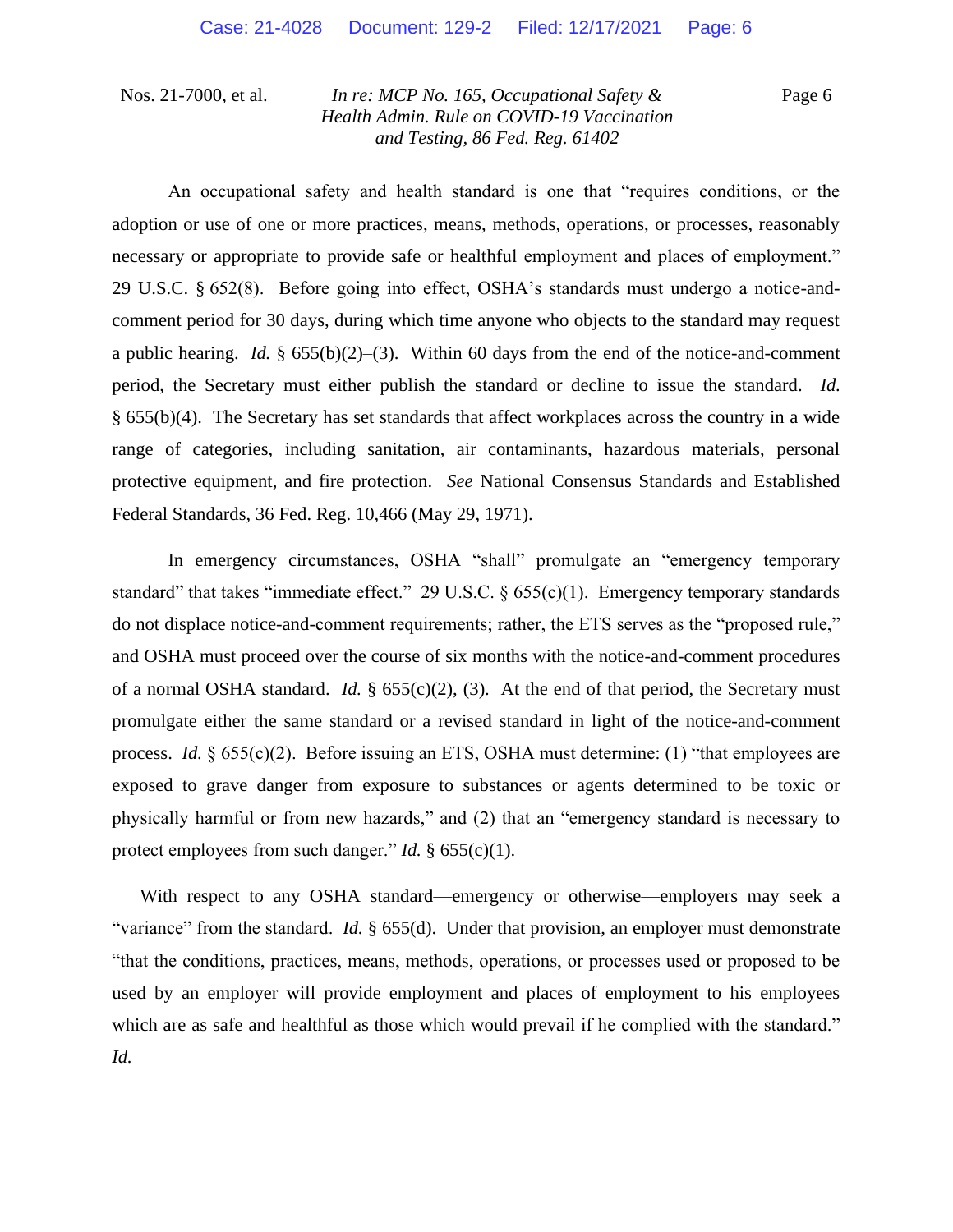Page 7

## **B. Factual Background**

OSHA monitored the COVID-19 pandemic from the beginning. As early as April 2020, OSHA sought to protect workers through "widespread voluntary compliance" with "safety guidelines," specifying that workplaces should comply with personal protective equipment standards, *see* 29 C.F.R. § 1910, and by reinforcing employers' "general duty" to furnish each worker "employment and a place of employment, which are free from recognized hazards that are causing or are likely to cause death or serious physical harm," *see* 29 U.S.C. § 654(a)(1). Given the pandemic's trajectory—and the emergence of rapidly-spreading variants causing "increases in infectiousness and transmission," 86 Fed. Reg. at 61,409—OSHA found that its "nonregulatory enforcement tools" were "inadequate" to ensure all working individuals "safe and healthful working conditions." 29 U.S.C. § 651(b); *see* 86 Fed. Reg. at 61,410–45.

Determining that the continued spread of COVID-19 met the two requirements of § 655(c)(1), on November 5, 2021, OSHA published an ETS to fulfill its statutory directive and address the "extraordinary and exigent circumstances" presented by this unprecedented pandemic. 86 Fed. Reg. at 61,434. OSHA published a 153-page preamble to the ETS to explain the bases for its decision to issue the ETS under 29 U.S.C. § 655(c). *See* COVID-19 Vaccination and Testing; Emergency Temporary Standard, 86 Fed. Reg. 61,402 (Nov. 5, 2021) (to be codified at 29 C.F.R. pts. 1910, 1915, 1917, 1918, 1926, and 1928).

The ETS does not require anyone to be vaccinated. Rather, the ETS allows covered employers—employers with 100 or more employees—to determine for themselves how best to minimize the risk of contracting COVID-19 in their workplaces. *Id.* at 61,438 (allowing employers to "opt out" of any vaccination policies). Employers have the option to require unvaccinated workers to wear a mask on the job and test for COVID-19 weekly. *Id.* They can also require those workers to do their jobs exclusively from home, and workers who work exclusively outdoors are exempt. *Id.* at 61,419. The employer—not OSHA—can require that its workers get vaccinated, something that countless employers across the country have already done. *Id.* at 61,436 ("[T]his ETS offers employers a choice in how to comply . . . .").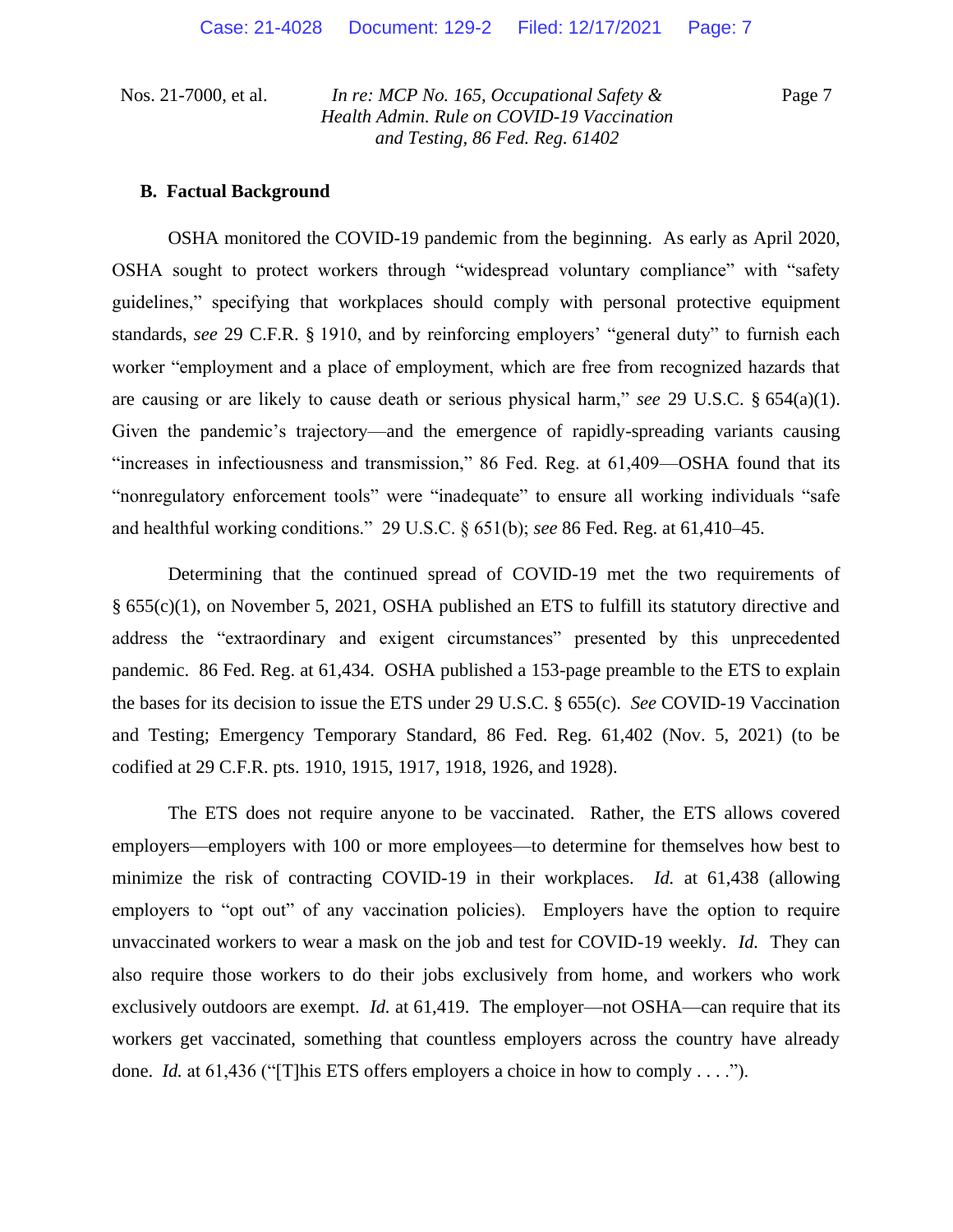Page 8

Employers must also confirm their employees' vaccination status and keep records of that status. *Id.* at 61,552. Consistent with other OSHA standard penalties, employers who fail to follow the standard may be fined penalties up to \$13,653 for each violation and up to \$136,532 for each willful violation. 29 C.F.R. § 1903.15(d).

## **C. Procedural History**

Shortly after OSHA issued the ETS, private employers, labor unions, state governments, and individual citizens across the country filed suit in virtually every circuit court, challenging OSHA's authority to issue such an ETS and OSHA's basis for the ETS. One day after the ETS went into effect, the Fifth Circuit issued a stay barring OSHA from enforcing the ETS until the completion of judicial review. *BST Holdings, LLC v. Occupational Safety & Health Admin.*, No. 21-60845, 2021 WL 5166656 (5th Cir. Nov. 6, 2021) (per curiam). Less than a week later, the Fifth Circuit issued a written opinion, reaffirming the initial stay after "having conducted . . . [an] expedited review." *BST Holdings, LLC v. Occupational Safety & Health Admin.*, 17 F.4th 604 (5th Cir. 2021).

In reaching its decision to stay the ETS, the Fifth Circuit generally forecasted that the ETS faced fatal statutory and constitutional issues, then concluded that the Petitioners had demonstrated a strong likelihood of success on the merits. *Id.* at 611–18. On the other stay factors, the Fifth Circuit found that individuals, states, and employers would be "substantially burdened" due to the compliance costs, loss of constitutional freedom, and intrusion into States' "constitutionally reserved police power." *Id.* at 618. Without addressing any of OSHA's factual explanations or its supporting scientific evidence concerning harm, the Fifth Circuit summarily concluded that "a stay will do *OSHA* no harm whatsoever" and "a stay is firmly in the public interest." *Id.* at 618–19 (emphasis in original).

Under 28 U.S.C. § 2112(a)(3), the Government notified the judicial panel on multidistrict litigation of petitions across multiple circuits, invoking the lottery procedure to consolidate all petitions in a single circuit. On November 16, the panel designated the U.S. Court of Appeals for the Sixth Circuit to review the petitions. On November 23, the Government moved to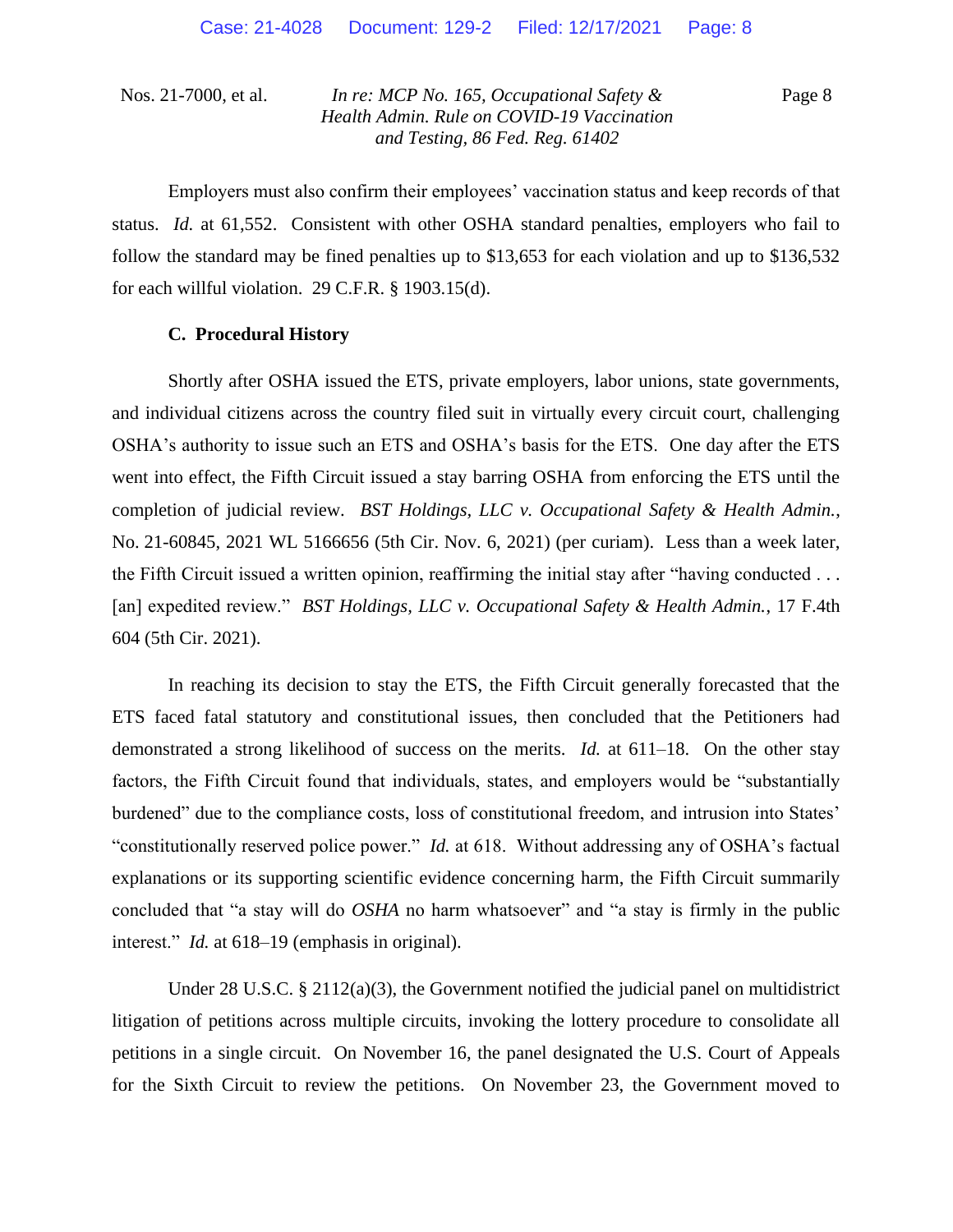Page 9

dissolve the stay issued by the Fifth Circuit pursuant to  $\S 2112(a)(4)$ , which provides that the court of appeals chosen through the multi-circuit lottery may modify, revoke, or extend a stay that a court of appeals issued before the lottery.

## **II. ANALYSIS**

Relying primarily on the evidence and authority set out in its 153-page preamble, OSHA moved to dissolve the Fifth Circuit's stay. Under 28 U.S.C.  $\S 2112(a)(4)$ , we review de novo the challenged aspects of the ETS to determine whether the Fifth Circuit's stay should be modified, revoked, or extended.

## **A. Standard for Stay**

"A stay is an 'intrusion into the ordinary processes of administration and judicial review.'" *Nken v. Holder*, 556 U.S. 418, 427 (2009) (quoting *Va. Petroleum Jobbers Ass'n. v. Fed. Power Comm'n*, 259 F.2d 921, 925 (D.C. Cir. 1958)). Therefore, it "is not a matter of right, even if irreparable injury might otherwise result to the appellant." *Id.* (quoting *Virginian Ry. Co. v. United States*, 272 U.S. 658, 672 (1926)). "[T]he heavy burden for making out a case for such extraordinary relief" rests on "the moving parties." *Winston-Salem/Forsyth Cnty. Bd. of Educ. v. Scott*, 404 U.S. 1221, 1231 (1971); *see also Nken*, 556 U.S. at 433–34.

To determine whether a stay pending judicial review is merited, we consider four factors:

(1) whether the stay applicant has made a strong showing that he is likely to succeed on the merits; (2) whether the applicant will be irreparably injured absent a stay; (3) whether issuance of the stay will substantially injure the other parties interested in the proceeding; and (4) where the public interest lies.

*Nken*, 556 U.S. at 426 (quoting *Hilton v. Braunskill*, 481 U.S. 770, 776 (1987)).

## **B. Likelihood of Success on the Merits**

#### 1. Scope of OSHA's Statutory Authority

Petitioners' arguments are primarily grounded in the Fifth Circuit's blanket conclusion that the ETS is beyond the scope of OSHA's statutory authority. The ETS was issued under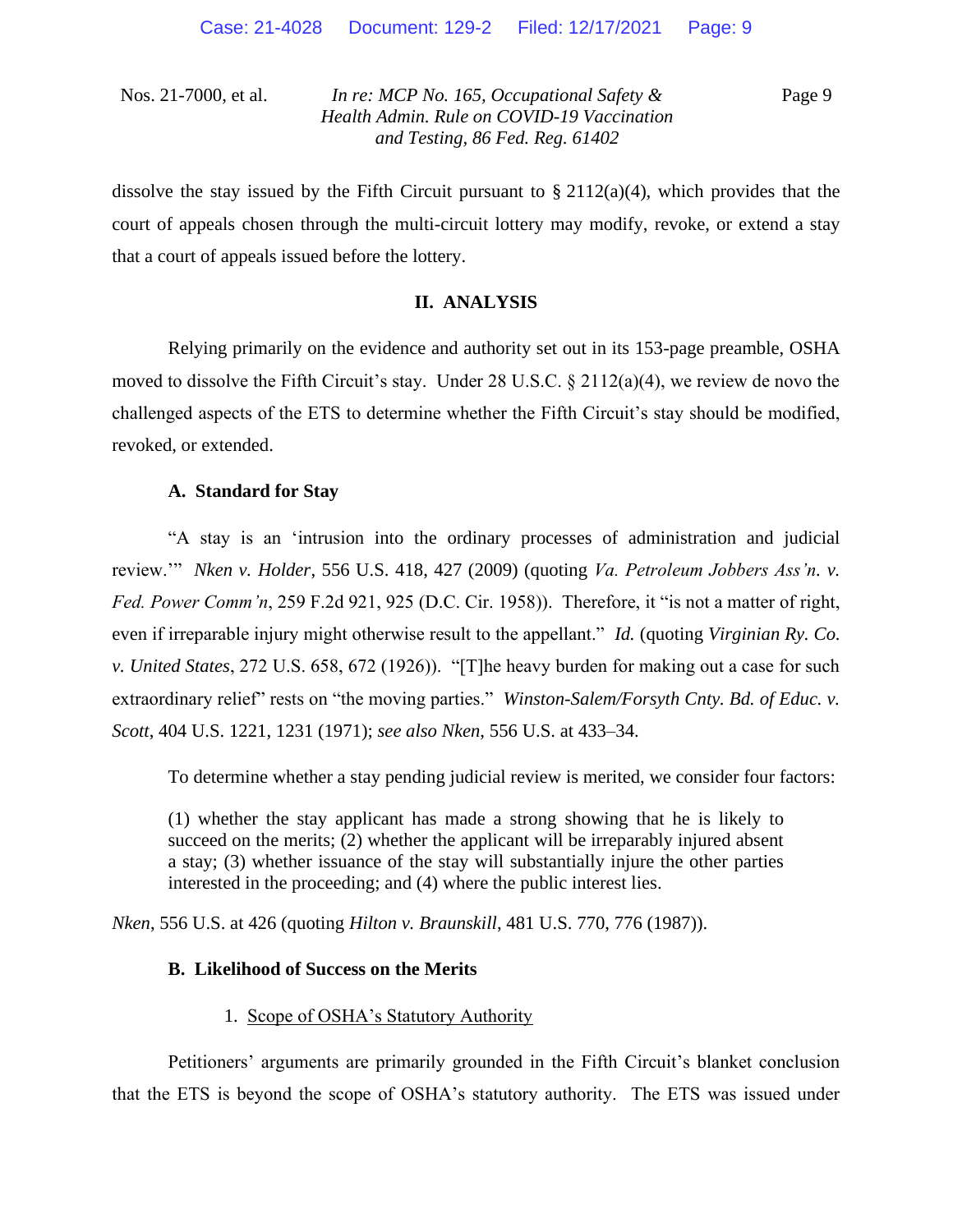Page 10

 $\S$  655(c)(1) of the Act, which requires OSHA to issue an emergency standard if necessary to protect workers from a "grave danger" presented by "exposure to substances or agents determined to be toxic or physically harmful or from new hazards." 29 U.S.C. § 655(c)(1). In assessing that authority, the Fifth Circuit focused solely on the words in §  $655(c)(1)$ : "substances" or agents," "toxic or physically harmful," and "grave danger," opining that those words are to be interpreted based on the words and phrases in the immediate vicinity of the statutory language at issue. *BST Holdings*, 17 F.4th at 612–13. But the Supreme Court has instructed that words and phrases must be viewed in the context of the entire statute. *See Gade v. Nat'l Solid Wastes Mgmt. Ass'n*, 505 U.S. 88, 99 (1992) (instructing that, when evaluating a statute, a court "must" not be guided by a single sentence or member of a sentence, but look to the provisions of the whole law"). We therefore take a holistic view of the language that Congress chose to include in its statutory authorization to OSHA.

An "agent" is "a chemically, physically, or biologically active principle." *Agent*, Merriam-Webster Collegiate Dictionary, https://unabridged.merriam-webster.com/collegiate/ agent. And a virus is defined, in part, as "any large group of submicroscopic infectious agents." *Virus*, Merriam-Webster Collegiate Dictionary, https://unabridged.merriam-webster.com/ collegiate/virus. The statute requires OSHA to determine whether an agent is "toxic *or* physically harmful *or* from new hazards," 29 U.S.C. § 655(c)(1) (emphasis added), speaking in the disjunctive, which specifies that words so connected "are to be given separate meanings," *Loughrin v. United States*, 573 U.S. 351, 357 (2014) (quoting *United States v. Woods*, 571 U.S. 31, 45–46 (2013)). To conflate two descriptors into one meaning would improperly render one disjunctive phrase superfluous. *See Bailey v. United States*, 516 U.S. 137, 146 (1995); *Reiter v. Sonotone Corp.*, 442 U.S. 330, 338–39 (1979). Under the statutory definition, any agent, including a virus, that is *either* "toxic" (i.e., poisonous, toxicity) *or* "physically harmful" (i.e., causing bodily harm) falls within OSHA's purview. An agent that causes bodily harm—a virus—falls squarely within the scope of that definition.

Other provisions of the Act reinforce OSHA's authority to regulate infectious diseases and viruses. As explained above, Congress enacted the OSH Act under the Commerce Clause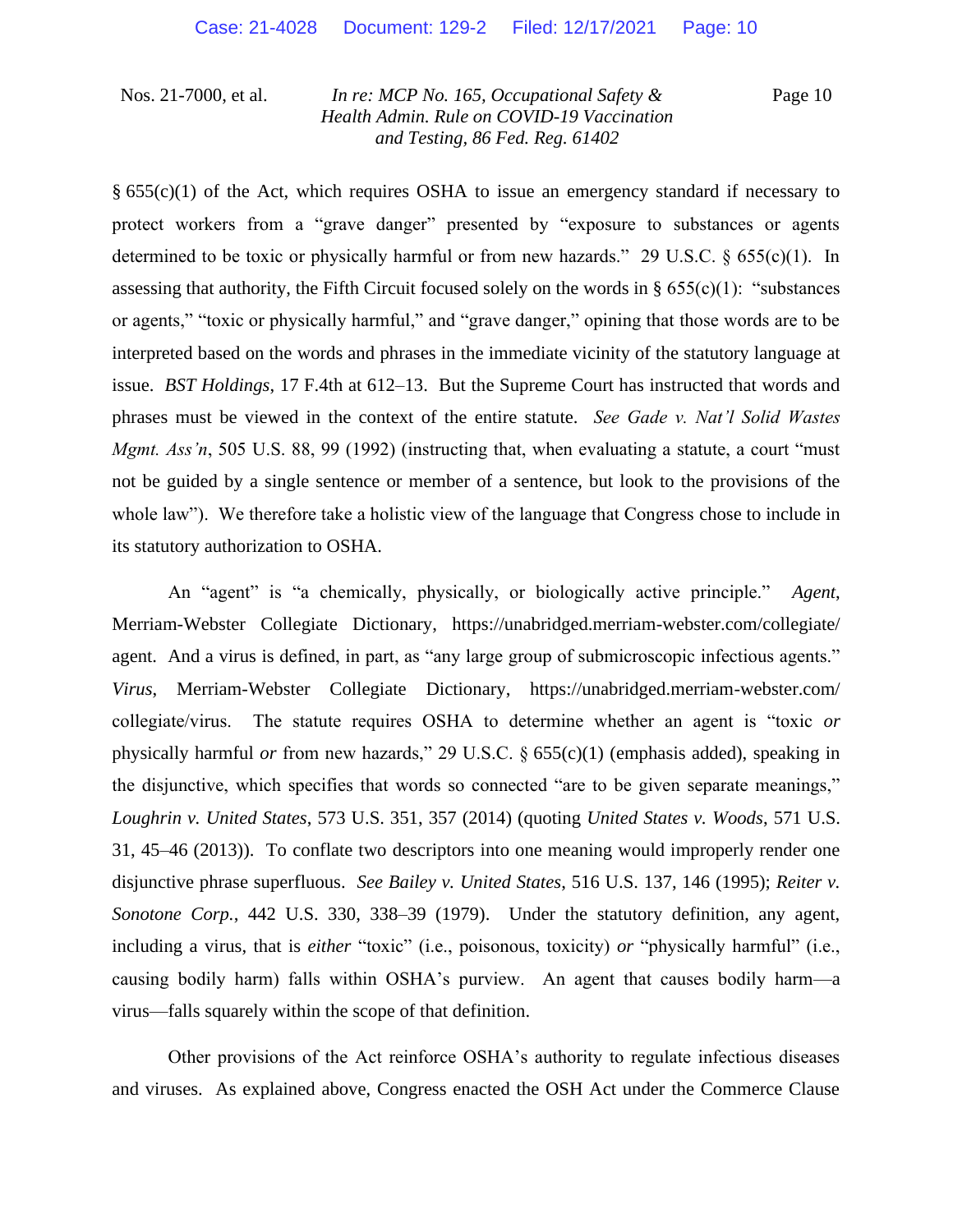Page 11

because Congress found that "*illnesses arising out of work situations* impose a substantial burden upon ... interstate commerce." 29 U.S.C  $\S$  651(a) (emphasis added). Congress created the safety and *health* administration to protect workers from those illnesses by reducing "health hazards at their places of employment." *Id.* § 651(b)(1). The Act's objectives include exploring "ways to discover latent diseases, establishing causal connections between diseases and work in environmental conditions, and conducting other research relating to health problems . . . ." *Id.*  § 651(b)(6). And finally, the Act sought to "provid[e] medical criteria which will assure insofar as practicable that no employee will suffer diminished health, functional capacity, or life expectancy as a result of his work experience." *Id.* § 651(b)(7).

Section 20 of the OSH Act provides for OSHA to work with and through other agencies by expressly directing the Secretary of Health and Human Services to conduct research in consultation with the Secretary of Labor to develop "information regarding potentially toxic substances or harmful physical agents," including through medical examination and tests. *Id.* § 669(a)(5). That provision also contains the religious exemption for the entire OSH Act: "[n]othing in this or any other provision of this chapter shall be deemed to authorize or require medical examination, immunization, or treatment, for those who object thereto on religious grounds, except where such is necessary for the protection of the health or safety of others." *Id.* The provision's reference to immunization and its creation of a limited exception to the Act's authorization of standards involving immunization would be rendered meaningless if the statute did not contemplate both that "harmful agents" include infectious, disease-causing agents, such as viruses, and that OSHA would employ the use of immunizations to combat those agents.

Congress confirmed OSHA's infectious disease authority in other statutes. In 1989, OSHA proposed a standard governing bloodborne pathogens to curb transmission rates of HIV, hepatitis B (HBV), and hepatitis C. *See* Occupational Exposure to Bloodborne Pathogens, 54 Fed. Reg. 23,042 (proposed May 30, 1989). When the standard had not been finalized by 1991, Congress ordered OSHA to finalize its rulemaking by a date certain, "warning that if [OSHA] did not meet its deadline, the proposed standard would become effective in the interim." Dale and Tracy, Occupational Safety and Health Law 64 (2018). In 1992, Congress passed the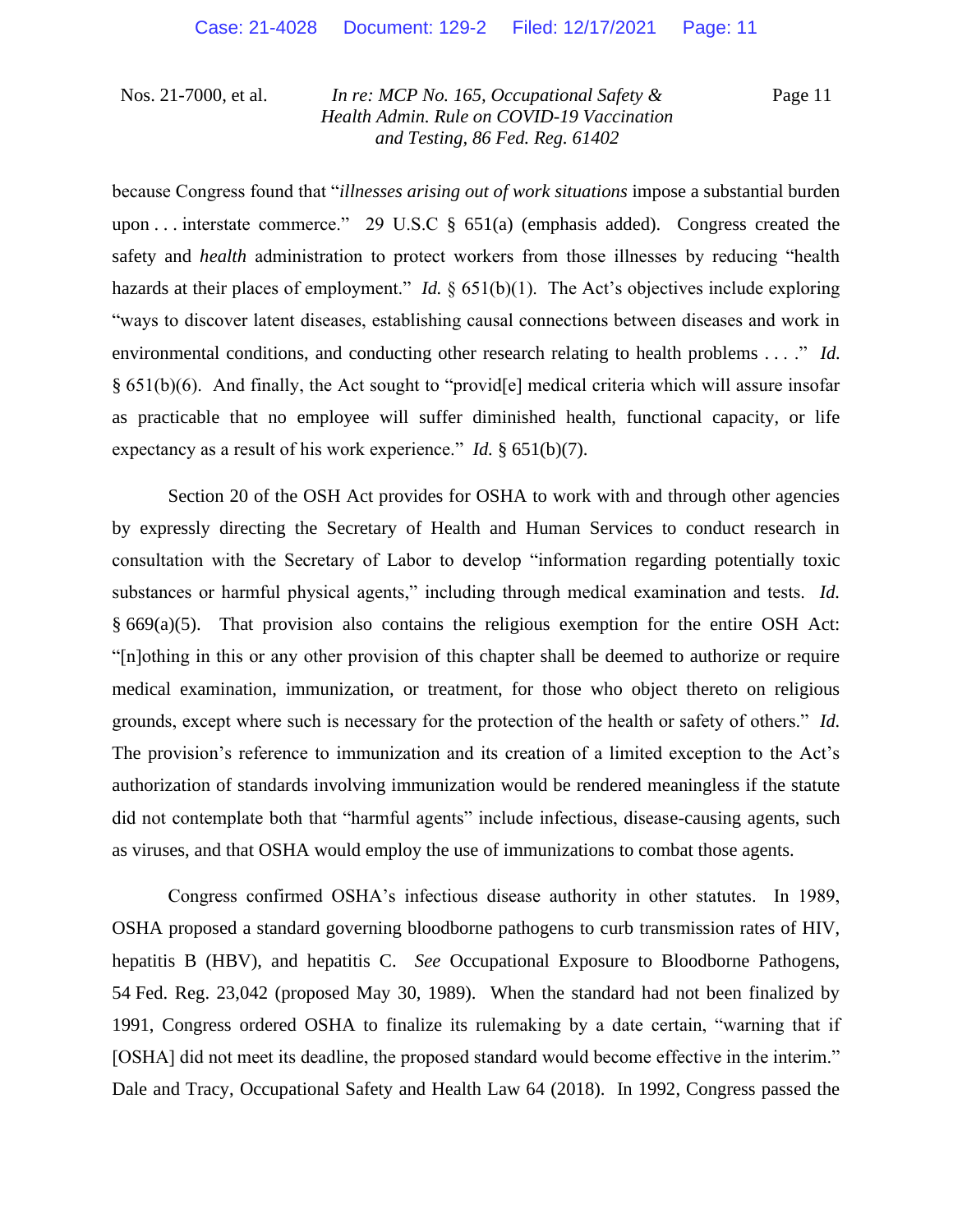Page 12

Workers Family Protection Act, codified in 29 U.S.C. § 671a, the same U.S. Code chapter as the OSH Act. The statute resulted from findings that "hazardous chemicals and substances" were being transported home on workers and their clothing posing a "threat to the health and welfare of workers and their families." 29 U.S.C.  $\S 671a(b)(1)(A)$ –(B). Section 671a requires the National Institute for Occupational Safety and Health to work with OSHA to study "issues related to the contamination of workers' homes with hazardous chemicals and substances, *including infectious agents*, transported from the workplaces of such workers." *Id.*   $§ 671a(c)(1)(A)$  (emphasis added). OSHA is then specifically required to consider the need for additional standards on the studied issues and to promulgate such standards "pursuant to . . . the Occupational Safety and Health Act of 1970." *Id.* § 671a(d)(2).

In 2000, Congress passed the Needlestick Safety and Prevention Act, directing OSHA to strengthen its bloodborne pathogens standard and provide language for the regulatory text. Pub. L. No. 106-430, 114 Stat. 1901 (2000). Although legal challenges were brought against the standard, no party challenged OSHA's authority to regulate bloodborne pathogens. *See Am. Dental Ass'n v. Martin*, 984 F.2d 823, 826 (7th Cir. 1993). Removing any basis for doubt that OSHA is authorized to regulate infectious diseases, Congress expressly included funding for OSHA in the American Rescue Plan that is to be used "to carry out COVID-19 related worker protection activities." Pub. L. No. 117-2, § 2101, 135 Stat. 4, 30 (2021).

Based on the OSH Act's language, structure, and Congressional approval, OSHA has long asserted its authority to protect workers against infectious diseases. In 1991, it promulgated a standard regarding exposure to bloodborne pathogens. Occupational Exposure to Bloodborne Pathogens; Final Rule; 56 Fed. Reg. 64,004 (1991) (codified at 29 C.F.R. § 1910.1030). That standard required employers to make the hepatitis B vaccine available to employees at risk of exposure to HBV. 29 C.F.R. § 1910.1030(f). OSHA has also promulgated standards requiring employers engaged in hazardous waste cleanup to protect against any "biological agent and other disease-causing agent" that "upon exposure, ingestion, inhalation or assimilation into any person,. . . will or may reasonably be anticipated to cause death [or] disease," *id.* § 1910.120(a)(3); requiring use of respirators to prevent occupational diseases caused by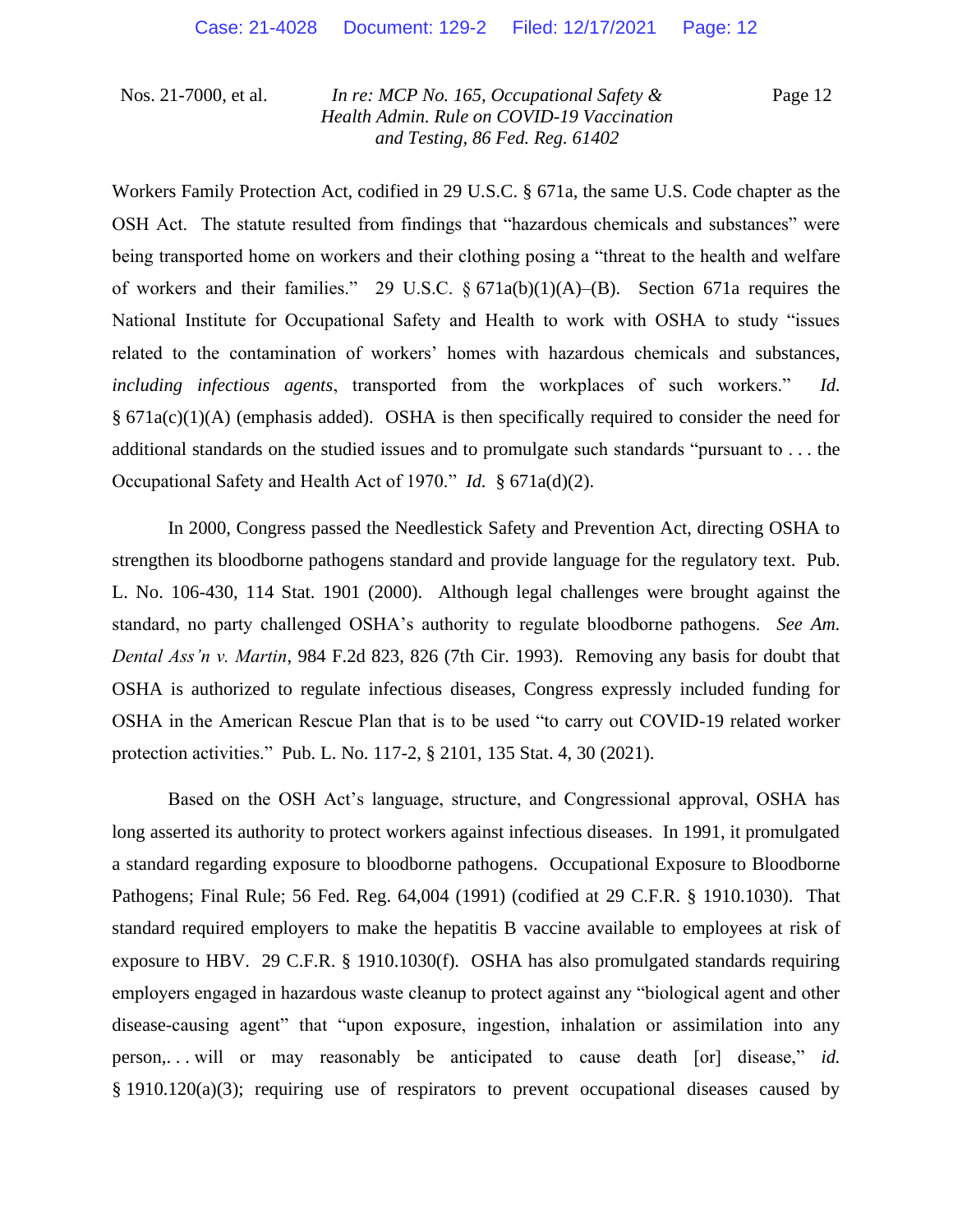Page 13

"harmful dusts, fogs, fumes, mists, gases, smokes, sprays, or vapors," *id.* § 1910.134(a)(1); and requiring employers to provide adequate toilet and handwashing facilities to protect workers from pesticides and prevent the spread of harmful bacteria and disease, *id.* § 1910.141; *see also*  Field Sanitation, 52 Fed. Reg. 16,050, 16,087, 16,090–91 (May 1, 1987) (codified at 29 C.F.R. § 1928.110) (requiring construction employers to ban the use of common drinking cups to avoid the risk of contracting diseases); 29 C.F.R.  $\S$  192.51(a)(4).

Given OSHA's clear and exercised authority to regulate viruses, OSHA necessarily has the authority to regulate infectious diseases that are not unique to the workplace. Indeed, no virus—HIV, HBV, COVID-19—is unique to the workplace and affects only workers. And courts have upheld OSHA's authority to regulate hazards that co-exist in the workplace and in society but are at heightened risk in the workplace. *See, e.g.*, *Forging Indus. Ass'n v. Sec'y of Labor*, 773 F.2d 1436, 1442–43 (4th Cir. 1985) (*en banc*) (rejecting the argument that "because hearing loss may be sustained as a result of activities which take place outside the workplace ... OSHA acted beyond its statutory authority by regulating non-occupational conditions or causes"); *Am. Dental Ass'n*, 984 F.2d at 826 (recognizing that the "infectious character of HIV and HBV warrant[s] even on narrowly economic grounds more regulation than would be necessary in the case of a noncommunicable disease"); *see also* 29 C.F.R. § 1910.1025 (OSHA regulates workplace exposure to lead).

Longstanding precedent addressing the plain language of the Act, OSHA's interpretations of the statute, and examples of direct Congressional authorization following the enactment of the OSH Act all show that OSHA's authority includes protection against infectious diseases that present a significant risk in the workplace, without regard to exposure to that same hazard in some form outside the workplace.

The responsibility the Act imposes on OSHA to protect the safety and health of employees, moreover, is hardly limited to "hard hats and safety goggles." OSHA has wide discretion to form and implement the best possible solution to ensure the health and safety of all workers, and has historically exercised that discretion. *See United Steelworkers of Am.*, 647 F.2d at 1260. Having been charged by the Act with creating such health-based standards, it makes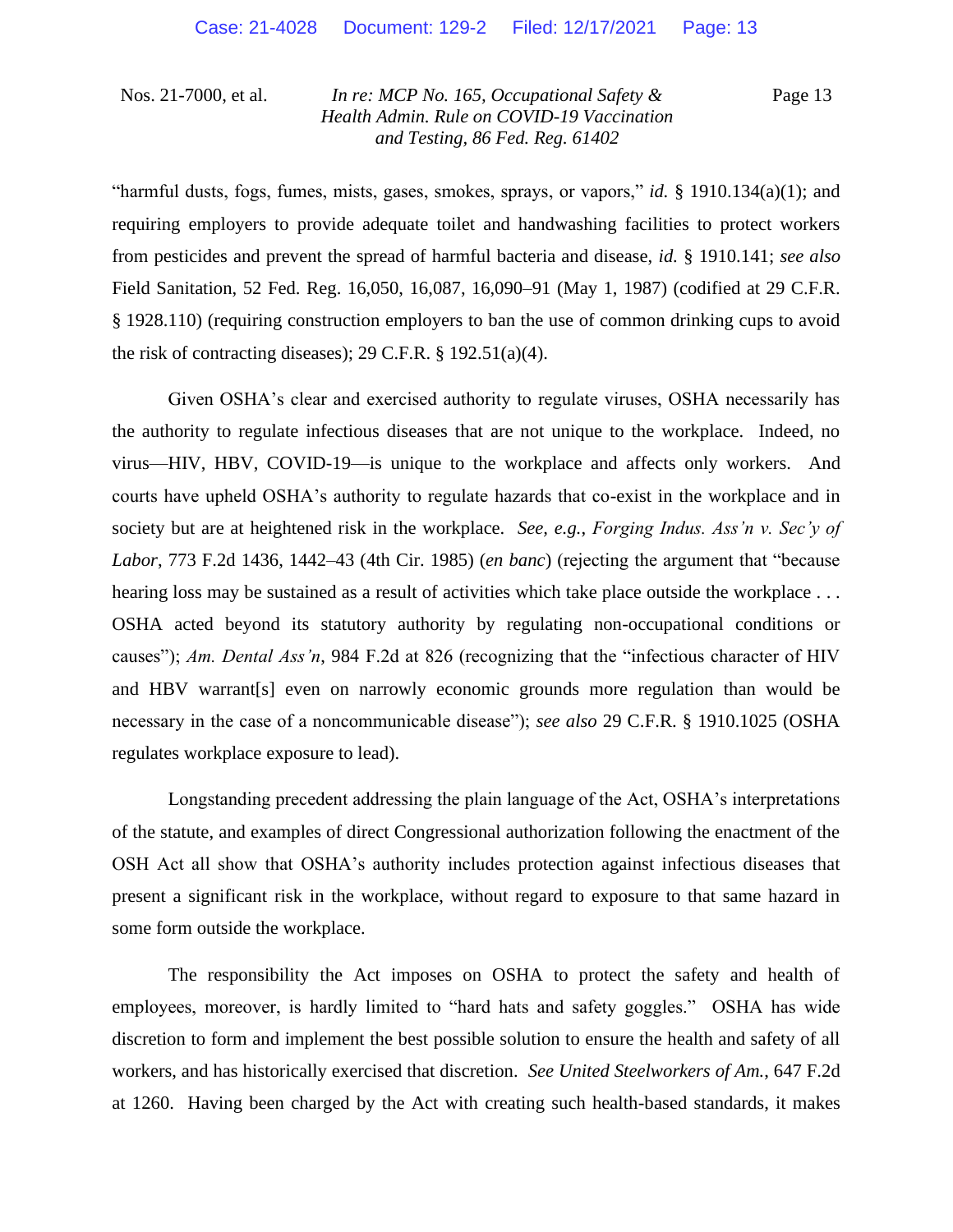Page 14

sense that OSHA's authority contemplates the use of medical exams and vaccinations as tools in its arsenal. *See id.* at 1228–40 (concluding that OSHA has the authority to require medical surveillance of lead levels)."To suggest otherwise would mean that Congress had to have anticipated both the unprecedented COVID-19 pandemic and the unprecedented politicization of the disease to regulate vaccination against it." *Florida v. Dep't of Health & Hum. Servs.*, No. 21-14098-JJ, 2021 WL 5768796, at \*12 (11th Cir. Dec. 6, 2021). No such prescience is required to address the health and safety concerns of American workers as they seek to return to their workplaces. The language of the OSH Act plainly authorizes OSHA to act on its charge "to assure safe and healthful working conditions for the nation's work force and to preserve the nation's human resources." *Asbestos Info. Ass'n*, 727 F.2d at 417.

### 2. Major Questions Doctrine

Having established OSHA's statutory authority, we pause to address Petitioners' and the Fifth Circuit's arguments pertaining to the major questions doctrine. The Fifth Circuit's complete discussion of the point is contained in a single paragraph:

[T]he major questions doctrine confirms that the Mandate exceeds the bounds of OSHA's statutory authority. Congress must "speak clearly if it wishes to assign to an agency decisions of vast economic and political significance." The Mandate derives its authority from an old statute employed in a novel manner, imposes nearly \$3 billion in compliance costs, involves broad medical considerations that lie outside of OSHA's core competencies, and purports to definitively resolve one of today's most hotly debated political issues. There is no clear expression of congressional intent in  $\S$  655(c) to convey OSHA such broad authority, and this court will not infer one. Nor can the Article II executive breathe new power into OSHA's authority—no matter how thin patience wears.

*BST Holdings*, 17 F.4th at 617–18 (citations and footnote omitted) (quoting *Util. Air Regul. Grp. v. EPA*, 573 U.S. 302, 324 (2014)).

The seldom-used major questions doctrine is a canon of statutory interpretation that has been described as an exception to *Chevron* deference. *See, e.g.*, *King v. Burwell*, 576 U.S. 473, 485–86 (2015). If any agency's regulatory action "bring[s] about an enormous and transformative expansion in [the agency's] regulatory authority," then there must be "clear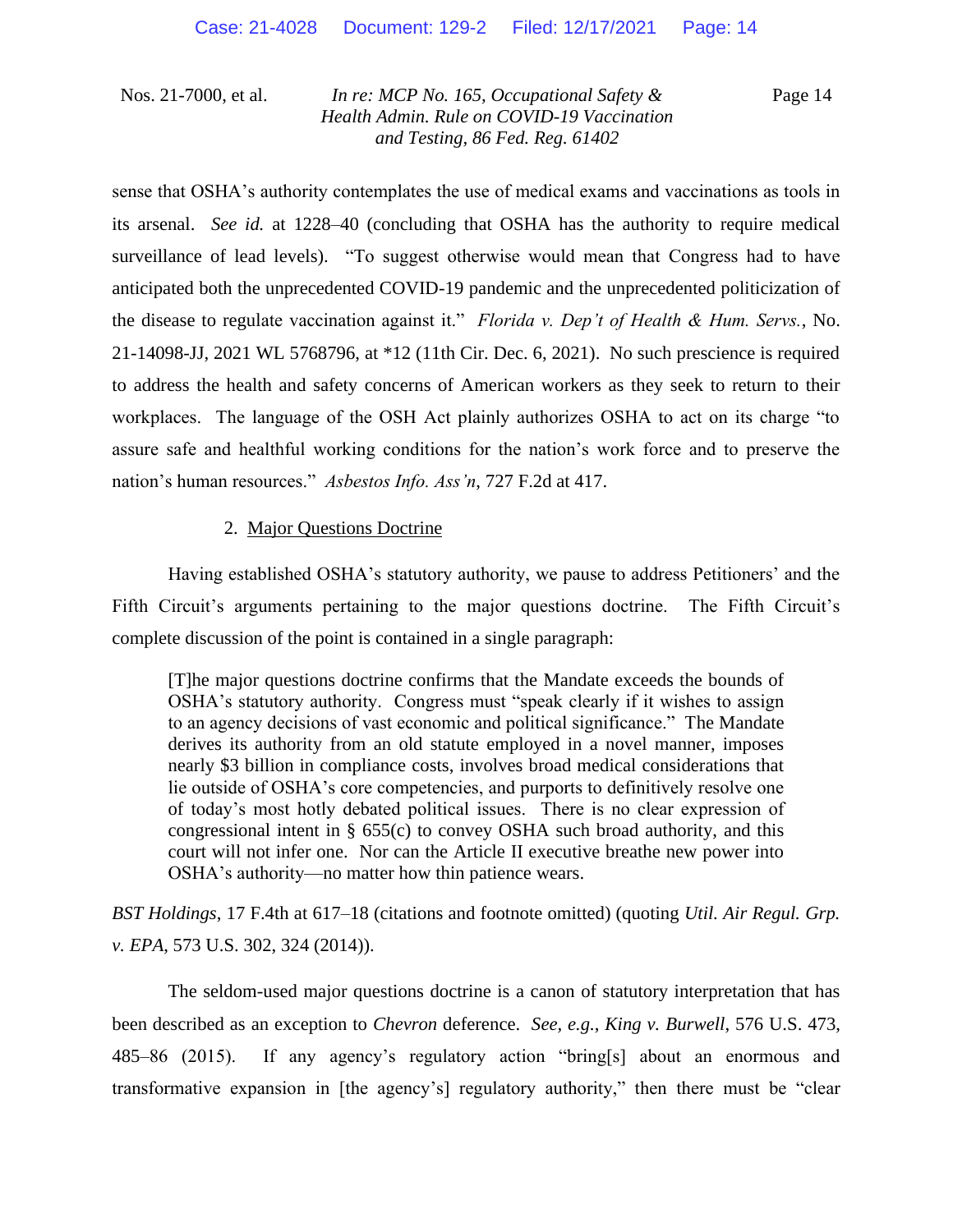Page 15

congressional authorization." *Util. Air Regul. Grp.*, 573 U.S. at 324. "We expect Congress to speak clearly if it wishes to assign to an agency decisions of vast 'economic and political significance.'" *Id.* (quoting *FDA v. Brown & Williamson Tobacco Corp.*, 529 U.S. 120, 160 (2000)). The doctrine itself is hardly a model of clarity, and its precise contours—specifically, what constitutes a question concerning deep economic and political significance—remain undefined.

The major questions doctrine is inapplicable here, however, because OSHA's issuance of the ETS is not an enormous expansion of its regulatory authority. OSHA has regulated workplace health and safety on a national scale since 1970, including controlling the spread of disease. *See Am. Textile Mfrs. Inst. v. Donovan*, 452 U.S. 490, 520 (1981). As cataloged at length above, vaccination and medical examinations are both tools that OSHA historically employed to contain illness in the workplace. The ETS is not a novel expansion of OSHA's power; it is an existing application of authority to a novel and dangerous worldwide pandemic.

The dissent assumes our conclusion rests on the length of time (since 1970) OSHA has regulated workplaces and that we miss the point that the major questions doctrine is also about the "*scope* or *degree*" of the power an agency wields. (Dissent Op. at 53) Our conclusion rests on much more, including: An extensive catalog of OSHA's regulatory authority, citing the text of the Act and precedent, both replete with references that contemplate the authority OSHA uses here; the actual components of OSHA's work—such as its many years of regulating illness in the workplace; and other statutes acknowledging OSHA's authority, including one that expressly allocates funding to OSHA for its intervention in the COVID-19 crisis. This listing shows that OSHA was granted the authority that it exercised. The case cited by the dissent, *FDA v. Brown & Williamson Tobacco Corporation*, is inapposite because there the FDA made the claim that its authority to regulate "drugs" extended to cigarettes, but Congress had *repeatedly* declined to grant the FDA that authority. *See* 529 U.S. at 125, 137–39.

Any doubt as to OSHA's authority is assuaged by the language of the OSH Act. In arguing that OSHA does not have this authority, Petitioners and the Fifth Circuit rely on the Supreme Court's and the Sixth Circuit's recent cases invoking the major questions doctrine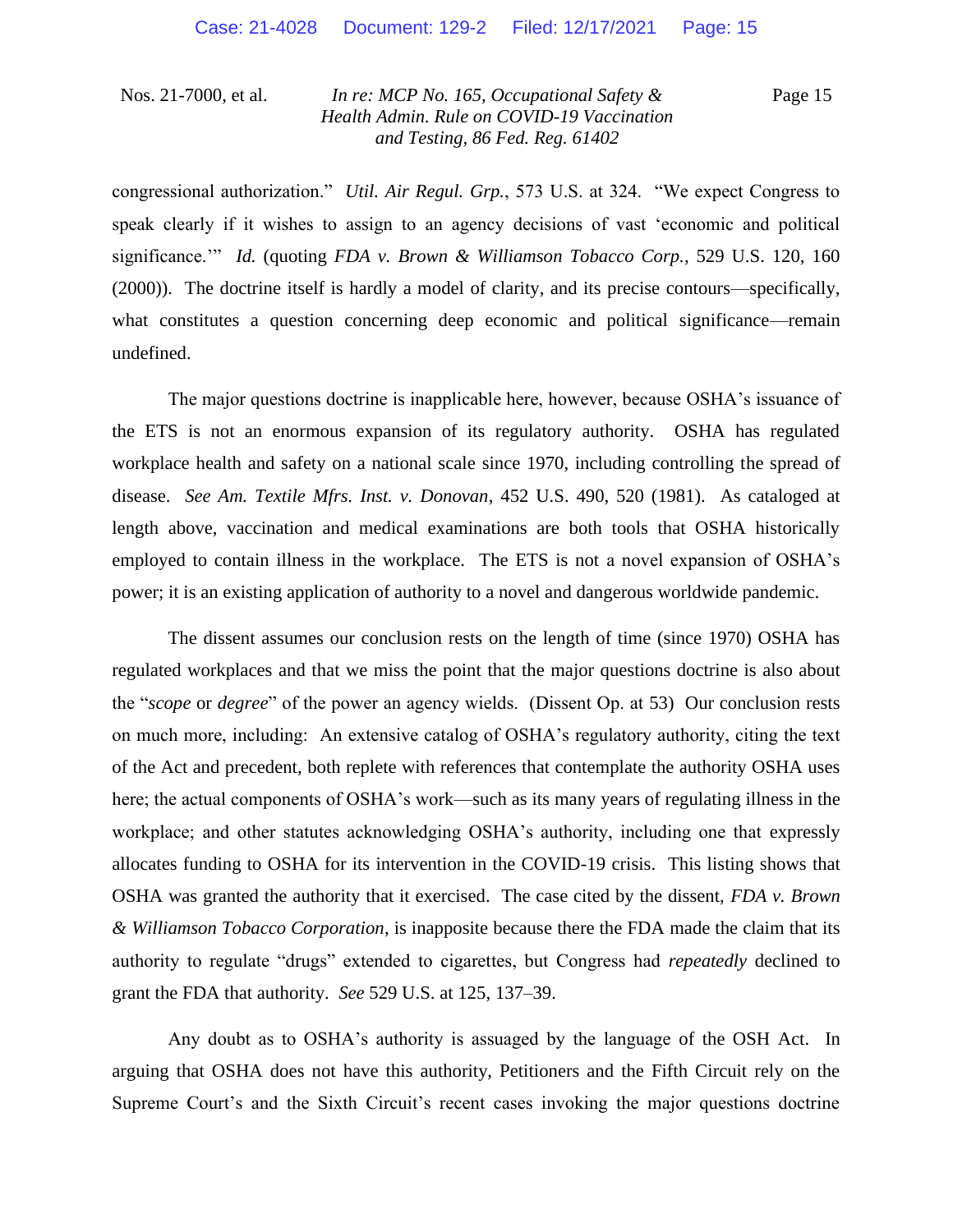Page 16

regarding a nationwide moratorium on evictions in counties experiencing high levels of COVID-19 transmission. *See Ala. Ass'n of Realtors v. U.S. Dep't of Health & Hum. Servs.*, 141 S. Ct. 2485 (2021); *Tiger Lily, LLC v. U.S. Dep't of Hous. & Urb. Dev.*, 5 F.4th 666 (6th Cir. 2021). The Centers for Disease Control and Prevention (CDC) promulgated the moratorium under § 361(a) of the Public Health Service Act (PHSA), referencing its "broad authority to take whatever measures it deems necessary to control the spread of COVID-19." *Ala. Ass'n of Realtors*, 141 S. Ct. at 2488. The Supreme Court determined that clear language in the PHSA expressly limited the scope of the CDC's authority to specific measures, which scope did not include moratoria. *Id.* The Court noted that "[e]ven if the text were ambiguous, the sheer scope of the CDC's claimed authority under § 361(a) would counsel against the Government's agency interpretation." *Id.* at 2489. Because 80 percent of the United States population fell within the moratorium, which would cost nearly \$50 billion, and the moratorium intruded into an area traditionally left to the States, landlord-tenant law, the Court noted that if Congress wished the CDC to have such authority, it needed to "enact exceedingly clear language" to that effect. *Id.* (quoting *U.S. Forest Serv. v. Cowpasture River Pres. Ass'n*, 140 S. Ct. 1837, 1850 (2020)).

As an initial point, *Alabama Association of Realtors* and *Tiger Lily* do not control this case. Those cases concerned a different agency, the CDC, and a different regulation, the suspension of evictions. Any authority to issue such regulation came from a different statute: the PHSA. The decisions primarily focused on interpreting the language of that underlying statute. *Ala Ass'n of Realtors*, 141 S. Ct. at 2488; *Tiger Lily*, 5 F.4th at 669–71.

Those cases are inapposite because here the statutory language unambiguously grants OSHA authority for the ETS. As discussed at length, the OSH Act confers authority on OSHA to impose standards and regulations on employers to protect workplace health and safety, including the transmission of viruses in the workplace. *See* 29 U.S.C. §§ 651(b), 655(c). OSHA's ETS authority is circumscribed not only by the requirements of grave danger and necessity, but also by the required relationship to the workplace. *Id.; see United Steelworkers of Am.*, 647 F.2d at 1230. And OSHA honored those parameters, issuing emergency standards only eleven times, including the currently challenged ETS. *See* SCOTT D. SZYMENDRA, CONG. RSCH.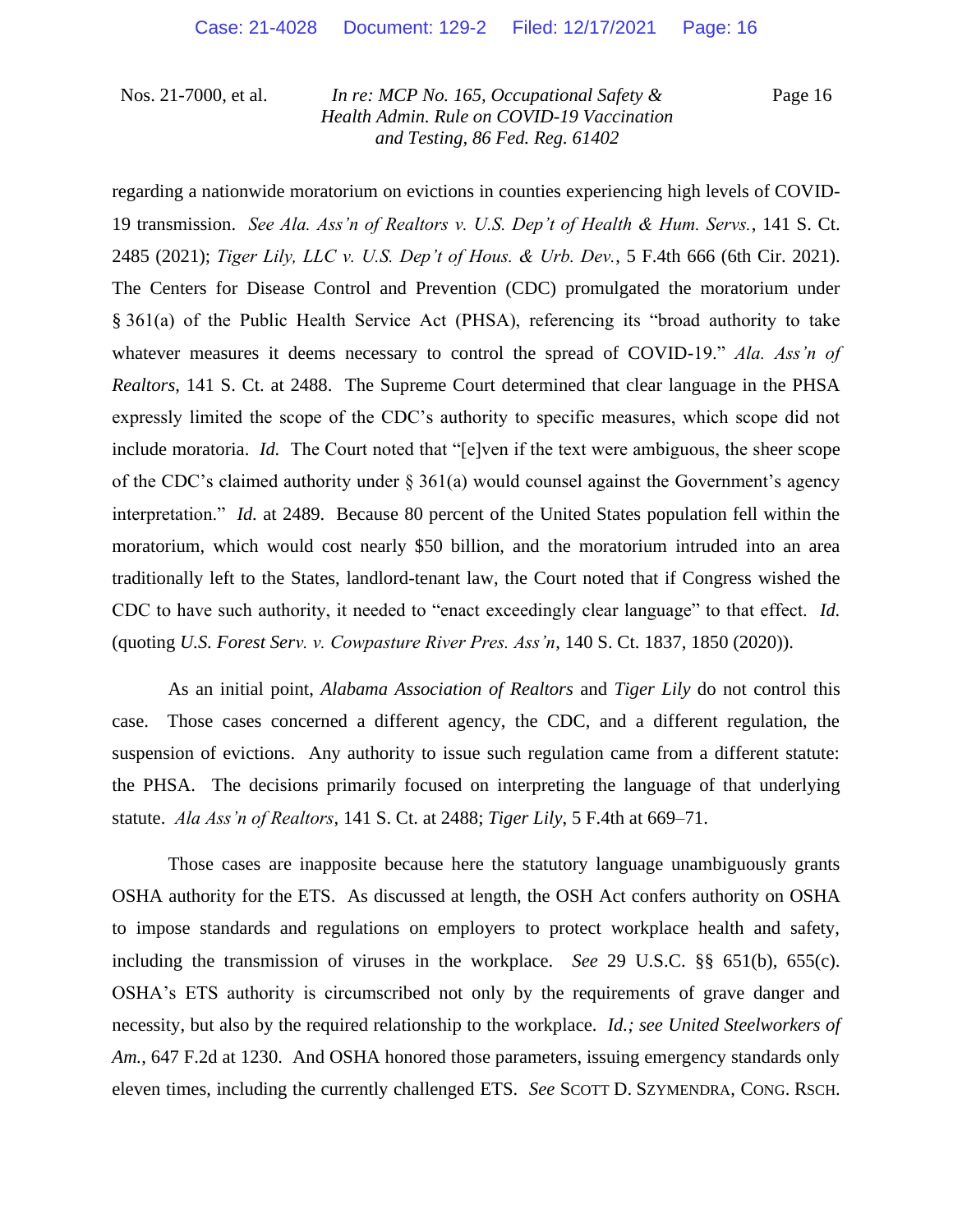Page 17

SERV., R46288, OCCUPATION SAFETY AND HEALTH ADMIN. (OSHA): COVID-19 EMERGENCY TEMPORARY STANDARDS (ETS) ON HEALTH CARE EMP. AND VACCINATIONS AND TESTING FOR LARGE EMPS. at 35–36 tbl. A-1 (2021), https://crsreports.congress.gov/product/pdf/R/R46288. This is, therefore, different from the CDC's authority under the PHSA, which provided a limited scope of tools to effectuate the Act's purposes, which scope did not include moratoria, and which regulated an area not traditionally in the CDC's wheelhouse.**<sup>1</sup>** Finally, the same federalism concerns are not at issue here: "[a]lthough . . . 'public health issues' . . . have 'traditionally been a primary concern of state and local officials,' Congress, in adopting the OSH Act, decided that the federal government would take the lead in regulating the field of occupational health." *Farmworker Just. Fund v. Brock*, 811 F.2d 613, 625 (D.C. Cir. 1987) (quoting *Am. Textile Mfrs. Inst.*, 452 U.S. at 509).

In sum, the major questions doctrine is inapplicable here. OSHA's issuance of the ETS is not a transformative expansion of its regulatory power as OSHA has regulated workplace health and safety, including diseases, for decades.

### 3. OSHA's Basis for the Emergency Temporary Standard

Having found no threshold issue that OSHA exceeded its authority under the statute, we turn to the challenges to the ETS itself.

As noted, OSHA is permitted to issue an emergency temporary standard, which takes "immediate effect" and serves as a "proposed rule" for a notice-and-comment rulemaking if it determines: (1) "that employees are exposed to grave danger from exposure to substances or agents determined to be toxic or physically harmful or from new hazards," and (2) that a standard "is necessary to protect employees from such danger." 29 U.S.C. § 655(c). Those determinations are "conclusive if supported by substantial evidence in the record as a whole."

**<sup>1</sup>** In comparing this case with *Alabama Association*, the Fifth Circuit wrote, "But health agencies do not make housing policy, and occupational safety administrators do not make health policy." *BST Holdings*, 17 F.4th at 619. The Fifth Circuit fails to acknowledge that OSHA stands for the Occupational Safety and *Health* Administration. *See* 29 U.S.C. § 651(b) ("The Congress declares it to be its purpose and policy . . . to assure so far as possible every working man and woman in the Nation safe and *healthful* working conditions . . . ." (emphasis added)).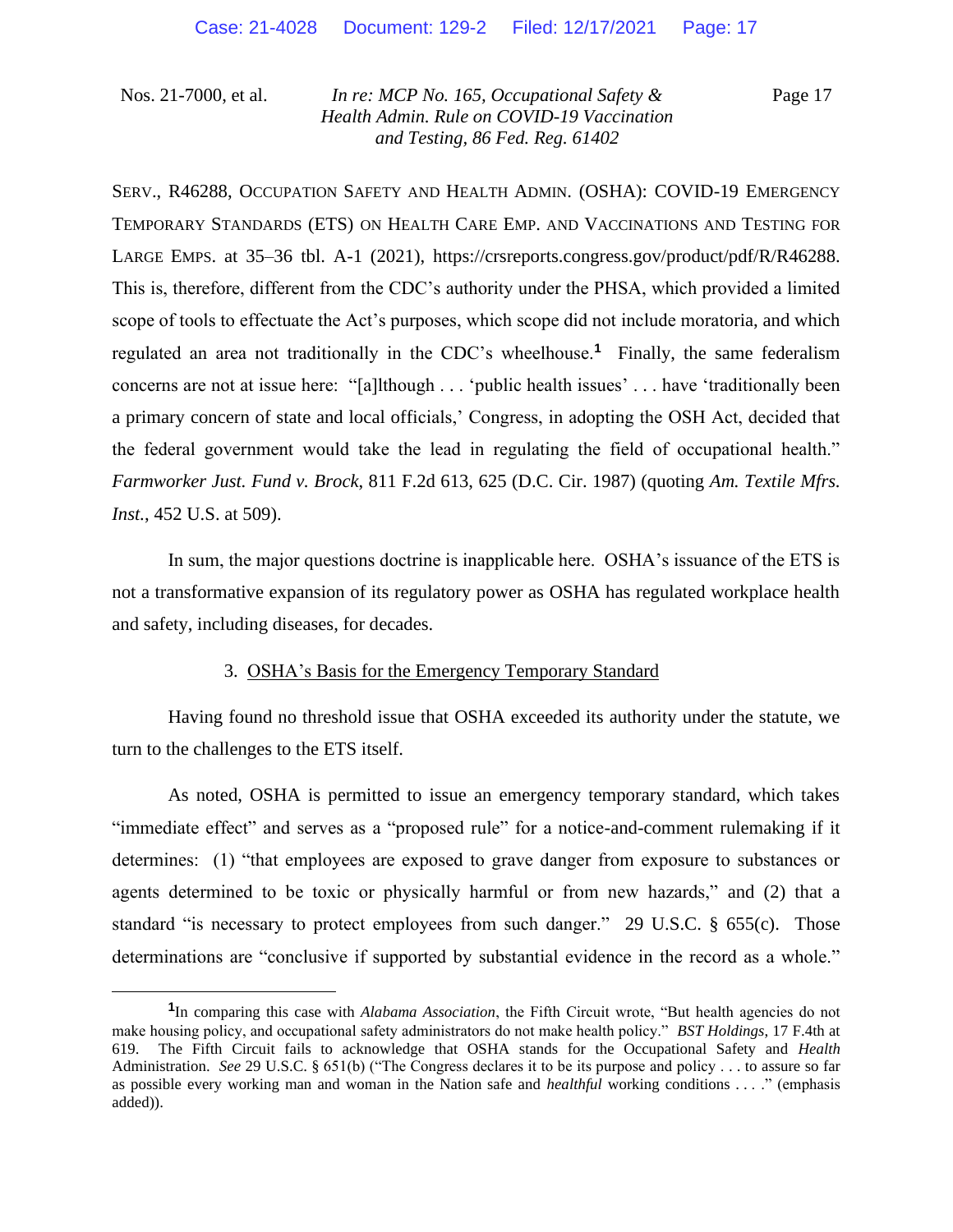Page 18

*Id.* § 655(f). On judicial review, we determine "whether the record contains 'such relevant evidence as a reasonable mind might accept as adequate to support a conclusion.'" *Asbestos Info. Ass'n*, 727 F.2d at 421 (quoting *Consol. Edison Co. v. NLRB*, 305 U.S. 197, 229 (1938)).

While the ultimate question hinges on whether the record contains substantial evidence, "the nature of the evidence in this case requires that we inquire into whether OSHA 'carried out [its] essentially legislative task in a manner reasonable under the state of the record before [it]." *Id.* at 421 (quoting *Aqua Slide 'n' Dive Corp. v. Consumer Prod. Safety Comm'n*, 569 F.2d 831, 838 (5th Cir. 1978)). To this end, deference is given to OSHA's fact-finding expertise. *Id.*  (citing *Aqua Slide 'n' Dive Corp.*, 569 F.2d at 838). While "we must take a 'harder look' at OSHA's action than we would if we were reviewing the action under the more deferential arbitrary and capricious standard," *id.* at 421, by the very nature of the administrative proceeding, some flexibility is to be exercised in judicial review, *id.* at 422.

The court "can review [the] data in the record and determine whether it reflects substantial support for the Secretary's findings." *Indus. Union Dep't, AFL-CIO v. Hodgson*, 499 F.2d 467, 475 (D.C. Cir. 1974) (recognizing that substantial evidence standard of review in a legislative-type proceeding is only applicable to some dimensions of the agency's decision). But some "determinations involve policy choices or factual determinations so much 'on the frontiers of scientific knowledge' that they resemble policy determinations more than factual ones." *Asbestos Info. Ass'n*, 727 F.2d at 422 (quoting *Hodgson*, 499 F.2d at 474). For these determinations we respect "'the boundaries between the legislative and the judicial function,' [and] we 'approach our reviewing task with a flexibility informed and shaped by sensitivity to the diverse origins of the determinations that enter into a legislative judgment' made by an agency." *Id.* (quoting *Hodgson*, 499 F.2d at 475). So too here.

In assessing the likelihood of success of the ETS challenges, we rely on the extensive preamble to the ETS and the record before the courts.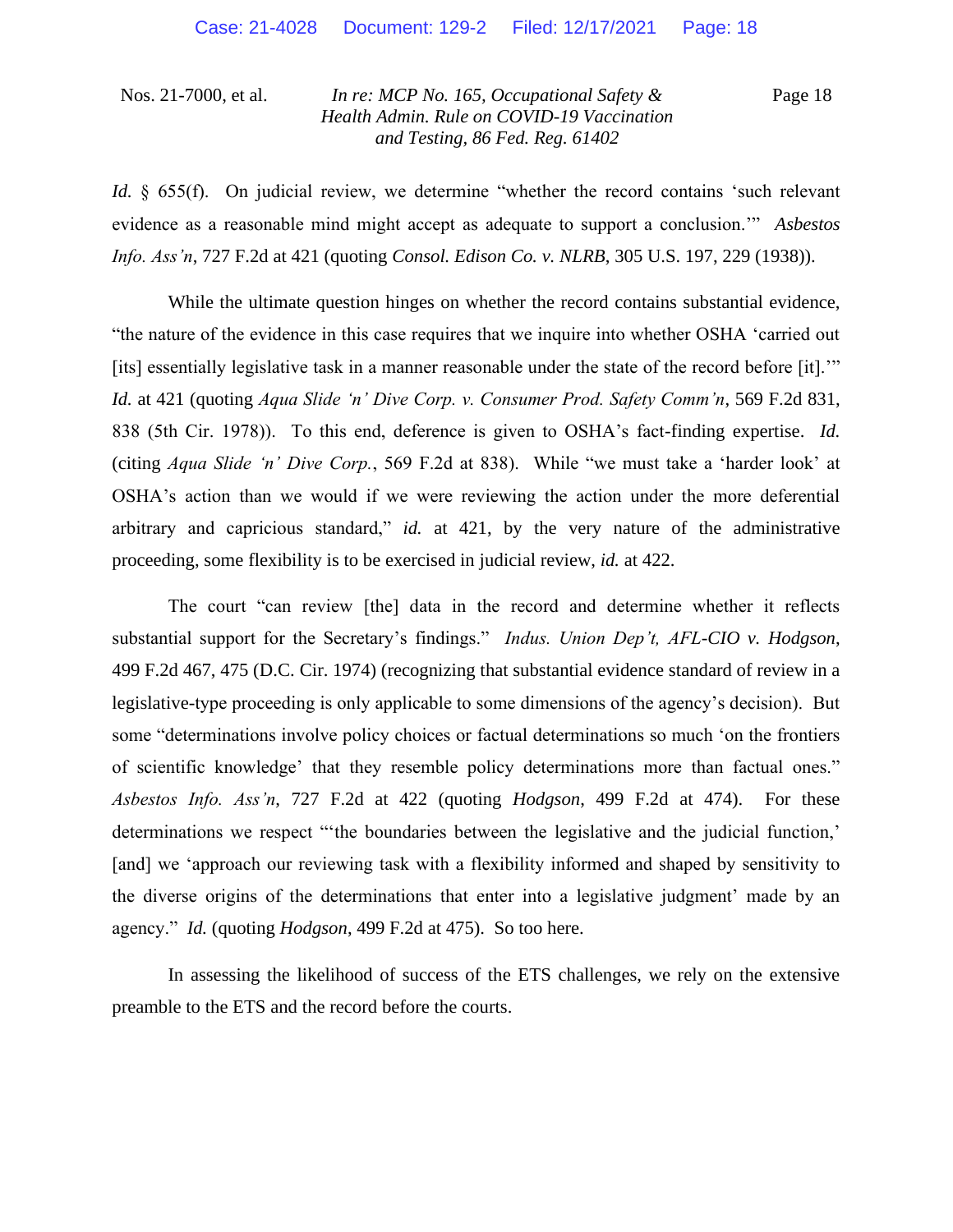Page 19

#### *i. Emergency*

We begin with the contention endorsed by the Fifth Circuit that the standard automatically fails because OSHA did not issue the ETS at the outset of the pandemic. The claim that COVID-19 does not present "a true emergency" in the workplace has no foundation in the record and law and ignores OSHA's explanations. OSHA addressed COVID-19 in progressive steps tailored to the stage of the pandemic, including consideration of the growing and changing virus, the nature of the industries and workplaces involved, and the availability of effective tools to address the virus. This reasoned policy determination does not undermine the state of emergency that this unprecedented pandemic currently presents.

Even if we assume that OSHA should have issued an ETS earlier, moreover, "to hold that because OSHA did not act previously it cannot do so now only compounds the consequences of the Agency's failure to act." *Id.* at 423. In *Asbestos Information Association*, the petitioners challenged the Agency's motives in promulgating an ETS "when the Agency has known for years that asbestos constitutes a serious health risk, and, in fact, has had all the data it uses to support its ... action at hand, but nevertheless failed to act on it." *Id.* The Fifth Circuit concluded that the statutory language itself precludes a requirement that OSHA may only act on "new information" because the Act permits regulation of harmful agents *or* "new hazards," proving that not all regulated dangers must be new. *Id.* "OSHA should, of course, offer some explanation for its timing in promulgating an ETS," *id.*, and OSHA has done so here.

The record establishes that COVID-19 has continued to spread, mutate, kill, and block the safe return of American workers to their jobs. To protect workers, OSHA can and must be able to respond to dangers as they evolve. As OSHA concluded: with more employees returning to the workplace, the "rapid rise to predominance of the Delta variant" meant "increases in infectiousness and transmission" and "potentially more severe health effects." 86 Fed. Reg. at 61,409–12. OSHA also explained that its traditional nonregulatory options had been proven "inadequate." *Id.* at 61,444. OSHA acted within its discretion in making the practical decision to wait for Federal Drug Administration (FDA) approval of the vaccines before issuing the ETS; "this fact demonstrates appropriate caution and thought on the part of the Secretary."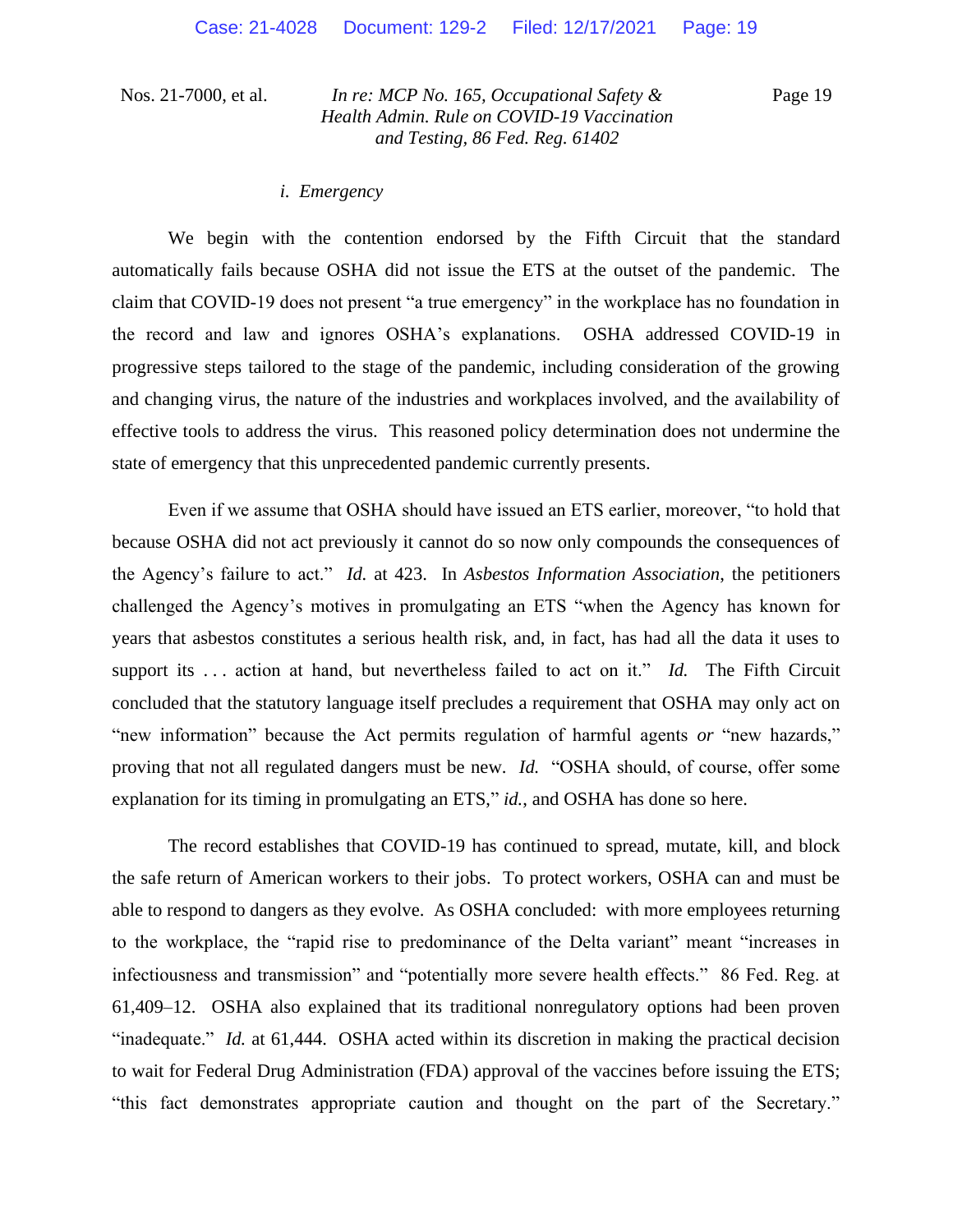Page 20

*Florida*, 2021 WL 5768796, at \*14 n.2. These findings, therefore, coupled with FDA-approved vaccines, more widespread testing capabilities, the recognized Delta variant and the possibility of new variants**<sup>2</sup>** support OSHA's conclusion that the current situation is an emergency, and one that can be ameliorated by agency action.

## *ii. Grave Danger*

Health effects may constitute a "grave danger" under the OSH Act if workers face "the danger of incurable, permanent, or fatal consequences ..., as opposed to easily curable and fleeting effects on their health." *Fla. Peach Growers Ass'n, Inc. v. U.S. Dep't of Labor*, 489 F.2d 120, 132 (5th Cir. 1974). The "grave danger" required to warrant an ETS is a risk greater than the "significant risk" that OSHA must show to promulgate a permanent standard under § 655(b) of the Act. *See Indus. Union Dep't*, 448 U.S. at 640 n.45. But the ultimate determination of what precise level of risk constitutes a "grave danger" is a "policy consideration that belongs, in the first instance, to the Agency." *Asbestos Info. Ass'n*, 727 F.2d at 425 (accepting OSHA's determination that 80 lives at risk over six months was a grave danger).

The Fifth Circuit's conclusion, unadorned by precedent, that OSHA is "required to make findings of exposure—or at least the presence of COVID-19—in *all* covered workplaces" is simply wrong. *BST Holdings*, 17 F.4th at 613 (emphasis in original). If that were true, no hazard could ever rise to the level of "grave danger" because a risk cannot exist equally in every workplace and so the entire provision would be meaningless. Almost fifty years ago, the Third Circuit quickly dismantled this argument:

Industry petitioners argue that there must also be substantial evidence to support OSHA's determination that employees are *in fact* being exposed to those harmful substances. Although subsection  $6(c)(1)$  readily lends itself to such a reading, that interpretation would render ineffective the provision for emergency temporary standards. The purpose of subsection  $6(c)(1)$  is to provide immediate protection in cases where there is a grave danger of harm to employees. This necessarily requires rather sweeping regulation. OSHA cannot be expected to conduct on-the-spot investigations of every user to determine if exposure is occurring.

**<sup>2</sup>**This possibility has borne out with the Omicron variant.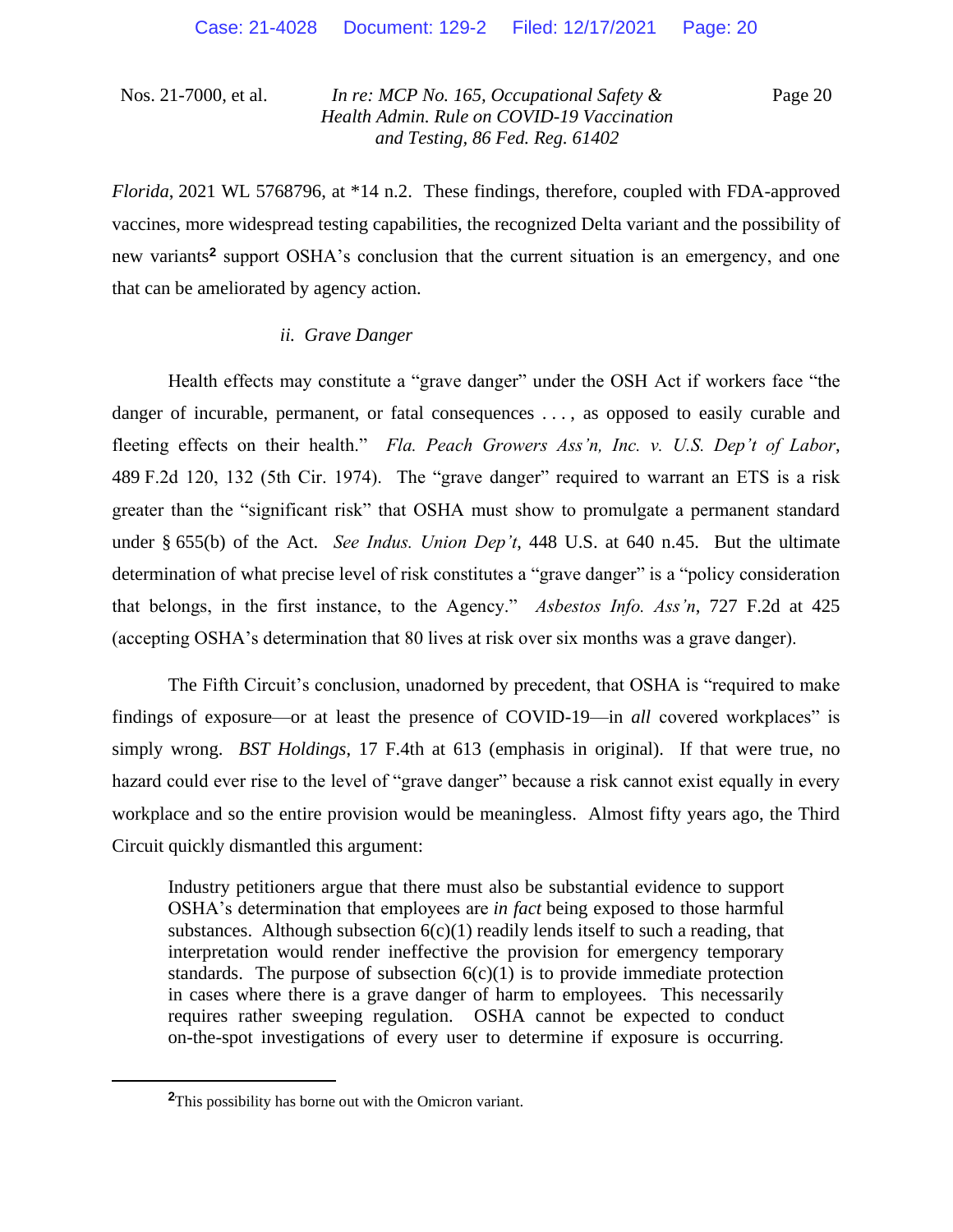Page 21

In cases where OSHA determines that a substance is sufficiently harmful that a grave danger *would* be created by exposure, OSHA must be allowed to issue necessary regulations. In other words exposure can be assumed to be occurring at any place where there is a substance that has been determined to be sufficiently harmful to pose a grave danger and where the regulations that have been determined to be necessary to meet that danger are not in effect. This interpretation of subsection  $6(c)(1)$  is supported by the existence of subsection 6(d), which provides that any affected employer may obtain a variance from any standard if he can show that "the conditions, practices, means, methods, operations, or processes used or proposed to be used by an employer will provide employment and places of employment to his employees which are as safe and healthful as those which would prevail if he complied with the standard."

*Dry Color Mfrs. Ass'n v. Dep't of Labor*, 486 F.2d 98, 102 n.3 (3d Cir. 1973) (emphasis added). Thus, OSHA is not required to investigate every business to show that COVID-19 is present in each workplace nor is it required to prove that every worker will experience the same risk of harm.**<sup>3</sup>**

On this point, OSHA has demonstrated the pervasive danger that COVID-19 poses to workers—unvaccinated workers in particular—in their workplaces. First, OSHA explains why the mechanics of COVID-19 transmission make our traditional workplaces ripe for the spread of the disease, putting workers at heightened risk of contracting it. Transmission can occur "when people are in close contact with one another in indoor spaces (within approximately six feet for at least fifteen minutes)" or "in indoor spaces without adequate ventilation where small respiratory particles are able to remain suspended in the air and accumulate." 86 Fed. Reg. at 61,409. Transmissibility is possible from those who are symptomatic, asymptomatic, or presymptomatic, and variants are likely to be more transmissible. *Id.* American workplaces often require employees to work in close proximity—whether in office cubicles or shoulder-toshoulder in a meatpacking plant—and employees generally "share common areas like hallways, restrooms, lunchrooms[,] and meeting rooms." *Id.* at 61,411. Evidence cited by OSHA

**<sup>3</sup>**Our dissenting colleague argues that OSHA fails to satisfy the "grave danger" in the workplace limitation on its authority because it does not establish that "all covered employees have a high risk both of contracting COVID-19 and suffering severe consequences." (Dissent Op. at 49) But this section on "*Grave Danger*" explains that OSHA is not required to show the presence of COVID-19 in *every* workplace industry by industry nor that *every* employee will be harmed in the same serious way by it. *Am. Dental Ass'n*, 984 F.2d at 827 (holding that OSHA is not required to proceed "workplace by workplace").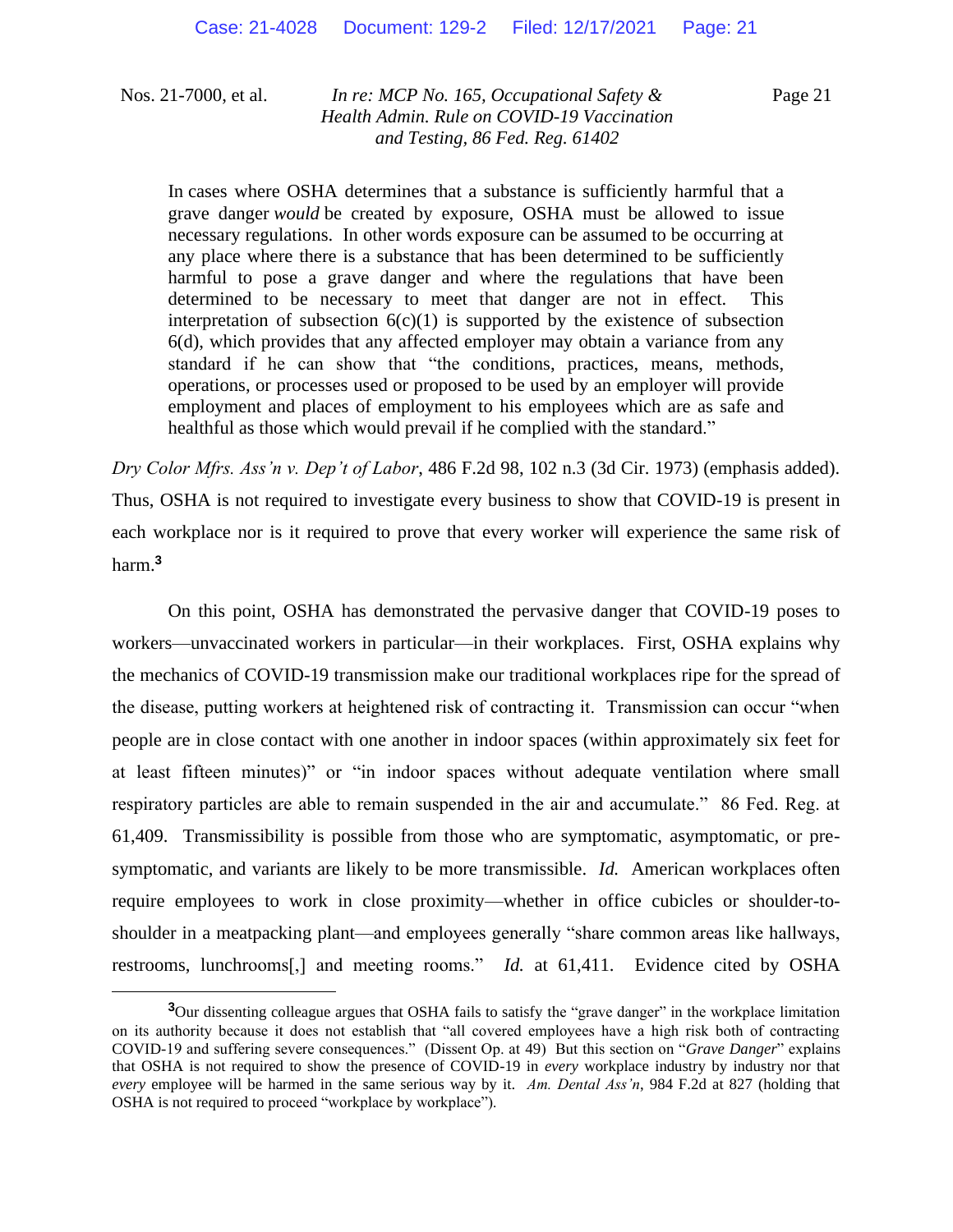Page 22

corroborates its conclusion: scientific studies and findings prescribed by the CDC show that the nature of the disease itself provides significant cause for concern in the workplace. *Id.* (citing studies).

OSHA relied on public health data to support its observations that workplaces have a heightened risk of exposure to the dangers of COVID-19 transmission. Many empirical, peerreviewed studies cited by OSHA have found that because of the characteristics of our workplace, "most employees who work in the presence of other people (e.g., coworkers, customers, visitors) need to be protected." 86 Fed. Reg. at 61,412. Reports produced by state public health organizations corroborate that finding. *See, e.g.*, *id.* at 61,413 (North Carolina Department of Health and Human Services reporting that "number of cases associated with workplace clusters began increasing in several different types of work settings, including meat processing, manufacturing, retail, restaurants, childcare, schools, and higher education."); *id.* (Colorado Department of Public Health & Environment reporting similar outbreaks across many types of industries.); *id.* (Louisiana Department of Health, reporting that "[m]ore than three quarters of outbreaks through [August 24, 2021] were associated with workplaces.").**<sup>4</sup>**

Having established the risk to covered employees in the workplace, OSHA also set out evidence of the severity of the harm from COVID-19. Apart from death, COVID-19 can lead to "serious illness, including long-lasting effects on health," (now named "long COVID"). *Id.* at 61,410. It has also "killed over 725,000 people in the United States in less than two years." *Id.*  at 61,402. The number of deaths in America has now topped 800,000 and healthcare systems across the nation have reached the breaking point. COVID-19 affects individuals of all age groups; but on the whole "working age Americans (18-64 years old) now have a 1 in 14 chance of hospitalization when infected with COVID-19." *Id.* at 61,410. The "severity is also likely exacerbated by long-standing healthcare inequities experienced by members of many racial and

**<sup>4</sup>**Our dissenting colleague argues that OSHA fails to satisfy the grave danger "in the workplace" limitation on its authority because the Secretary did not specify how many employees would contract the virus at work and instead "calculated the number of people *who happen to work* who would, in any event, contract COVID-19." (Dissent Op. at 51) As shown in this section, however, OSHA presented substantial evidence both that the workplaces of virtually every industry across America present a heightened risk of COVID-19 exposure to employees and that a clear predominance of COVID-19 outbreaks come from workplaces.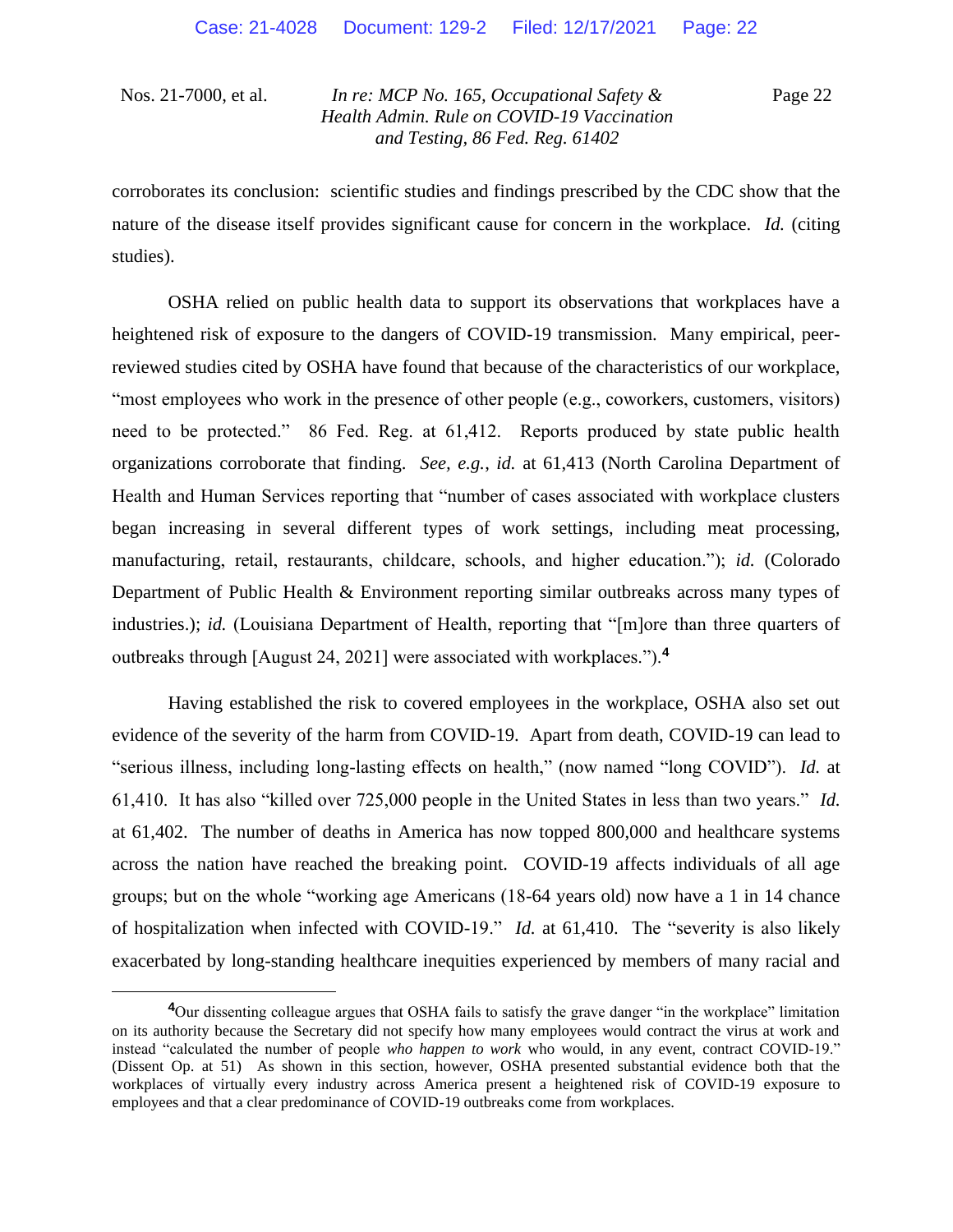Page 23

economic demographics." *Id.* Compounding matters, mutations of the virus become increasingly likely with every transmission, contributing to uncertainty and greater potential for serious health effects. *Id.* at 61,409. Based on this record, the symptoms of exposure are therefore neither "easily curable and fleeting" nor is the risk of developing serious disease speculative. *See Fla. Peach Growers*, 489 F.2d at 132; *Dry Color Mfrs. Ass'n*, 489 F.2d at 106.

OSHA further estimated that the standard would "save over 6,500 worker lives and prevent over 250,000 hospitalizations over the course of the next six months." *Id.* at 61,408. This well exceeds what the Fifth Circuit previously found to present a grave danger. *See Asbestos Info. Ass'n*, 727 F.2d at 424 (assuming that 80 deaths over six months would constitute a grave danger). As the death rate in America has continued to climb throughout 2021, those estimates may prove to be understated. Bill Chappell, *800,000 Americans Have Died of COVID. Now the U.S. Braces for an Omicron-Fueled Spike*, NPR (Dec. 14, 2021), https://www.npr.org/sections/coronavirus-live-updates/2021/12/14/1063802370/americaus-covid-death-toll. And where grave danger exists in a workplace, of course OSHA may consider the statistical proof on lives saved and hospitalizations prevented when issuing an ETS, even if the risk to individual workers varies within workplaces.

A few Petitioners attack the veracity of some of the studies on which OSHA relies in its ETS or point to other studies that they claim contradict the studies on which OSHA relied. But the court's "expertise does not lie in technical matters." *Pub. Citizen Health Rsch. Grp. v. Tyson*, 796 F.2d 1479, 1495 (D.C. Cir. 1986). "[I]t is not infrequent that the available data do not settle a regulatory issue, and the agency must then exercise its judgment in moving from facts and probabilities on the record to a policy conclusion." *Id.* (quoting *Motor Vehicle Mfrs. Ass'n v. State Farm Mut. Auto. Ins. Co.*, 463 U.S. 29, 52 (1983)).OSHA pointed to extensive scientific evidence, including studies conducted by the CDC, of the dangers posed by COVID-19. We therefore cannot say that OSHA acted improperly in light of its clear reliance on "a body of reputable scientific thought." *Indus. Union Dep't.*, 448 U.S. at 656.

The claim that COVID-19 exists outside the workplace and thus is not a grave danger in the workplace is equally unavailing. As discussed above, OSHA routinely regulates hazards that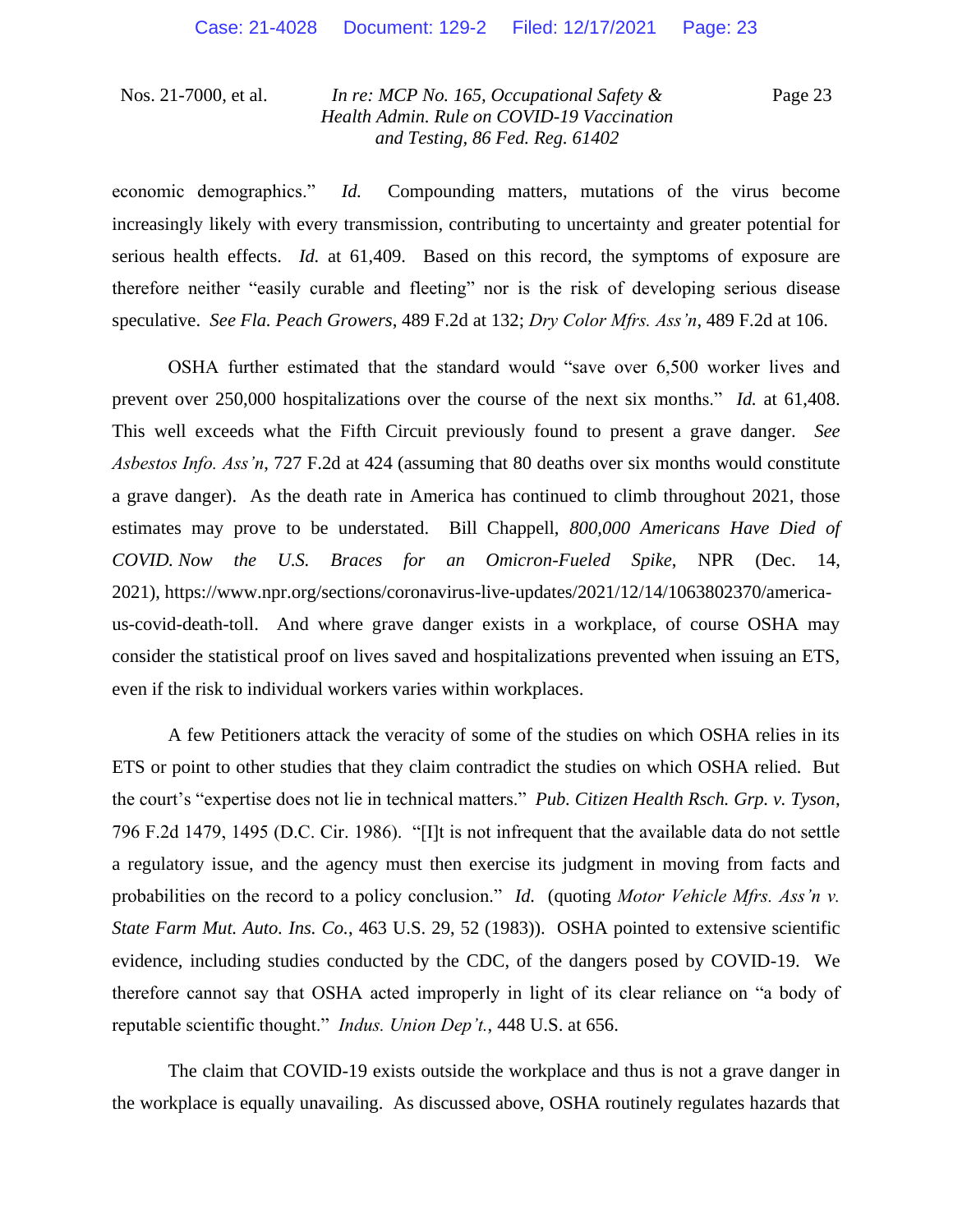Page 24

exist both inside and outside the workplace. More to the point, OSHA here demonstrated with substantial evidence that the nature of the workplace—commonplace across the country and in virtually every industry—presents a heightened risk of exposure. Union Petitioners illustrate this point as well. Within one week in mid-November, Michigan had reported 162 COVID-19 outbreaks, 157 of which were in workplaces;**<sup>5</sup>** Tennessee reported 280 COVID-19 outbreaks, 161 of which were in workplaces;**<sup>6</sup>** Washington state reported 65 outbreaks, of which 58 were in workplaces.**<sup>7</sup>** And other states similarly experienced outbreaks predominantly in the workplace.**<sup>8</sup>** COVID-19 is clearly a danger that exists in the workplace.

Some Petitioners contend that COVID-19 is no longer a grave danger and claim that OSHA's delay in promulgating the ETS is evidence that no grave danger exists. As explained, however, OSHA provided its reasoning for the delay. When the pandemic began, "scientific evidence about the disease" and "ways to mitigate it were undeveloped." 86 Fed. Reg. at 61,429. At that point, OSHA chose to focus on nonregulatory options, and crafted workplace guidance "based on the conditions and information available to the agency at that time," including that "vaccines were not yet available." *Id.* at 61,429–30. The voluntary guidance, however, proved inadequate, and as employees returned to workplaces the "rapid rise to predominance of the Delta variant" meant "increases in infectiousness and transmission" and "potentially more severe health effects." *Id.* at 61,409–12.

At the same time, the options available to combat COVID-19 changed significantly: the FDA granted approval to one vaccine on August 23, 2021, and testing became more readily available. *Id.* at 61,431, 61,452. These changes, coupled with the ongoing risk workers face of

**<sup>5</sup>**Mich. Dep't of Health & Human Servs., https://www.michigan.gov/coronavirus/0,9753,7-406- 98163\_98173\_ 102057---,00.html.

**<sup>6</sup>**TN Dep't of Health, https://www.tn.gov/content/dam/tn/health/documents/cedep/novelcoronavirus/Critical IndicatorReport.pdf

**<sup>7</sup>**Wash. Dep't of Health, https://www.doh.wa.gov/Portals/1/Documents/1600/coronavirus/datatables/Statewide COVID-19 OutbreakReport.pdf.

**<sup>8</sup>**Union Petitioners point to California, New Mexico, and Oregon as other states that illustrate significant outbreaks in a variety of workplaces.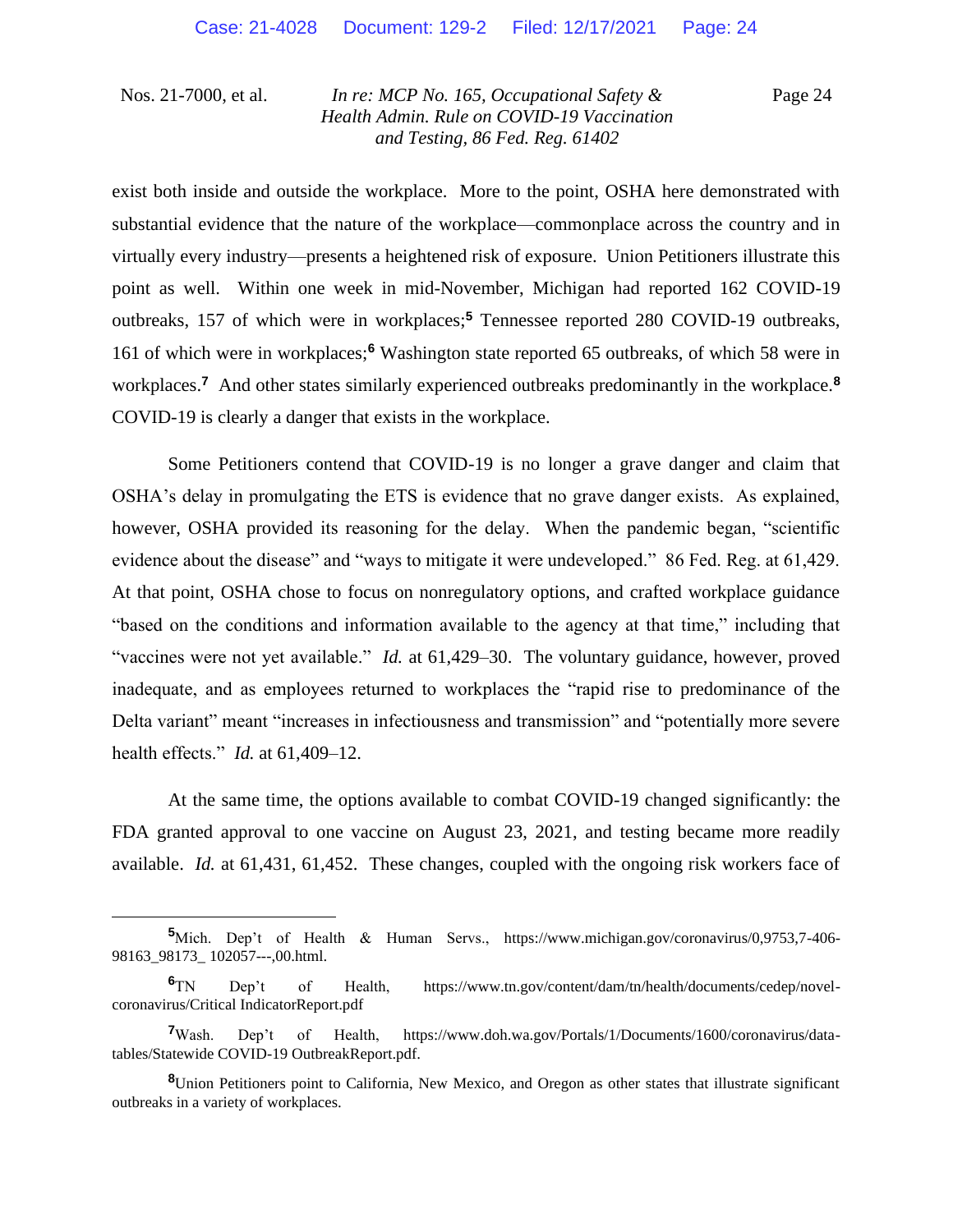Page 25

contracting COVID-19, support OSHA's conclusion that the time was ripe for OSHA to address the ongoing danger in the workplace through an ETS. More importantly, we are not to second guess what the Agency considers a "risk worthy of Agency action" because that "is a policy consideration that belongs, in the first instance to the Agency." *Asbestos Info. Ass'n*, 727 F.2d at 425. Relying on the history of the pandemic, OSHA explained that "the agency cannot assume based on past experience that nationwide case levels will not increase again." 96 Fed. Reg. at 61,431. That conclusion has proven correct, as we now see the rise of new and more transmissible variants and the resulting increases in COVID-19 cases. *See* Centers for Disease Control and Prevention (CDC), *Omicron Variant: What You Need to Know* (Dec. 13, 2021), https://www.cdc.gov/coronavirus/2019-ncov/variants/omicron-variant.html. And we know that in our nation, over 800,000 people have died in less than two years and the numbers continue to climb, with more of those deaths having occurred in 2021 than in 2020. *See* Bill Chappell, *supra*.

Based on the wealth of information in the 153-page preamble, it is difficult to imagine what more OSHA could do or rely on to justify its finding that workers face a grave danger in the workplace. It is not appropriate to second-guess that agency determination considering the substantial evidence, including many peer-reviewed scientific studies, on which it relied. Indeed, OSHA need not demonstrate scientific certainty. As long as it supports it conclusion with "a body of reputable scientific thought," OSHA may "use conservative assumptions in interpreting the data . . . , risking error on the side of overprotection rather than underprotection." *Indus. Union Dep't*, 448 U.S. at 656.

#### *iii. Necessity*

To issue an ETS, OSHA is also required to show that the ETS is "necessary to protect employees from" the grave danger. 29 U.S.C.  $\S$  655(c)(1). This standard is more demanding than the "reasonably necessary or appropriate" standard applicable to permanent standards. *See id.* § 652(8); *see also Indus. Union Dep't*, 448 U.S. at 615. To pass muster, OSHA must demonstrate, by substantial evidence, that the regulation is essential to reducing the grave danger asserted. *See Dry Color*, 486 F.2d at 105. In addition, OSHA must address economic feasibility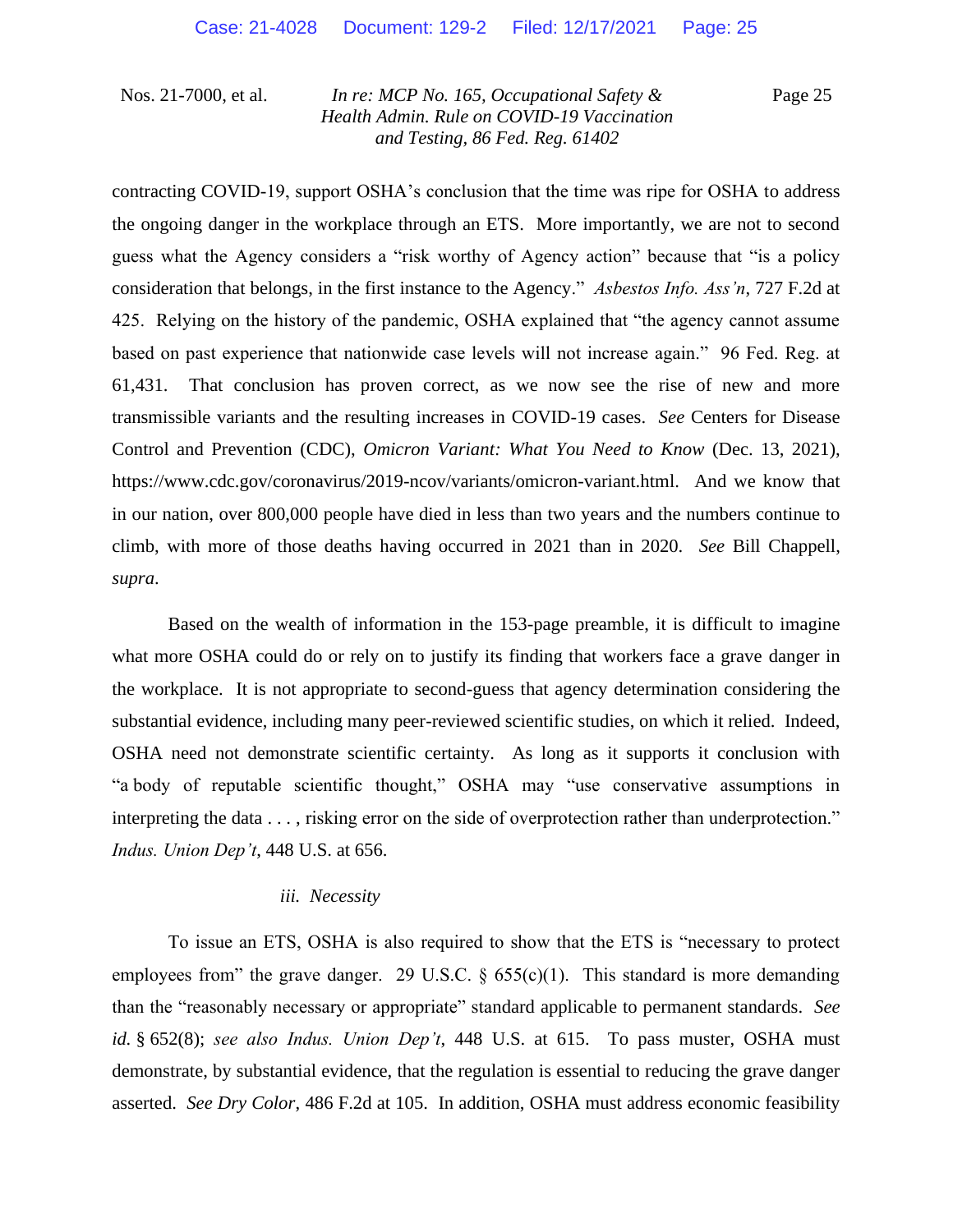Page 26

because the ETS's "protection afforded to workers should outweigh the economic consequences to the regulated industry." *Asbestos Info. Ass'n*, 727 F.2d at 423.

Some Petitioners argue the word "necessity" mandates that OSHA's standard may use only the means that are absolutely required to quell the grave danger. Taken seriously, such a cramped reading of the statute would require OSHA to prognosticate an emergency and devise the most narrowly tailored ETS to entirely remove the grave danger from the workplace. But in virtually every emergency situation that would require an ETS, no precaution proposed by OSHA could ever be 100 percent effective at quelling the emergency. Courts have acknowledged this practical reality, explaining that ETS standards "may necessarily be somewhat general .... It cannot be expected that every procedure or practice will be strictly necessary as to every substance, type of use, or plant operation." *Dry Color Mfrs. Ass'n, Inc.*, 486 F.2d at 105. OSHA need only demonstrate that the solution it proposes "is necessary to *alleviate* a grave risk of worker deaths during [the ETS's] six month term." *Asbestos Info. Ass'n*, 727 F.2d at 427 (emphasis added).

The dissent disagrees, contending that the Secretary must rule out alternatives to show why his proposed means are "indispensable," pointing us to *Asbestos Information Association*. (Dissent Op. at 44) But in that case, the Fifth Circuit found that OSHA's determination of necessity for the proposed ETS was undercut by its existing regulation through which "much of the claimed benefit could be obtained." 727 F.2d at 427. The Fifth Circuit did not require that OSHA rule out every plausible alternative in devising its ETS because the critical question was whether OSHA's current regulations were sufficient to address the problem. *See id.* To answer that question, the Secretary here cataloged OSHA's actions involving COVID-19, starting with advisory guidance then moving to attempts to enforce its General Duty clause. 86 Fed. Reg. at 61,444. These actions were to no avail as COVID-19 transmission rates in the workplace continued to climb and COVID-19-related complaints continued to pour in, suggesting "a lack of widespread compliance." *Id.* at 61,445. With nothing left at his disposal to curb the transmission in the workplace, the Secretary issued the ETS. We find that this explanation satisfies the Secretary's obligation.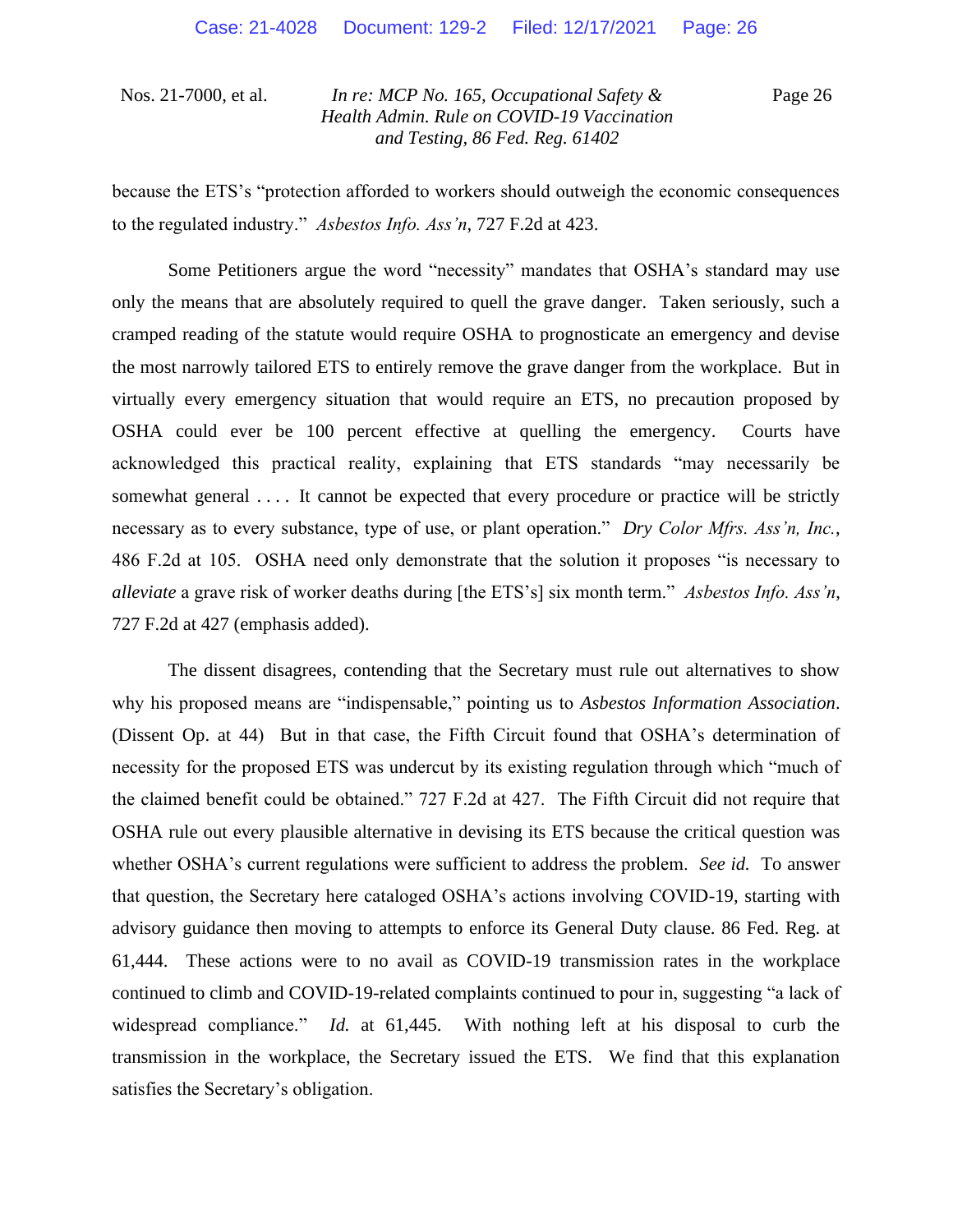Page 27

Turning to assess the remaining evidence supporting OSHA's necessity finding, OSHA explained that the pandemic in the United States has significantly changed course since the emergence of COVID-19 in early 2020, necessitating an ETS at this point in time. In particular, the emergence of the Delta variant significantly increased transmission when reported cases had been dwindling for months. The realities of the Delta variant significantly changed public health policy and underscored a need for issuing an ETS—not only to control the variant itself, but to control the spread of the disease to slow further mutations. 86 Fed. Reg. at 61,431–32. Recognizing this new reality, the Agency crafted an ETS with options for employers, noting that "employers in their unique workplace settings may be best situated to understand their workforce and strategies that will maximize worker protection while minimizing workplace disruptions." *Id.* at 61,436.

Regarding the vaccine component of the ETS, OSHA explained the importance of vaccination to combat the transmission of COVID-19 and relied upon studies demonstrating the "power of vaccines to safely protect individuals," including from the Delta variant. *Id.* at 61,432, 61,450. Extensive evidence cited by OSHA shows that vaccination "reduce[s] the presence and severity of COVID-19 cases in the workplace," and effectively "ensur[es]" that workers are protected from being infected and infecting others. *Id.* at 61,434, 61,520, 61,528–29 (citing studies). Likewise, the face-covering-and-test facet of the ETS is similarly designed based on the scientific evidence to reduce the risk of transmission and infection of COVID-19. Regular testing "is essential because SARS-CoV-2 infection is often attributable to asymptomatic or pre-symptomatic transmission." *Id.* at 61,438 (citing studies). And wearing a face covering provides an additional layer of protection, designed to reduce "exposure to the respiratory droplets of co-workers and others[, and] . . . to significantly reduce the wearer's ability to spread the virus." *Id.* at 61,439.

Vaccinated employees are significantly less likely to bring (or if infected, spread) the virus into the workplace. *Id.* 61,418–19. And testing in conjunction with wearing a face covering "will further mitigate the potential for unvaccinated workers to spread the virus at the workplace." *Id.* at 61,439. Based on the evidence relied on by OSHA, these measures will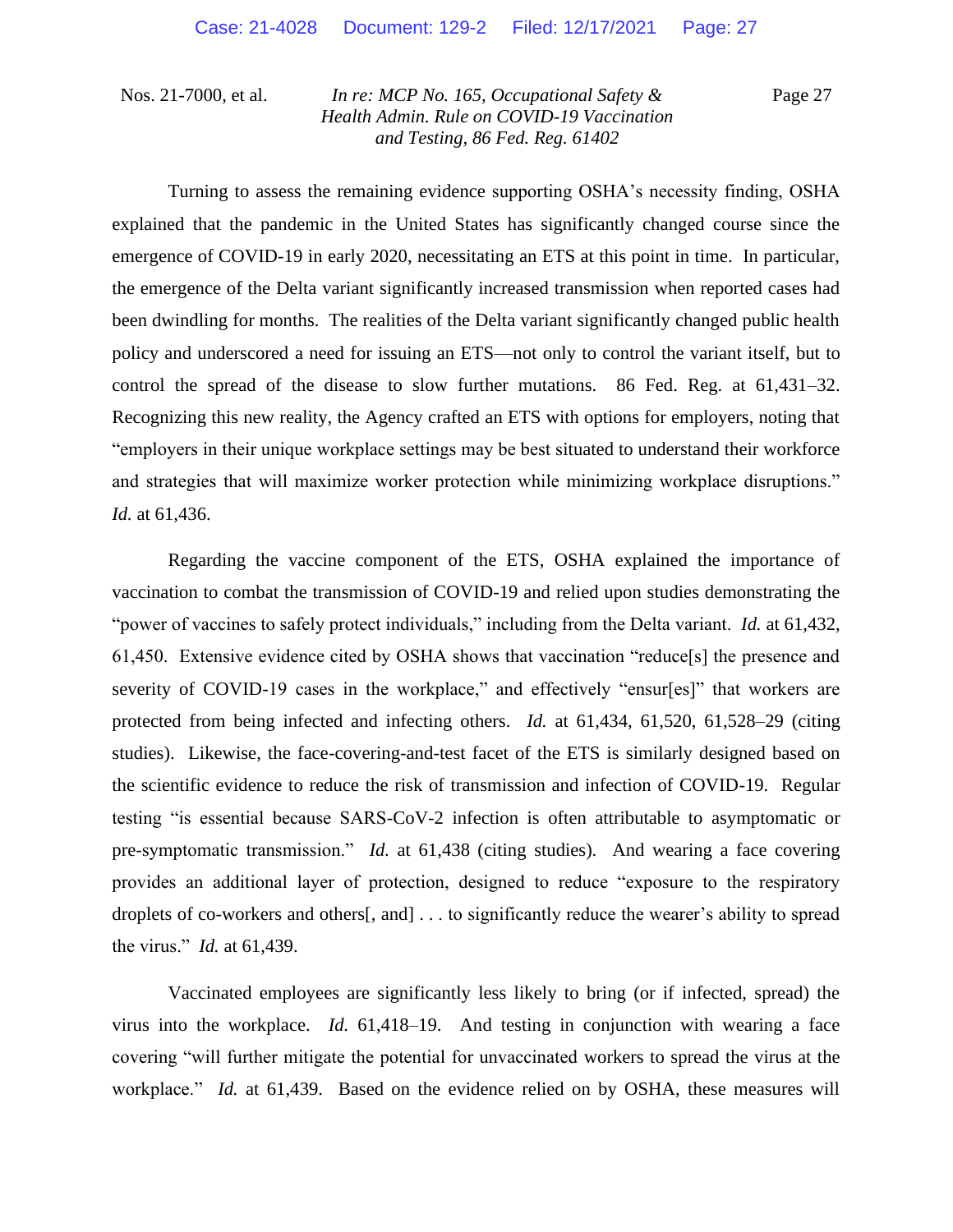Page 28

"protect workers" from the grave dangers presented by COVID-19 in the workplace. *See*  29 U.S.C.  $\S 655(c)(1)$ . And OSHA is required to minimize a grave danger, even if it cannot eliminate it altogether. *Nat'l Grain & Feed Ass'n v. Occupational Safety & Health Admin.*, 866 F.2d 717, 737 (5th Cir. 1988).

OSHA limited the ETS to coverage of 100 or more employees, based on four reasons. First, as a practical matter, those employers have the administrative and managerial capacity to be able to promptly implement and meet the standard. *Id.* at 61,511. Second, the coverage threshold is sufficiently expansive to ensure protection to meaningfully curb transmission rates to offset the impact of the virus. *Id.* Third, the ETS "will reach the largest facilities, where the most deadly outbreaks of COVID-19 can occur." *Id.* And finally, the standard is consistent with size thresholds established in analogous congressional and agency decisions, including standards promulgated by the Equal Employment Opportunity Commission under Title VII of the Civil Rights Act of 1964, requirements under the Affordable Care Act (in allowing greater flexibility with its requirements for employers with 100 or fewer employees), and requirements under the Family Medical Leave Act (exempting compliance for employers with fewer than 50 employees given decreased administrative capacity and inability to easily accommodate such employee absences). *Id.* at 61,513.

Petitioners contend, relying on the Fifth Circuit's decision, that the necessity of the ETS is undermined by the fact that it is both "overinclusive" and "underinclusive." Neither observation warrants a stay. OSHA may lean "on the side of overprotection rather than underprotection" when promulgating an ETS. *Indus. Union Dep't*, 448 U.S. at 656.**<sup>9</sup>** And OSHA is not required to proceed "workplace by workplace," *Am. Dental Ass'n*, 984 F.2d at 827, in its ETS nor would it "be expected to conduct on-the-spot investigations," *Dry Color Mfrs. Ass'n Inc.*, 486 F.2d at 102 n.3. To expect otherwise of OSHA would belie the whole point of an

**<sup>9</sup>**The dissent contends that our citation is inapposite because it "did not review an emergency standard" and refers to the Secretary's interpretation of data underlying a risk assessment. (Dissent Op. at 47) The language cited, however, addresses whether OSHA's evidence supporting its estimation of a risk, which was the basis for the standard, was supported by substantial evidence. *Indus. Union Dep't*, 448 U.S. at 656. Critically, the substantial evidence standard at issue there governs *both* emergency temporary standards and run-of-the-mill OSHA standards and is applicable here. *See* 29 U.S.C. § 655(f).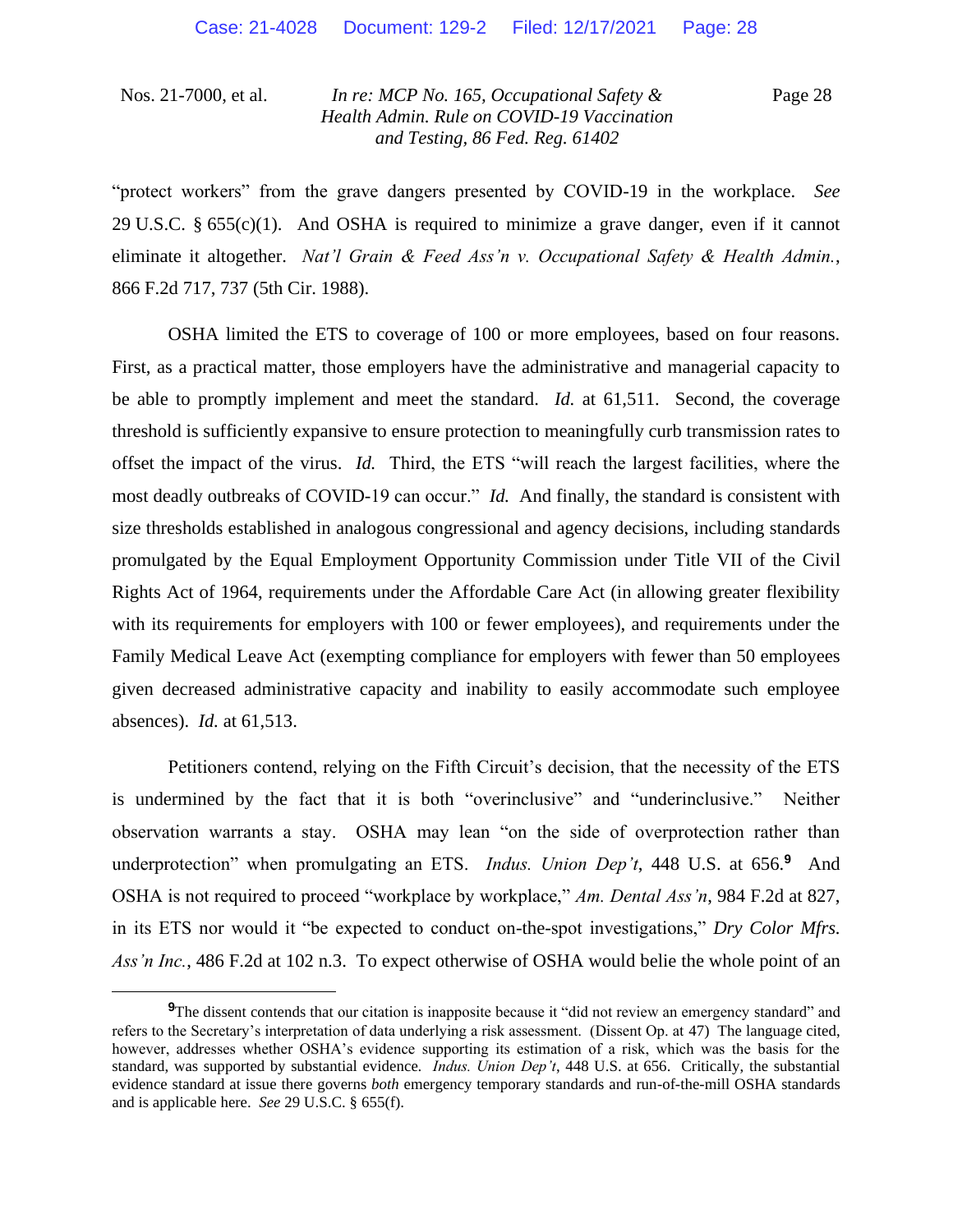Page 29

*emergency* temporary standard, which demands that OSHA act quickly "to provide immediate protection" to workers facing a grave danger. *Id.* at 105. OSHA explored the dangers in varied workplaces and industries and concluded that "employees can be exposed to the virus in almost any work setting" and that employees routinely "share common areas like hallways, restrooms, lunchrooms[,] and meeting rooms" and are at risk of infection from "contact with coworkers, clients, or members of the public." 86 Fed. Reg. at 61,411–12. OSHA supported those conclusions by relying on peer-reviewed studies and data collected by government health departments. But in any case, OSHA tailored the ETS by excluding workplaces where the risk is significantly lower, including those where employees are working exclusively outdoors, remotely from home, or where the employee does not work near any other individuals. *Id.* at 61,516.

The argument that the ETS is overinclusive because it imposes requirements on some workers that are at lesser risk of death than others overlooks OSHA's reasoning. OSHA promulgated the ETS to prevent employees from transmitting the virus to other employees—that risk is not age-dependent. *See, e.g.*, *id.* at 61,403; 61,418–19; 61,435; 61,438. OSHA found that unvaccinated workers in workplaces where they encountered other workers or customers faced a grave danger and that vaccination or testing and masking were necessary to protect those workers from COVID-19. Those workers are in "a wide variety of work settings across all industries" thus counseling for the broad standard. *Id.* at 61,411–12.

That the ETS is underinclusive, as some Petitioners argue, suggests that OSHA has not done enough to eliminate the grave danger facing workers, and more workplace safeguards—not fewer—are needed to protect the workplace. And OSHA explained that it chose a tailored threshold because those employers would be best positioned to actually effectuate the standard and their employees are more at risk. *Id.* at 61,513 ("OSHA has set the threshold for coverage based primarily on administrative capacity for purposes of protecting workers as quickly as possible."); *id.* at 61,512 (suggesting that "larger employers are more likely to have many employees gathered in the same location" and have "larger" and "longer" outbreaks).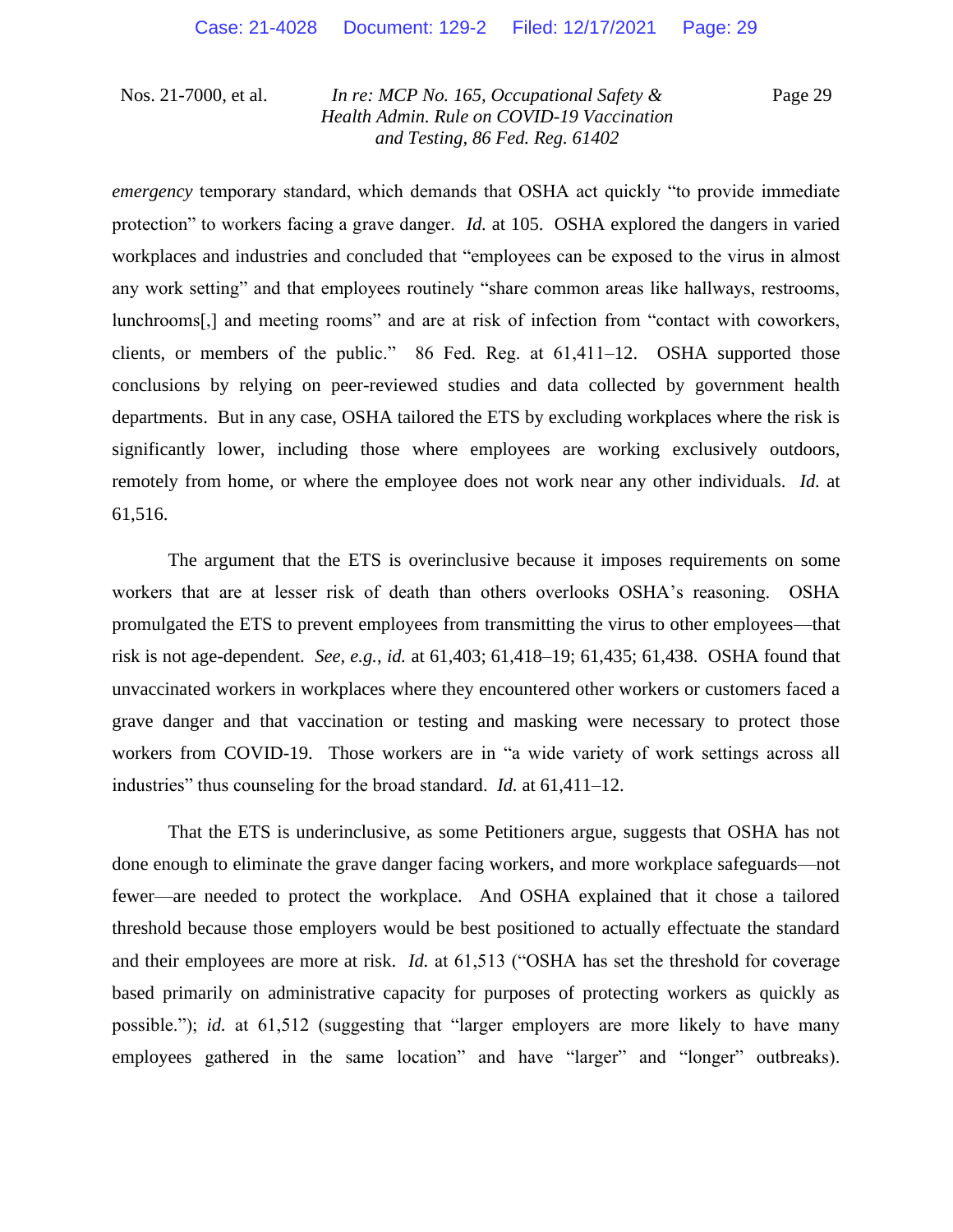Page 30

OSHA also demonstrates that selecting larger employers means that the ETS reaches enough workers to make a meaningful difference in mitigating the risk. *Id.* at 61,513.

It has long been the case that an agency "is not required to identify the optimal threshold with pinpoint precision. It is only required to identify the standard and explain its relationship to the underlying regulatory concerns." *Nat'l Shooting Sports Found. v. Jones*, 716 F.3d 200, 214 (D.C. Cir. 2013) (quoting *WorldCom, Inc. v. FCC*, 238 F.3d 449, 461–62 (D.C. Cir. 2001)); *see also Providence Yakima Med. Ctr. v. Sebelius*, 611 F.3d 1181, 1191 (9th Cir. 2010); *Williams-Yulee v. Fla. Bar*, 575 U.S. 433, 449 (2015) (noting that the government "need not address all aspects of a problem in one fell swoop"). Courts are "generally unwilling to review line-drawing performed by the [agency] unless a petitioner can demonstrate that lines drawn . . . are patently unreasonable, having no relationship to the underlying regulatory problem." *Cassel v. FCC*, 154 F.3d 478, 485 (D.C. Cir. 1998) (alteration in original) (quoting *Home Box Off., Inc. v. FCC*, 567 F.2d 9, 60 (D.C. Cir. 1977)). OSHA's ETS readily shows a relationship to the underlying regulatory problem—larger employers are better able to implement the policies, are at heightened risk, and regulating them will be a significant step in protecting the entire workforce from COVID-19 transmission. And of course, agencies can later revise, refine, and broaden (or narrow) their regulations, but exigent circumstances allow there to be some reasonable discretion at the initial steps of promulgating a regulation. *See Forging Indus. Ass'n*, 773 F.2d at 1454; *United Steelworkers of Am.*, 647 F.2d at 1309–10 (D.C. Cir. 1980).

Turning to the cost analysis, OSHA is not required to conduct a "formal cost-benefit analysis" before issuing an ETS. *Asbestos Info. Ass'n*, 727 F.2d at 423 n.18 (reasoning that it is "unlikely" that "the agency would have time to conduct such an analysis" in the context of an emergency). Congress recognized that OSHA standards would impose costs, but placed "the benefit of worker health above all other considerations save those making attainment of this benefit unachievable." *Am. Textile Mfrs. Inst.*, 452 U.S. at 509. The question is whether the standard is economically feasible. *United Steelworkers of Am.*, 647 F.2d at 1264. An OSHA "standard is economically feasible if the costs it imposes do not 'threaten massive dislocation to, or imperil the existence of, the industry.'" *Am. Iron & Steel Inst. v. Occupational Safety*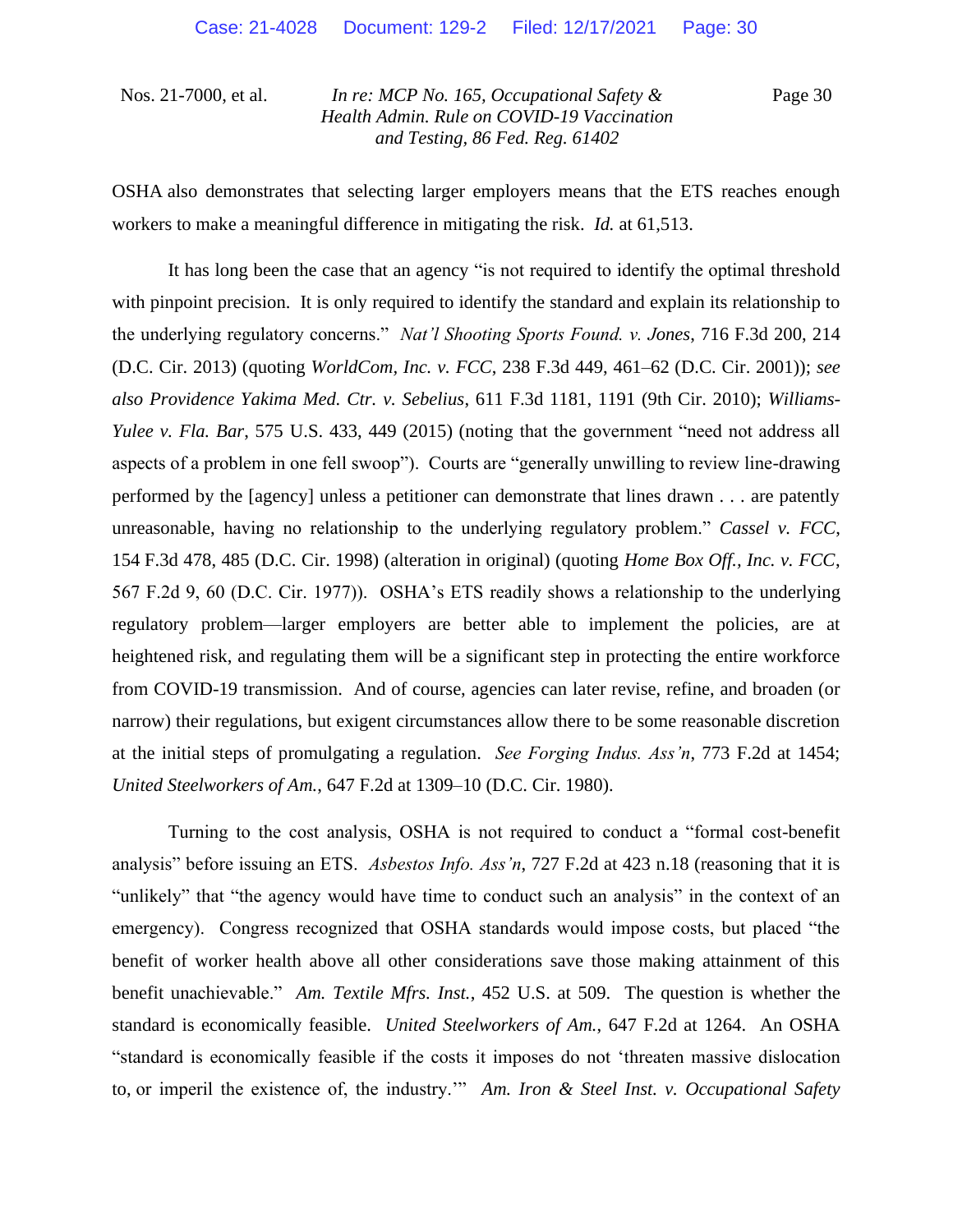Page 31

*& Health Admin.*, 939 F.2d 975, 980 (D.C. Cir. 1991) (quoting *United Steelworkers of Am.*, 647 F.2d at 1265). OSHA must consider the costs in relation to the financial health of the affected industries or their impact on consumer prices. *United Steelworkers of Am.*, 647 F.2d at 1265.

Here, OSHA conducted a detailed economic analysis, concluding that the costs amounted to approximately 0.02 percent of the revenue of the average covered employer, or about \$11,298 per affected entity. 86 Fed. Reg. at 61,493–94. "To put this into perspective, if the average firm decided to raise prices to cover the costs of the ETS, the price of a \$100 product or service, for example, would have to be increased by 2 cents (during the six-month period)." *Id.* at 61,499. These costs are modest in comparison to other standards OSHA has implemented. *See, e.g.*, *United Steelworkers of Am.*, 647 F.2d at 1281 (estimating capital costs for primary lead smelters to comply with OSHA's lead exposure standard to be between \$32 million and \$47 million). OSHA's analysis, moreover, does not consider the economic harm a business will undergo if it is closed by a COVID-19 outbreak in its workplace—taking this into account would further show that the benefits will outweigh the costs of the ETS. If the costs of implementation become too high for a single business, an employer can raise infeasibility or impossibility as a defense to any citation that OSHA may issue for violating the ETS. 29 C.F.R. § 2200.34(b)(3).

Based on the substantial evidence referenced and relied upon by OSHA, there is little likelihood of success for the challenges against OSHA's bases for issuing the ETS.

### 4. Constitutional Challenges

We turn to the likelihood of success on the remaining constitutional arguments raised by the Petitioners and were presumed persuasive by the Fifth Circuit.**<sup>10</sup>**

**<sup>10</sup>**Some Petitioners raise challenges regarding religious liberty. The ETS states, "if the vaccination, and/or testing for COVID-19, and/or wearing a face covering conflicts with a sincerely held religious belief, practice or observance, a worker may be entitled to a reasonable accommodation." 86 Fed. Reg. at 61,522. Therefore, Petitioners are unlikely to succeed on their argument that the ETS infringes on religious liberty. Regardless, their circumstance-specific arguments are premature and do not provide a basis to stay the entire ETS.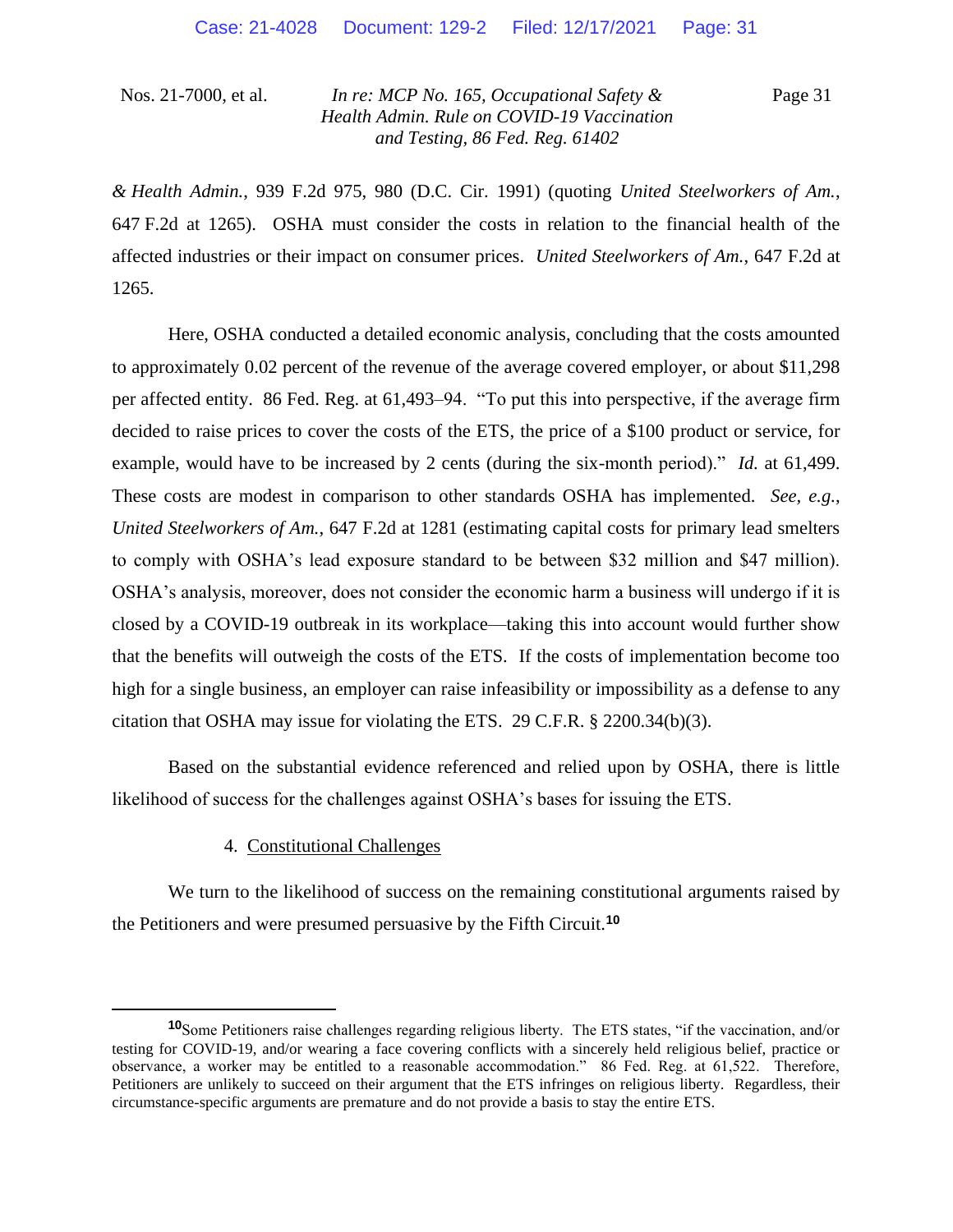Page 32

#### *i. Commerce Clause*

First, Petitioners raise challenges to the ETS under the Commerce Clause, directing us to the Fifth Circuit's conclusion that the ETS "likely exceeds the federal government's authority under the Commerce Clause because it regulates noneconomic inactivity that falls squarely within the States' police power." *BST Holdings*, 17 F.4th at 617. Relying on *National Federation of Independent Business v. Sebelius*, 567 U.S. 519, 522 (2012), the Fifth Circuit reasoned that "[a] person's choice to remain unvaccinated and forego regular testing is noneconomic activity," and falls within the States' police power. *Id.* On that basis, the stay opinion summarily concluded that because the ETS "commandeers" employers to compel activity that falls within the States' police power, it "far exceed[s] current constitutional authority." *Id.*

Petitioners and the Fifth Circuit miss the mark. The ETS regulates employers with more than 100 employees, not individuals. It is indisputable that those employers are engaged in commercial activity that Congress has the power to regulate when hiring employees, producing, selling and buying goods, etc. *See NFIB*, 567 U.S. at 550 ("The power to *regulate* commerce presupposes the existence of commercial activity to be regulated."). The ETS regulates economic activity by regulating employers.

It has long been understood that regulating employers is within Congress's reach under the Commerce Clause. To hold otherwise would upend nearly a century of precedent upholding laws that regulate employers to effectuate a myriad of employee workplace policies. *See, e.g.*, *United States v. Darby*, 312 U.S. 100, 109, 114 (1941) (finding the Fair Labor Standards Act imposed a permissible use of government power when it set a minimum wage standard to prevent the production of goods "for interstate commerce, under conditions detrimental to the maintenance of the minimum standards of living necessary for health and general well-being"); *United Steelworkers of Am., AFL-CIO v. Weber*, 443 U.S. 193, 206 n.6 (1979) (finding proper use of the commerce power to bar employers from discriminating against employees on a protected ground under Title VII); *NLRB v. Jones & Laughlin Steel Corp.*, 301 U.S. 1, 33 (1937) (finding proper use of commerce power to safeguard "the right of employees to self-organization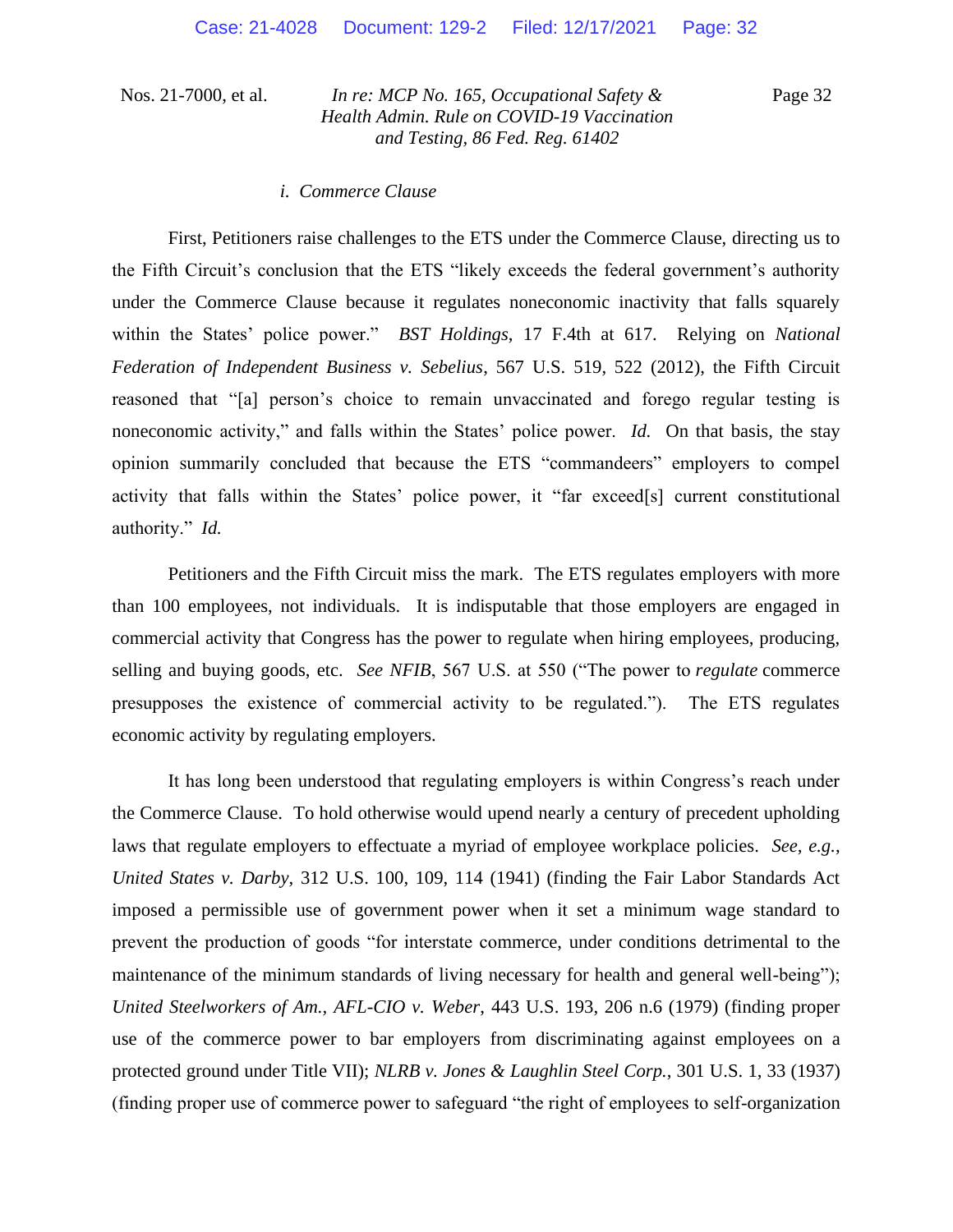Page 33

and to select representatives of their own choosing for collective bargaining or other mutual protection without restraint or coercion by their employer"). These cases recognize, for example, that, a person's choice to discriminate against another based on race is "noneconomic activity," but the effect of that choice on the workplace and the flow of commerce in and from that workplace is economic—hence, it is subject to regulation under the Commerce Clause. *Cf. Heart of Atlanta Motel, Inc. v. United States*, 379 U.S. 241, 253 (1964) (finding "discrimination by hotels and motels impedes interstate travel").

That principle was at the heart of the Supreme Court's decision in *NLRB v. Jones & Laughlin Steel*, 201 U.S. 1 (1927). There, the Court emphasized that to determine the Commerce Clause's applicability, we focus on the "effect upon commerce, not the source of the injury," 301 U.S. at 32, and that Congress may legislate under the Commerce Clause to ensure the safety of commerce, *id.* at 37. When industries occupy a "national scale," moreover, Congress may protect interstate commerce from "paraly[sis]." *Id.* at 41. COVID-19's paralyzing effect on commerce has been repeatedly demonstrated throughout the pandemic. *See, e.g.*, U.S. Bureau of Labor Statistics, TED: The Economics Daily (July 8, 2021), https://www.bls.gov/opub/ted/2021/6-2-million-unable-to-work-because-employer-closed-orlost-business-due-to-the-pandemic-june-20 21.htm.

This also demonstrates why *NFIB v. Sebelius* is inapposite. In *NFIB*, the Supreme Court considered challenges to the Affordable Care Act's individual mandate. 567 U.S. at 539. Critically, and fatal to the Fifth Circuit's point, the Affordable Care Act contains two separate types of mandates: the individual mandate to direct individuals to purchase health insurance—at issue in *NFIB*—and the employer mandate—not at issue in *NFIB*. *See* 26 U.S.C. § 4980H. A plurality of five Justices questioned whether the Commerce Clause gave Congress the power to mandate that people engage in economic activity to sustain the *individual* mandate. *See NFIB*, 567 U.S. at 547–58. But no Justice doubted that Congress could, under the Commerce Clause, require *employers* to provide health insurance to their employees. So too here.

Citing *Zucht v. King*, 260 U.S. 174 (1922), and *Jacobson v. Massachusetts*, 197 U.S. 11 (1905), Petitioners and the Fifth Circuit contend that the ETS "falls squarely within the States'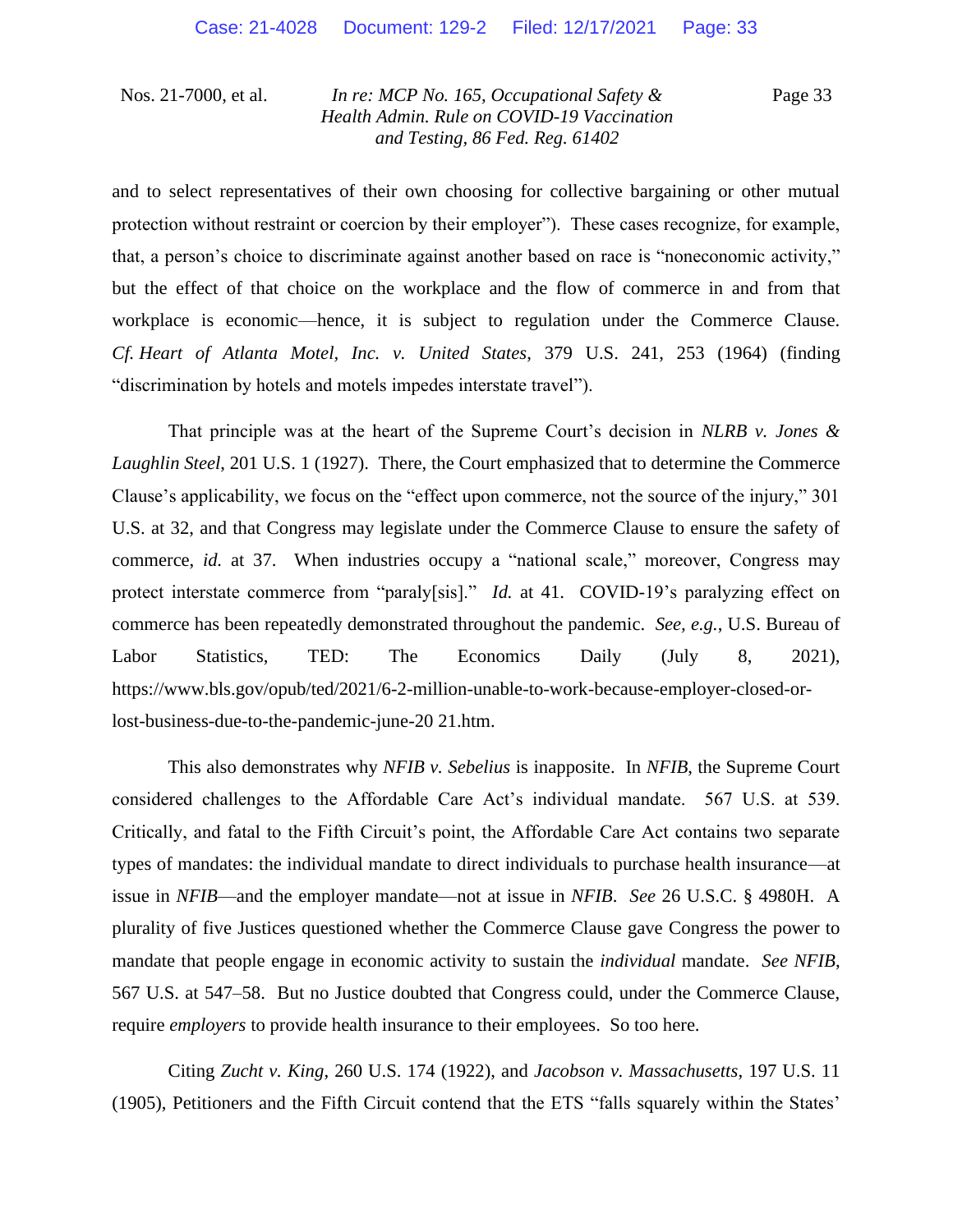Page 34

police powers." *BST Holdings*, 17 F.4th at 617. But those cases concerned challenges to state vaccine requirements under the Fourteenth Amendment, not federalism questions over whether states or the federal government can impose such a requirement. If the suggestion here is that the federal and state regulatory powers over economic activity are mutually exclusive, the Supreme Court rejected that argument in *Willson v. Black Bird Creek Marsh Co.*, 27 U.S. 245, 251–52 (1829) (holding an act empowering the State's construction of a dam that obstructed an interstate walkway is not "repugnant to the power to regulate commerce in its dormant state"). To be sure, there are numerous areas—for example, education—in which States and the federal government have overlapping authority. But that states may regulate COVID-19 safety measures does not operate to preclude the federal government from doing so.

Finally, Congress already addressed the issue when it passed the OSH Act, expressing its intention to preempt state and local standards that conflict with OSHA standards. *See Gade*, 505 U.S. at 98–99 (holding that "nonapproved state regulation of occupational safety and health issues for which a federal standard is in effect is impliedly preempted" by OSHA's standard). Hazards are often regulated by both OSHA and state agencies, such as exposure to lead. But overlap does not limit the authority Congress granted to OSHA to regulate the same risk of exposure.

For the foregoing reasons, the Commerce Clause challenges do not have a meaningful likelihood of success.

### *ii. Non-Delegation Doctrine*

Relying on the Fifth Circuit's decision, Petitioners cast constitutional doubt on the ETS by questioning Congress's delegation of authority to OSHA when it passed the OSH Act. The Fifth Circuit cursorily concluded that Congress cannot "authorize a workplace safety administration in the deep recesses of the federal bureaucracy to make sweeping pronouncement on matters of public health affecting every member of society in the profoundest of ways." *BST Holdings*, 17 F.4th at 611. That contention never specifies which provision of the OSH Act is an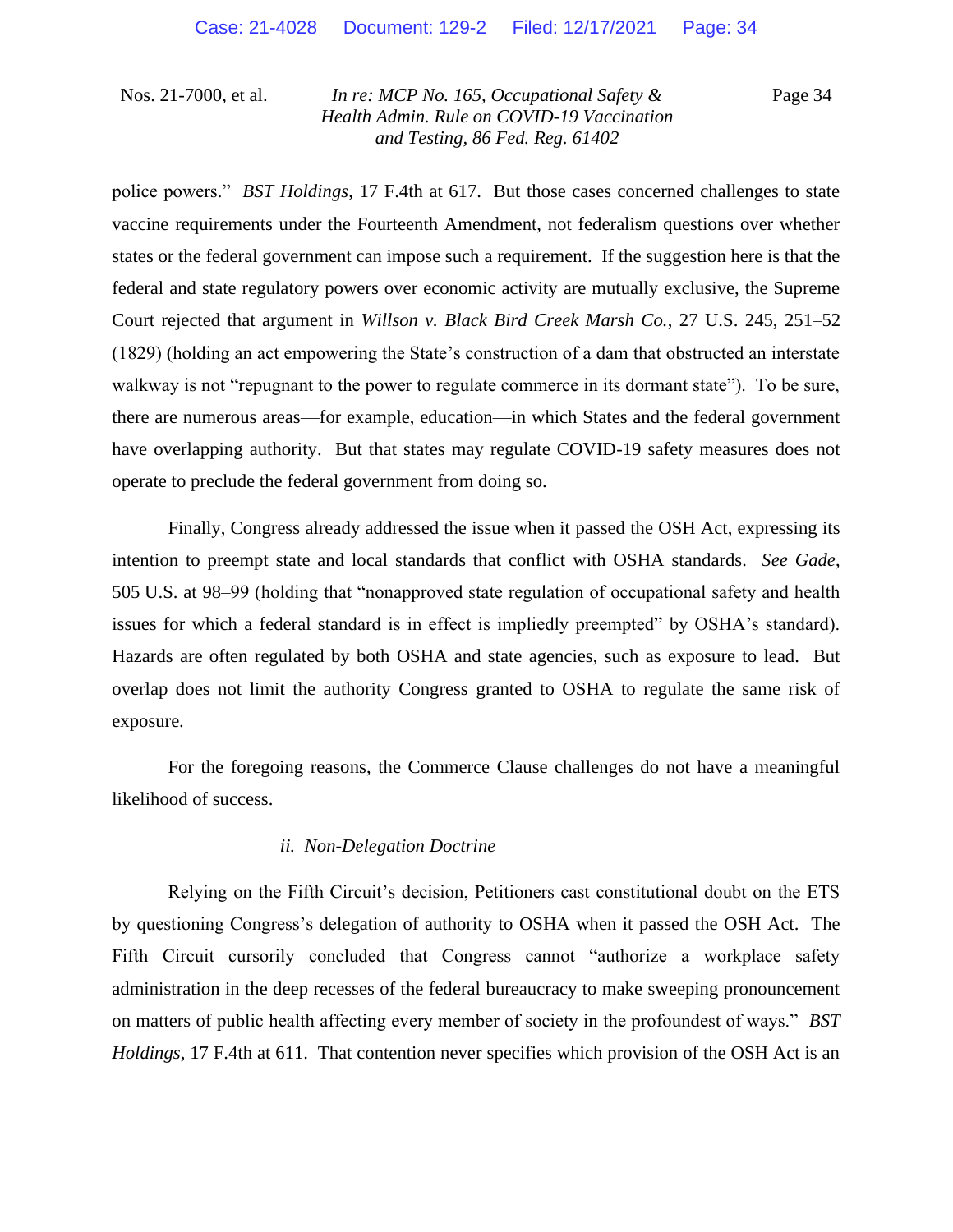Page 35

improper delegation. We therefore construe its analysis in line with the Petitioners' arguments that 29 U.S.C.  $\S 655(c)(1)$  constitutes an improper delegation.

The Supreme Court has only twice invoked the non-delegation doctrine to strike down a statute. *See Panama Refin. Co. v. Ryan*, 293 U.S. 388, 430 (1935); *A.L.A. Schechter Poultry Corp. v. United States*, 295 U.S. 495, 542 (1935). In *Gundy v. United States*, the Supreme Court stated that, "[t]he nondelegation doctrine bars Congress from transferring its legislative power to another branch of Government." 139 S.Ct. 2116, 2121 (2019) (plurality opinion). "But the Constitution 'does not deny[] to the Congress the necessary resources of flexibility and practicality [that enable it] to perform its function[s]." *Id.* at 2123 (alterations in original) (quoting *Yakus v. United States*, 321 U.S. 414, 425 (1944)) (alterations in original). To the contrary, Congress "may confer substantial discretion on executive agencies to implement and enforce the laws." *Id.* (citing *Mistretta v. United States*, 488 U.S. 361, 372 (1989)). A statutory delegation is therefore constitutional as long as "Congress 'lay[s] down by legislative act an intelligible principle to which the person or body authorized to [exercise the delegated authority] is directed to conform.'" *Id.* (quoting *Mistretta*, 488 U.S. at 372) (alterations in original). The starting and often ending point for the analysis is "statutory interpretation": We must "constru[e] the challenged statute to figure out what task it delegates and what instructions it provides" and then "decide whether the law sufficiently guides executive discretion to accord with Article I." *Id.* at 2124.

The Supreme Court has long recognized the power of Congress to delegate broad swaths of authority to executive agencies under this standard and has ultimately concluded that extremely broad standards will pass review. *See id.* at 2129. How broad? Delegations to regulate in the "public interest," *Nat'l Broad. Co. v. United States*, 319 U.S. 190, 216 (1943), to set "fair and equitable prices," *Yakus*, 321 U.S. at 427, and to issue air quality standards "requisite to protect the public health," *Whitman v. Am. Trucking Ass'n*, 531 U.S. 457, 472 (2001). *See Gundy*, 139 S. Ct. at 2129 (collecting sources).

Our extensive discussion of the statutory framework of the OSH Act above starts and ends the inquiry. OSHA's statutory authority to issue standards is found in 29 U.S.C. § 655.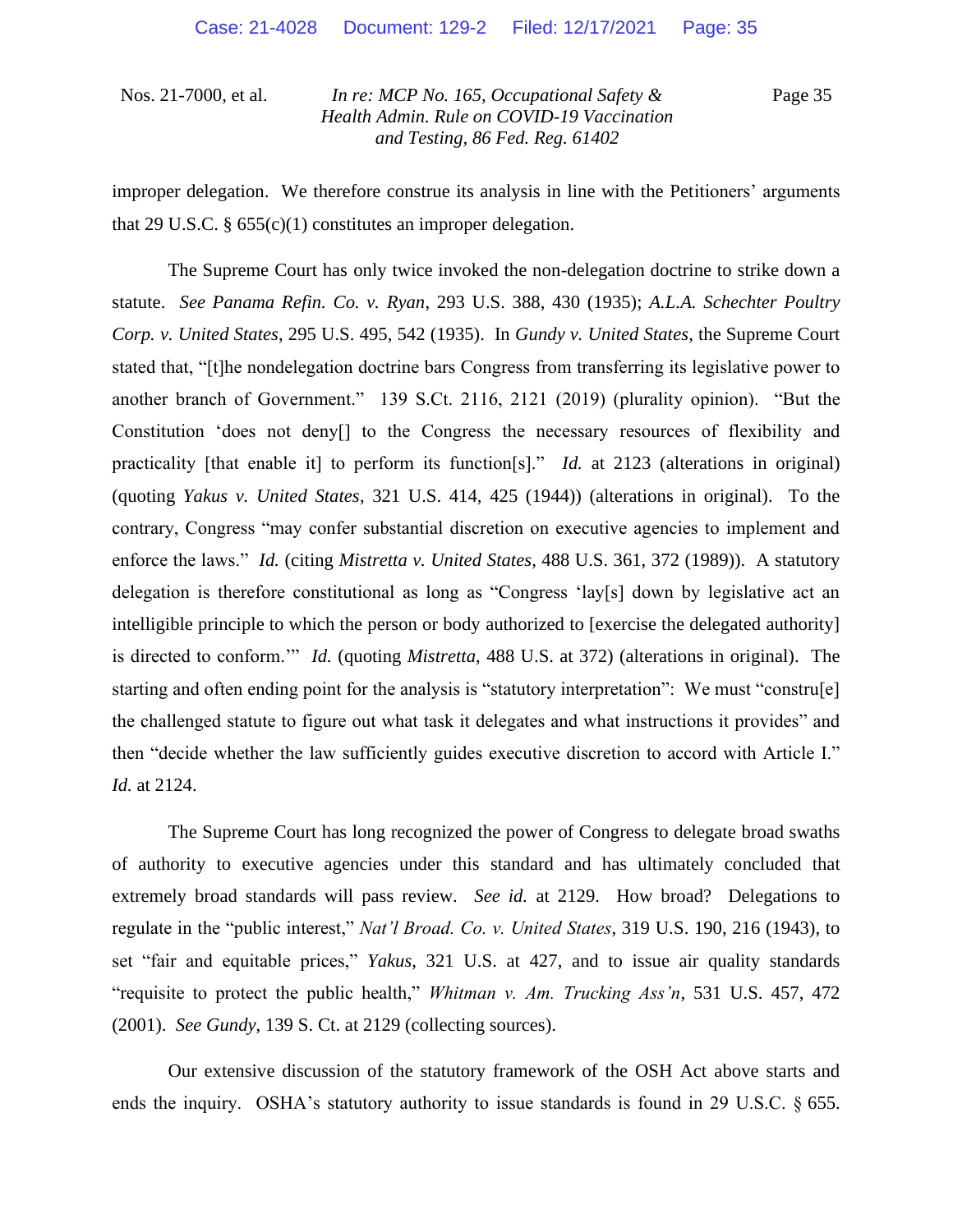Page 36

Specific authorization is in §  $655(c)(1)$  and requires the Secretary to promulgate "emergency" temporary standards," when he determines that employees are in "grave danger" from exposure to a workplace hazard and that the standard is "necessary to protect the employees from such danger." As shown above, it is well-established that the scope of the OSH Act and OSHA's authority include infectious diseases in the workplace, even when those diseases also exist outside the workplace. Therefore, Congress applied an "intelligible principle" when it directly authorized OSHA to exercise this delegated authority in particular circumstances. The Supreme Court long ago recognized this authority: "The [Occupational Safety and Health] Act delegates broad authority to the Secretary to promulgate different kinds of standards." *Indus. Union Dep't*, 448 U.S. at 611.

There is little possibility of success under the non-delegation doctrine.

### **C. Irreparable Harm**

The foregoing analysis shows that Petitioners cannot establish a likelihood of success on the merits, and this reason alone is sufficient to dissolve the stay. *Nken*, 556 U.S. at 433–34. We also conclude, however, that Petitioners have not shown that any injury from lifting the stay outweighs the injuries to the Government and the public interest.

To merit a stay, Petitioners bear the burden to demonstrate an irreparable injury; "simply showing some 'possibility of irreparable injury' fails to satisfy the second factor." *Nken*, 556 U.S. at 434–35 (quoting *Abbassi v. INS*, 143 F.3d 513, 514 (9th Cir. 1998)). Moreover, because this case involves the Government as an opposing party, the third and fourth factors "merge." *Id.* at 435. The Fifth Circuit failed to analyze any harm to OSHA, instead baldly concluding that a stay will "do OSHA no harm whatsoever." *BST Holdings*, 17 F.4th at 618. We engage in our own balancing of the parties' harm.

The injuries Petitioners assert are entirely speculative. First, some Petitioners assert that compliance costs will be too high. As detailed in the preceding section, these assertions ignore the economic analysis OSHA conducted that demonstrates the feasibility of implementing the ETS. To the extent that a business with over 100 employees impacted at this stage of the ETS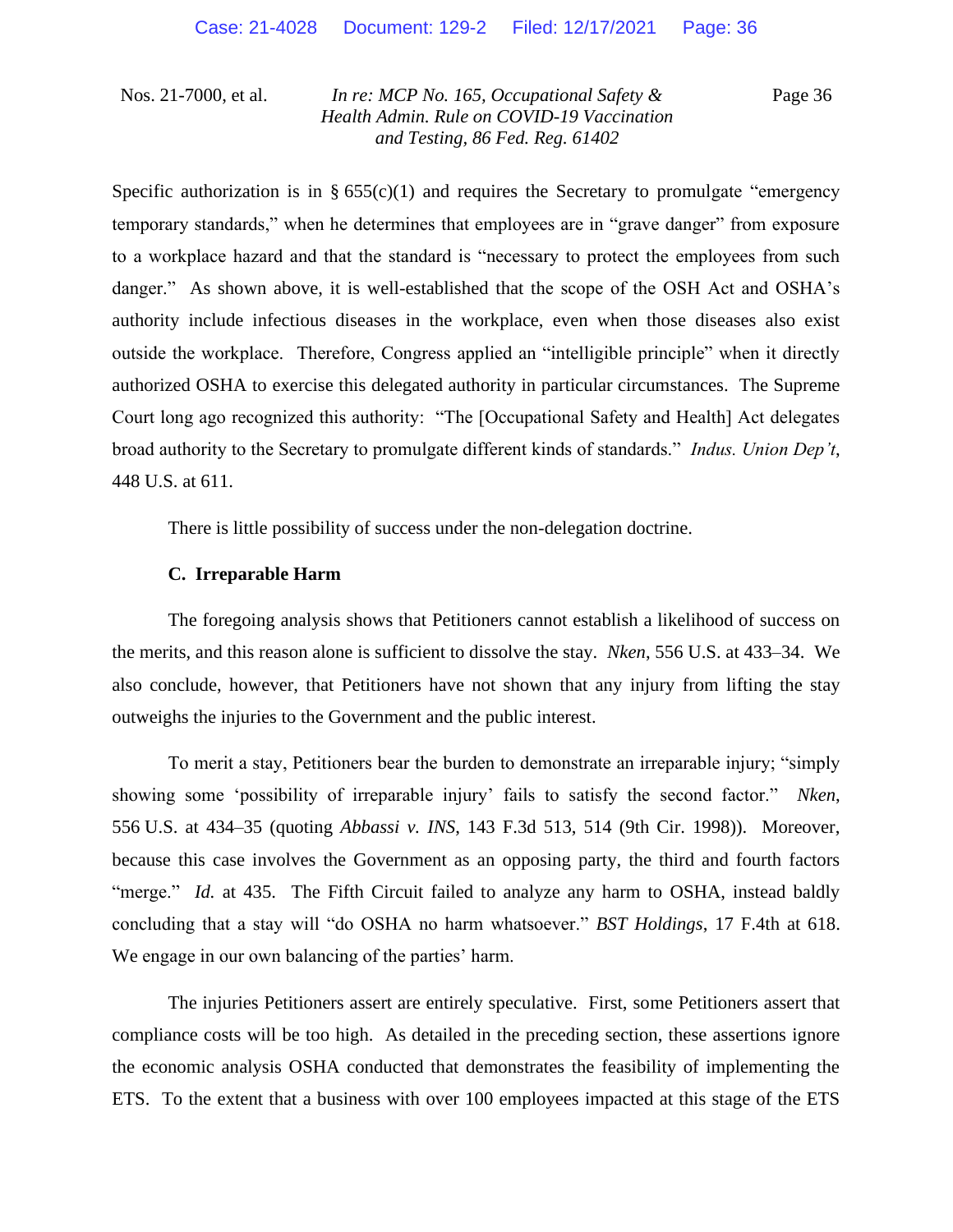Page 37

faces true impossibility of implementation, it can assert that as an affirmative defense in response to a citation. 29 C.F.R. § 2200.34(b)(3). Relying on employee declarations, other Petitioners claim that they will need to fire employees, suspend employees, or face employees who quit over the standard. These concerns fail to address the accommodations, variances, or the option to mask-and-test that the ETS offers. For example, employers that are confident that they can keep their employees safe using alternative measures can seek a variance from the standard pursuant to 29 U.S.C. § 655(d). Or employers may choose to comply with the standard by enforcing the mask-and-test component, which are entirely temporary in nature and do not create irreparable injuries. These provisions of the ETS undercut any claim of irreparable injury.

By contrast, the costs of delaying implementation of the ETS are comparatively high. Fundamentally, the ETS is an important step in curtailing the transmission of a deadly virus that has killed over 800,000 people in the United States, brought our healthcare system to its knees, forced businesses to shut down for months on end, and cost hundreds of thousands of workers their jobs. In a conservative estimate, OSHA finds that the ETS will "save over 6,500 worker lives and prevent over 250,000 hospitalizations" in just six months. 86 Fed. Reg. 61,402, 61,408. A stay would risk compromising these numbers, indisputably a significant injury to the public. The harm to the Government and the public interest outweighs any irreparable injury to the individual Petitioners who may be subject to a vaccination policy, particularly here where Petitioners have not shown a likelihood of success on the merits. *See Coleman v. Paccar*, *Inc*., 424 U.S. 1301, 1307–08 (1976).

In light of the foregoing, we find that the factors regarding irreparable injury weigh in favor of the Government and the public interest.

#### **III. CONCLUSION**

For the foregoing reasons, we **GRANT** the Government's motion and **DISSOLVE** the stay issued by the Fifth Circuit.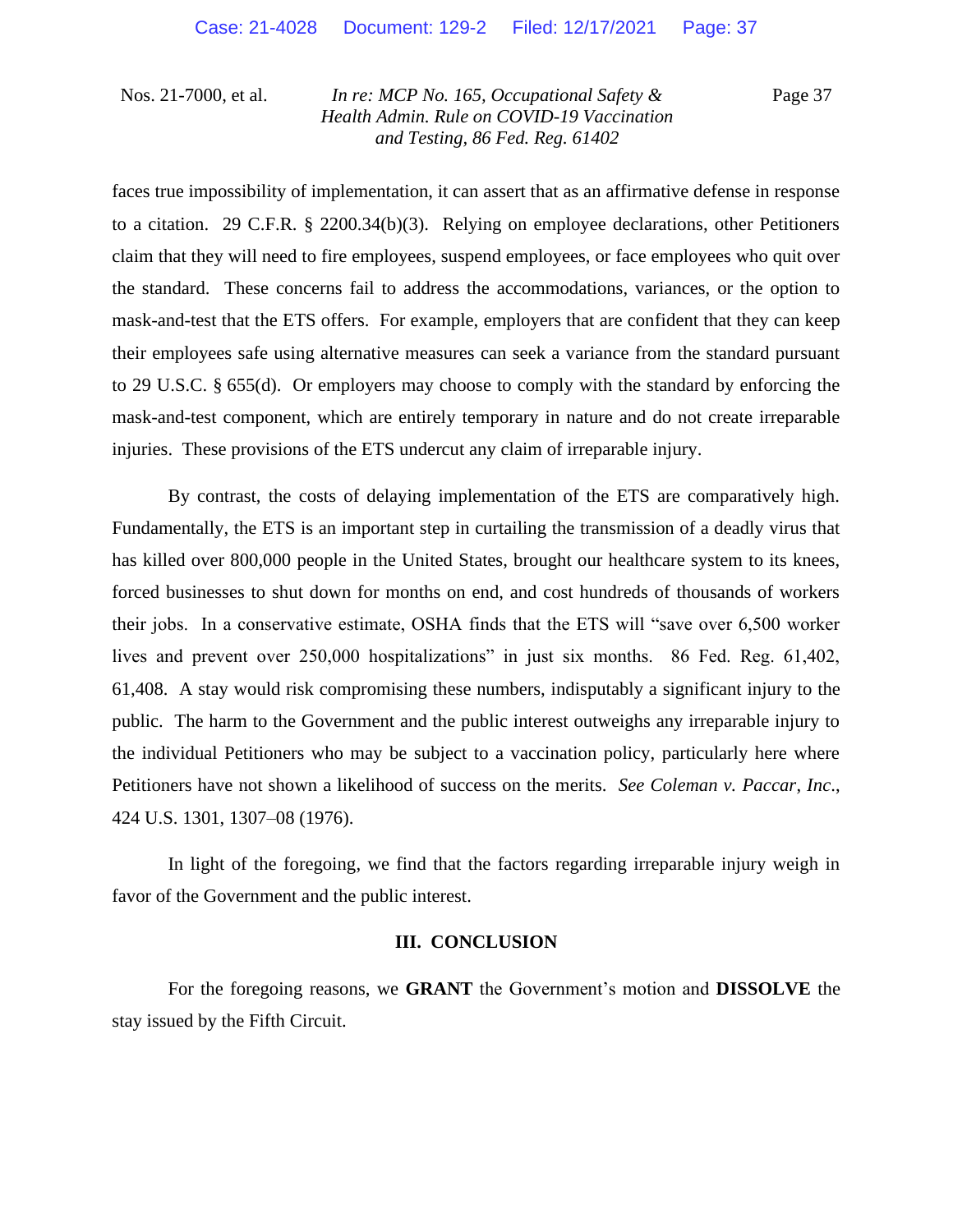Page 38

# **CONCURRENCE** \_\_\_\_\_\_\_\_\_\_\_\_\_\_\_\_\_

\_\_\_\_\_\_\_\_\_\_\_\_\_\_\_\_\_

GIBBONS, Circuit Judge, concurring. I agree that the government's motion to dissolve the stay should be granted and concur fully in Judge Stranch's opinion. I write separately to note the limited role of the judiciary in this dispute about pandemic policy. Petitioners and various opinions discuss at length how OSHA could have handled the pandemic's impact on places of employment differently. Some of the writings include sweeping pronouncements about constitutional law and the scope of OSHA's statutory authority. Much of this writing is untethered from the specific facts and issues presented here and overlooks the limited nature of our role.

Reasonable minds may disagree on OSHA's approach to the pandemic, but we do not substitute our judgment for that of OSHA, which has been tasked by Congress with policymaking responsibilities. *See Charles D. Bonnano Linen Serv., Inc. v. NLRB*, 454 U.S. 404, 418 (1982). This limitation is constitutionally mandated, separating our branch from our political cobranches. "[F]ederal judges—who have no constituency—have a duty to respect legitimate policy choices made by those who do." *Chevron, U.S.A., Inc. v. NRDC, Inc.*, 467 U.S. 837, 866 (1984). Beyond constitutional limitations, the work of an agency, often scientific and technical in nature, is outside our expertise. *See Kisor v. Wilkie*, 139 S. Ct. 2400, 2413 (2019).

Our only responsibility is to determine whether OSHA has likely acted within the bounds of its statutory authority and the Constitution. As it likely has done so, I concur.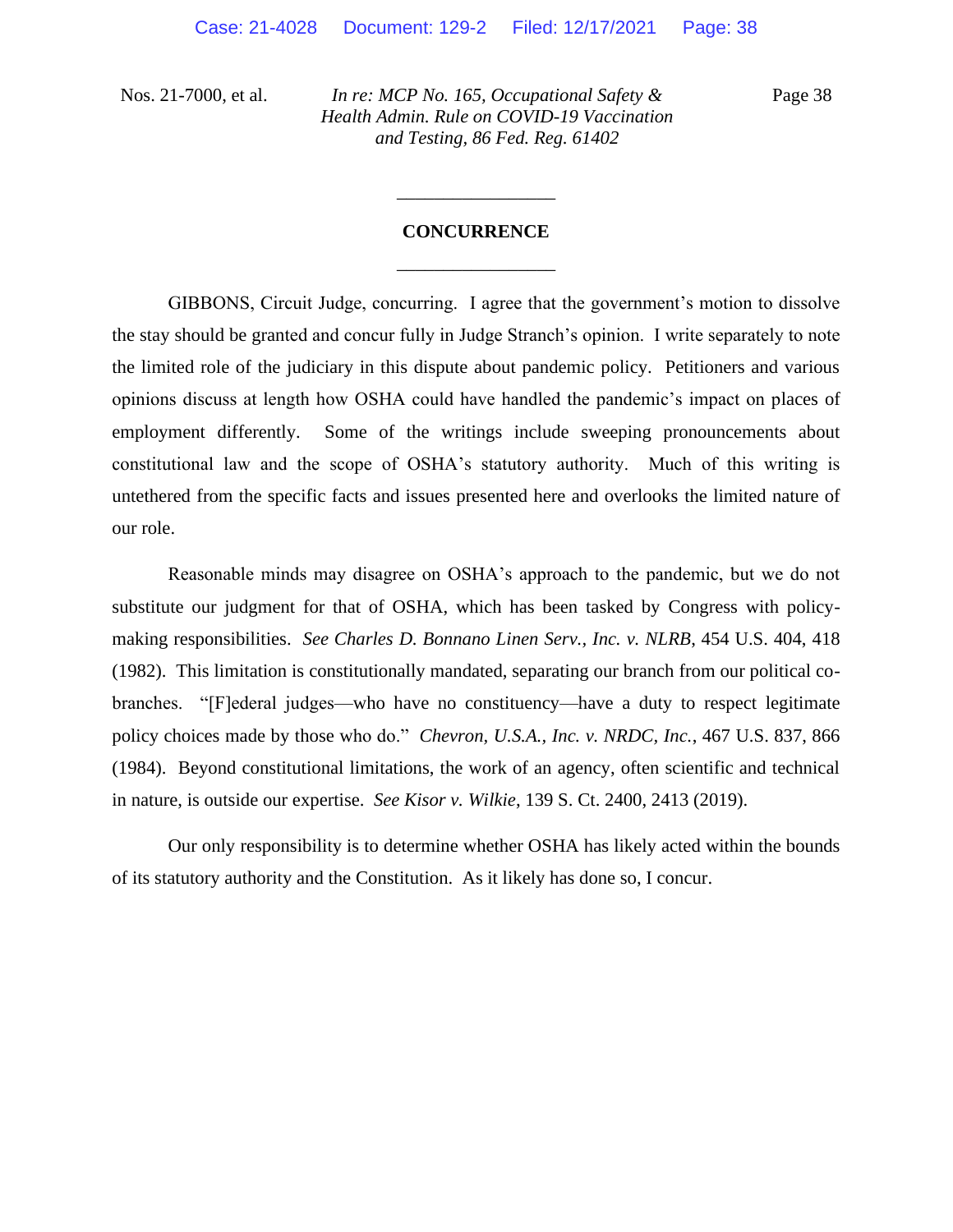Page 39

# **DISSENT** \_\_\_\_\_\_\_\_\_\_\_\_\_\_\_\_\_

\_\_\_\_\_\_\_\_\_\_\_\_\_\_\_\_\_

LARSEN, Circuit Judge, dissenting. As the Supreme Court has very recently reminded us, "our system does not permit agencies to act unlawfully even in pursuit of desirable ends." *Ala. Ass'n of Realtors v. Dep't of Health & Hum. Servs.*, 141 S. Ct. 2485, 2490 (2021). The majority's theme is that questions of health science and policy lie beyond the judicial ken. I agree. But this case asks a legal question: whether Congress authorized the action the agency took. That question is the bread and butter of federal courts. And this case can be resolved using ordinary tools of statutory interpretation and bedrock principles of administrative law. These tell us that petitioners are likely to succeed on the merits, so I would stay OSHA's emergency rule pending final review.

I.

The majority opinion describes the emergency rule at issue here as permitting employers "to determine for themselves how best to minimize the risk of contracting COVID-19 in their workplaces." Maj. Op. at 7. With respect, that was the state of federal law *before* the rule, not after.

Here is what the emergency rule does. It binds nearly all employers with 100 or more employees,<sup>1</sup> and requires them to "establish, implement, and enforce a written mandatory vaccination policy." 29 C.F.R. § 1910.501(b)(1), (d)(1). It covers all employees, part-time, fulltime, and seasonal, except for those who work exclusively from home, outdoors, or alone. *Id.* 

<sup>&</sup>lt;sup>1</sup>The rule exempts employers covered by two different federal rules: the federal contractors and subcontractors already subject to a vaccine mandate and healthcare workers subject to OSHA's June 2021 emergency standard. 29 C.F.R. § 1910.501(b)(2). The latter rule required healthcare employers to adopt a COVID-19 protection plan and encouraged vaccination but did not impose a vaccinate-or-test mandate. *Id.* § 1910.502. In addition, neither "the United States . . . [n]or any State or political subdivision of a State" is a covered "employer." 29 U.S.C. § 652(5). Several states say that they nonetheless will be forced to comply with the standard because they have adopted their own OSHA plans pursuant to 29 U.S.C. § 667. Such plans must be "at least as effective in providing safe and healthful employment and places of employment as the standards promulgated under section 655." *Id.* § 667(c)(2).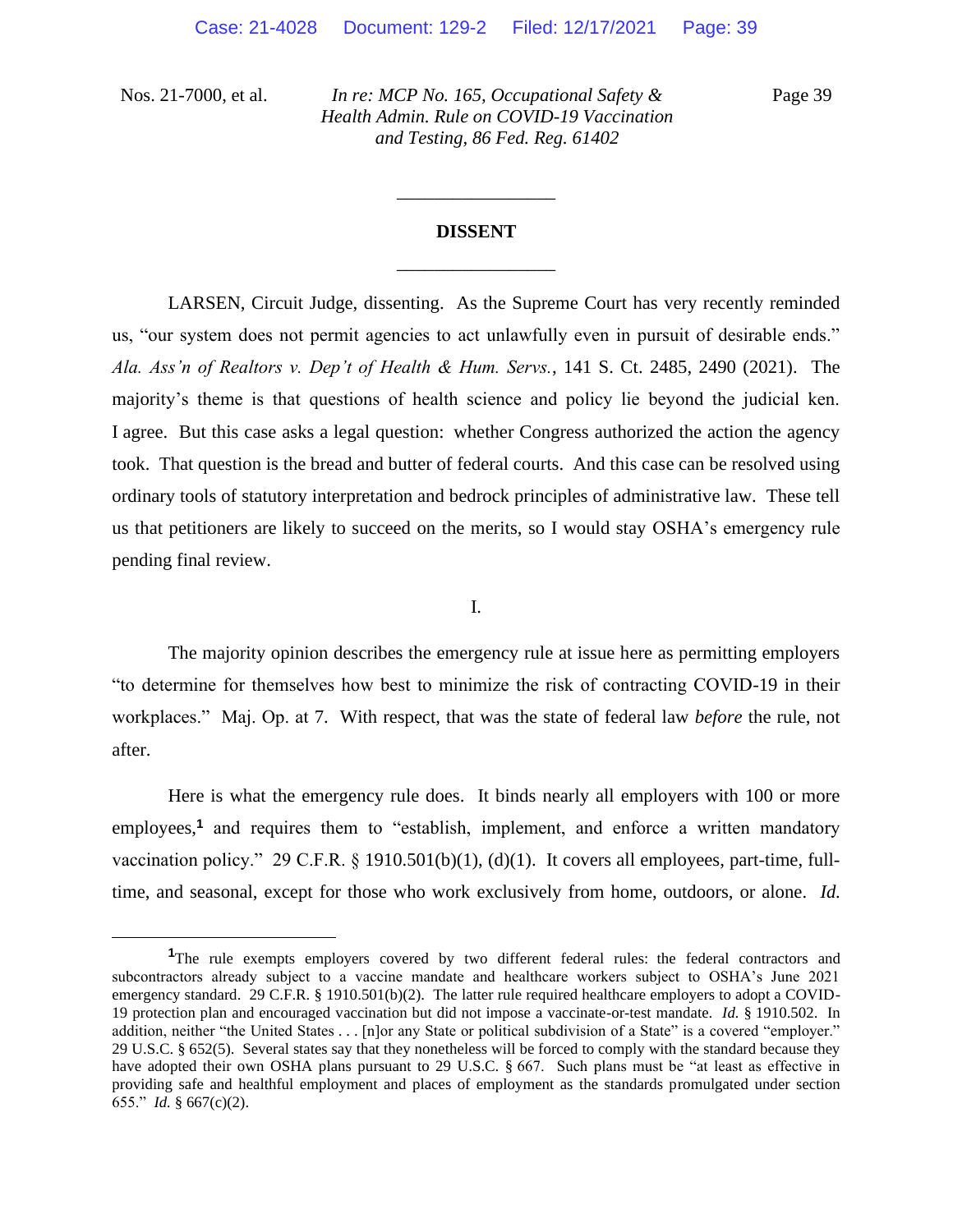Page 40

§ 1910.501(b)(3). Employees must "be fully vaccinated," unless they qualify for medical or religious exemptions or reasonable accommodations. *Id.* § 1910.501(c). While vaccines are free to the public, employers must provide employees with paid time off both to secure the vaccine and to recover from any side effects. *Id.* § 1910.501(f).

An employer may instead permit unvaccinated employees to undergo weekly COVID-19 testing and wear a mask in the workplace. *Id.*  $\S$  1910.501(d)(2), (g)(1), (i)(1). But OSHA consciously designed this exception to be less palatable to employers and employees. The agency expects that employers who adopt a mandatory-vaccination policy will "enjoy advantages," including fewer "administrative burden[s]," than employers who permit the maskand-test exception. 86 Fed. Reg. at 61,437. And even if an employer elects to take on these additional burdens, it need not absorb the cost of masks and tests, nor provide time off (paid or otherwise) to secure them. *Id.* § 1910.501(d)(2), (g)(1) n.1. This, despite the fact that OSHA's ordinary regulations require employers to pay for agency-mandated equipment, tests, and exams. *See Employer Payment for Personal Protective Equipment*, 72 Fed. Reg. 64,341, 64,342 (Nov. 15, 2007); 86 Fed. Reg. at 61,532 (noting OSHA "has commonly required" employers to pay for protective equipment); 29 C.F.R. § 1910.1030(d)(3)(i),  $(f)(1)(ii)$  (Hepatitis B equipment and testing "at no cost"); *id.* § 1910.1018(j)(1), (n)(1)(ii) (same for arsenic); *id.* § 1910.1001(h)(1), (l)(1)(ii)(A) (same for asbestos); *Sec'y of Lab. v. Beverly Healthcare-Hillview*, 541 F.3d 193, 200–01 (3d Cir. 2008) (OSHA's interpretation of "at no cost" includes compensation for testing time and travel expenses). Indeed, OSHA required employers to provide COVID-19 tests "at no cost" to employees under its earlier healthcare ETS. *See* 29 C.F.R. § 1910.502(l)(1)(ii). OSHA was candid about why it deviated from its normal rule: Putting the onus on employees "will provide a financial incentive . . . to be fully vaccinated." 86 Fed. Reg. at 61,437. The rule, in sum, is a mandate to vaccinate or test.

One more background point: The purpose of the mandate is to protect unvaccinated people. *Id.* at 61,419. The rule's premise is that vaccines work. *Id.* And so, OSHA has explained that the rule is not about protecting the vaccinated; they do not face "grave danger" from working with those who are not vaccinated. *Id.* at 61,434.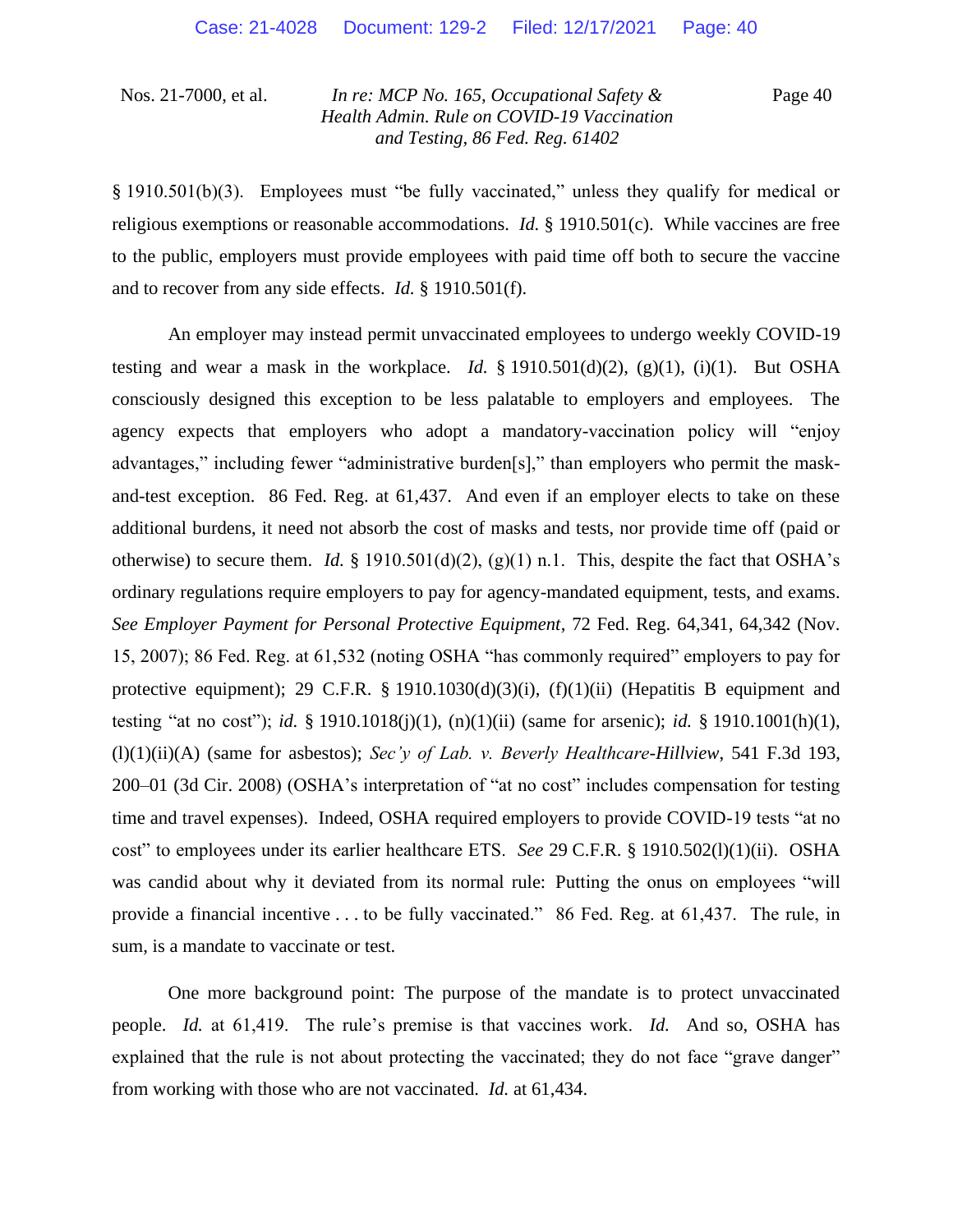Page 41

The various monitoring and reporting duties required by the mandate were to go into effect on December 6, 2021. 29 C.F.R. § 1910.501 $(m)(2)(i)$ . And employees were required to be fully vaccinated or comply with mask-and-test requirements (if available) by January 4, 2022. *Id.* § 1910.501(m)(2)(ii). The United States Court of Appeals for the Fifth Circuit stayed the enforcement of the vaccinate-or-test mandate. *BST Holdings, LLC v. Occupational Safety & Health Admin.*, 17 F.4th 604 (5th Cir. 2021). After a multi-circuit lottery held pursuant to 28 U.S.C. § 2112(a)(3), this court obtained jurisdiction over all petitions challenging the mandate filed throughout the country. OSHA has now moved to dissolve the stay entered by the Fifth Circuit.**<sup>2</sup>**

#### II.

## A. Likelihood of Success on the Merits

In this case, a multitude of petitioners—individuals, businesses, labor unions, and state governments—have levied serious, and varied, charges against the mandate's legality. They say, for example, that the mandate violates the nondelegation doctrine, the Commerce Clause, and substantive due process; some say that it violates their constitutionally protected religious liberties and the Religious Freedom Restoration Act of 1993. To lift the stay entirely, we would have to conclude that not one of these challenges is likely to succeed. A tall task. To keep the stay, however, there is no need to resolve each of these questions; the stay should remain if we conclude that petitioners are likely to succeed on just one ground. In my view, the petitioners have cleared this much lower bar on even the narrowest ground presented here: The Secretary of Labor lacks statutory authority to issue the mandate. So the most important factor supporting the stay is satisfied. *See Tiger Lily, LLC v. U.S. Dep't of Hous. & Urb. Dev.*, 992 F.3d 518, 524 (6th Cir. 2021).

**<sup>2</sup>**Petitioners moved for initial en banc hearing, which this court denied. *In re MCP No. 165*, No. 21-7000, 2021 WL 5914024, at \*1 (6th Cir. Dec. 15, 2021). I would have granted the petitions regardless of the merits of the case. Given the unique nature of these consolidated proceedings, I thought it preferable to enlist the talents of all sixteen active judges. This panel agreed that the work of the en banc court was separate from the work of this panel and that the orders and opinions from each should issue as soon as they were ready.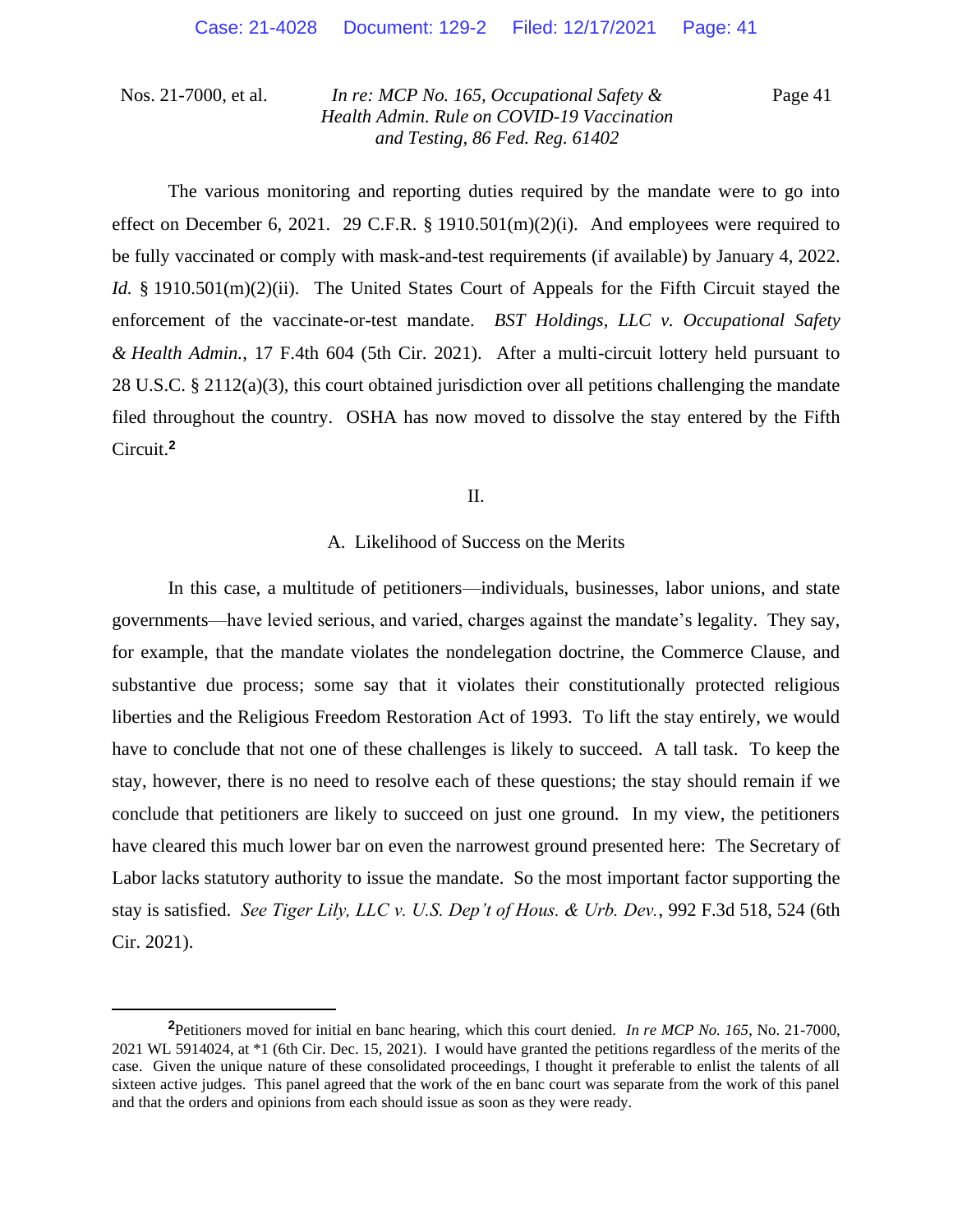Page 42

#### 1. Statutory Authority

OSHA cannot act without a source of authority. The ordinary way to bring about a rule affecting the people's health and safety is for a state legislature, or sometimes Congress, to pass one into law. Because the legislature "wields the formidable power of 'prescrib[ing] the rules by which the duties and rights of every citizen are to be regulated," it is, by design, the branch of government "most responsive to the will of the people." *Tiger Lily, LLC v. U.S. Dep't of Housing & Urb. Dev.*, 5 F.4th 666, 674 (6th Cir. 2021) (Thapar, J., concurring) (quoting The Federalist No. 78, at 465 (Alexander Hamilton) (Clinton Rossiter ed., 1961)).

But there is a workaround. "In the modern administrative state, many 'laws' emanate not from Congress but from administrative agencies, inasmuch as Congress has seen fit to vest broad rulemaking power in the executive branch." *Cmty. Nutrition Inst. v. Young*, 818 F.2d 943, 951 (D.C. Cir. 1987) (Starr, J., concurring in part and dissenting in part). To preserve at least a modicum of democratic protections, Congress created the notice-and-comment requirements of the Administrative Procedure Act (APA), which provide public notice of a proposed rule and an opportunity for the public to express its concerns. *Id.* Whether successful or not, the aim is to ensure "that agency 'rules' are also carefully crafted (with democratic values served by public participation) and developed only after assessment of relevant considerations." *Id.*

Consistent with this scheme, Congress delegated to OSHA the authority to promulgate "occupational safety or health standard[s]" that are "reasonably necessary or appropriate" to address a "significant risk" of harm in the workplace. *See Indus. Union Dep't, AFL-CIO v. Am. Petroleum Inst.*, 448 U.S. 607, 642–43 (1980); 29 U.S.C. §§ 652(8), 655(b). Those standards must go through a notice-and-comment procedure. 29 U.S.C. § 655(b) (prescribing procedures similar to those of the APA).

This case, though, involves yet a more truncated process. Congress understood that emergencies might arise, and so it provided the Secretary with authority to bypass the public and the deliberative process, and to issue emergency temporary standards that "take immediate effect upon publication" and remain effective for six months. *Id.* § 655(c)(1), (c)(3). Because this is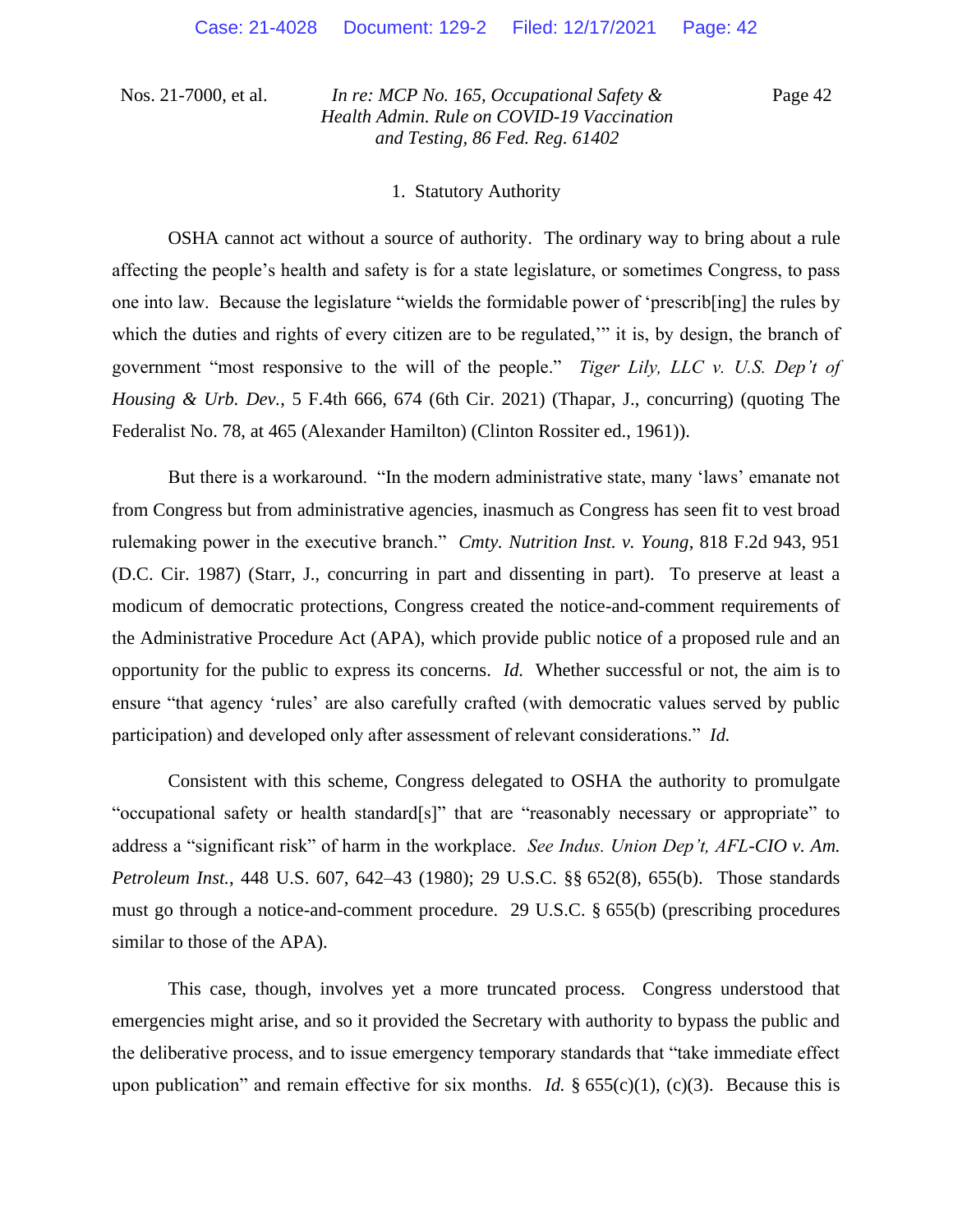Page 43

such a departure from the ordinary processes, federal courts have recognized this authority as the "most dramatic weapon in [OSHA's] enforcement arsenal." *Asbestos Info. Ass'n/N. Am. v. Occupational Safety & Health Admin.*, 727 F.2d 415, 426 (5th Cir. 1984). It is an "[e]xtraordinary power" that "should be delicately exercised, and only in those emergency situations which require it." *Fla. Peach Growers Ass'n, Inc. v. Dep't of Lab.*, 489 F.2d 120, 129–30 (5th Cir. 1974); *see also Pub. Citizen Health Rsch. Grp. v. Auchter*, 702 F.2d 1150, 1155 (D.C. Cir. 1983) ("[E]mergency standards are to be used only in limited situations" and "only as an unusual response to exceptional circumstances." (quotation marks omitted)).

Perhaps wary of misusing such immense authority, OSHA has rarely invoked it. The agency has issued only ten previous emergency standards in the half-century that it has held that power. Six of those were challenged in court; five were struck down. *BST Holdings*, 17 F.4th at 609.

Congress too was wary of conferring this authority, "repeatedly express[ing] its concern about allowing the Secretary to have too much power" in this area. *Indus. Union*, 448 U.S. at 651. Accordingly, Congress "narrowly circumscribed" the Secretary's ability to use this considerable tool. *Id.* Before the Secretary may issue an emergency standard, he must "determine[] (A) that employees are exposed to *grave danger* from exposure to substances or agents determined to be toxic or physically harmful or from new hazards, and (B) that such emergency standard is *necessary* to protect employees from such danger."**<sup>3</sup>** 29 U.S.C § 655(c)(1) (emphases added).

So the Secretary's emergency authority extends no further than to issue temporary standards that are (1) necessary to protect employees from (2) grave danger. And because the Secretary's authority is to set "occupational safety and health standards," governing "employment and places of employment," the danger to be regulated must come from

**<sup>3</sup>** I assume here that the virus that causes COVID-19 constitutes a "substance[] or agent[] determined to be toxic or physically harmful" or a "new hazard," within the meaning of § 655(c)(1). Even if so, OSHA lacked authority to issue the rule.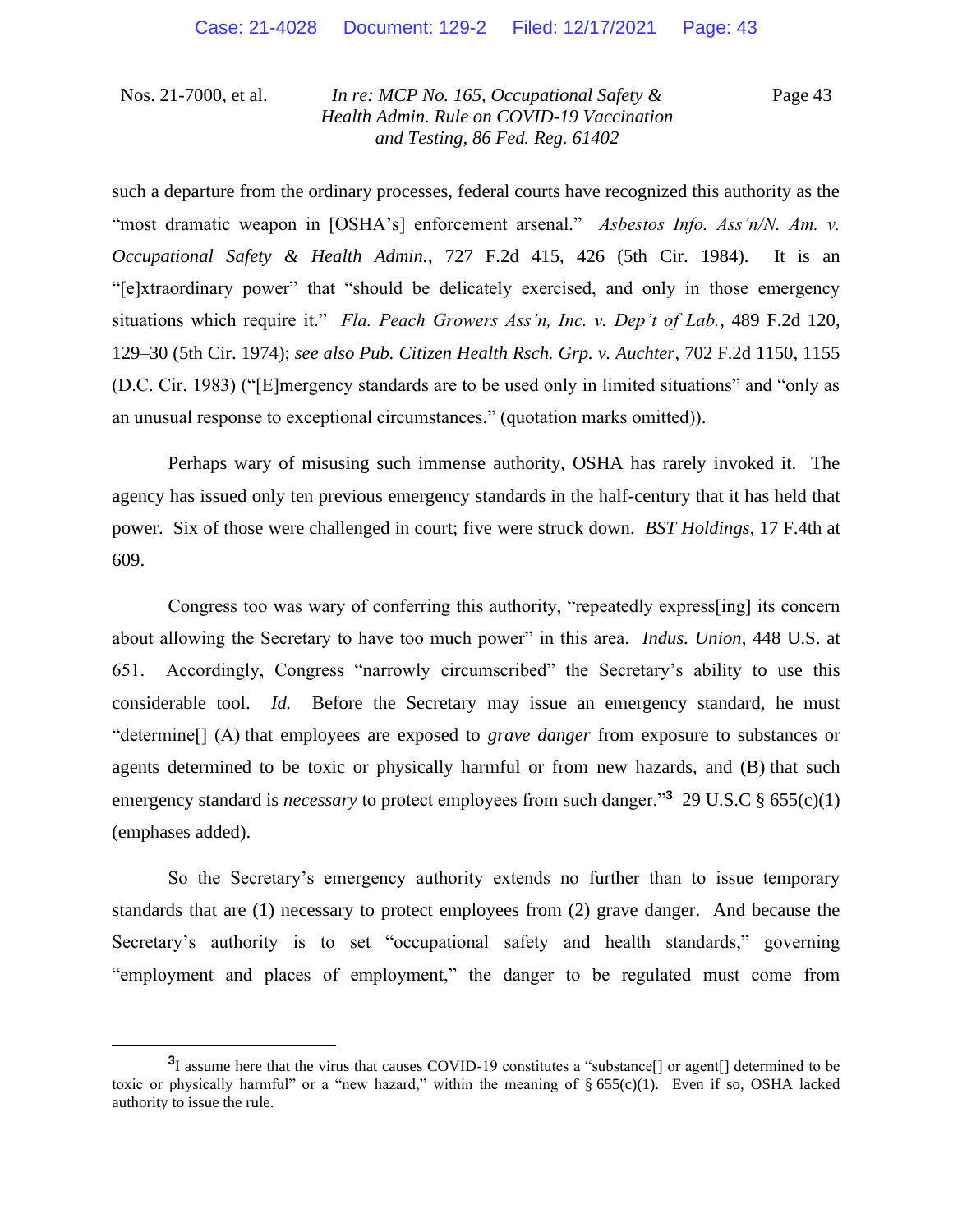Page 44

(3) "exposure" in the workplace. 29 U.S.C. §§ 652(8), 655(c)(1); *Indus. Union*, 448 U.S. at 612. I doubt the Secretary has met this test.

#### a. Necessary

The Secretary has not made the appropriate finding of necessity. An emergency standard must be "necessary to protect employees from [grave] danger." 29 U.S.C.  $\S 655(c)(1)$ . "Necessary," in the legal vernacular, is a tailoring word. It asks how closely, or how loosely, a regulatory solution must fit a particular problem. Sometimes "necessary" means simply "useful." *Necessary*, Black's Law Dictionary (5th ed. 1979). In those instances, the government may impose solutions that it thinks might help the problem, even if it ends up regulating a good deal more than it really needs to. At other times, though, "necessary" means "indispensable." *American Heritage Dictionary of the English Language* 877 (1976). Then, the government must stitch together its solution with more precision, regulating only as much as is critical to its mission. Every American law student will be familiar with these dueling meanings of "necessary," prominently displayed in *McCulloch v. Maryland*, 17 U.S. (4 Wheat.) 316 (1819). There, as here, the choice between meanings is revealed by context.

Consider first the textual differences between a permanent OSHA standard and an emergency one. A permanent standard, issued after public notice and comment, need be only "reasonably necessary or appropriate" to address the problem at hand. 29 U.S.C. § 652(8); *see Indus. Union*, 448 U.S. at 642–43. But when conferring emergency authority on the Secretary, Congress shaved that down to "necessary." An emergency measure must, therefore, be more than "reasonably" needful; it must be closer to "indispensable." *Cf. McCulloch*, 17 U.S. (4 Wheat.) at 413–15. And then consider context. The Supreme Court has already said that Congress "narrowly circumscribed" the Secretary's authority to issue emergency standards. *Indus. Union*, 448 U.S. at 651 & n.59. It follows that, in this context especially, "necessary" must be read as a word of limitation, not enlargement. *Cf. McCulloch*, 17 U.S. (4 Wheat.) at 420.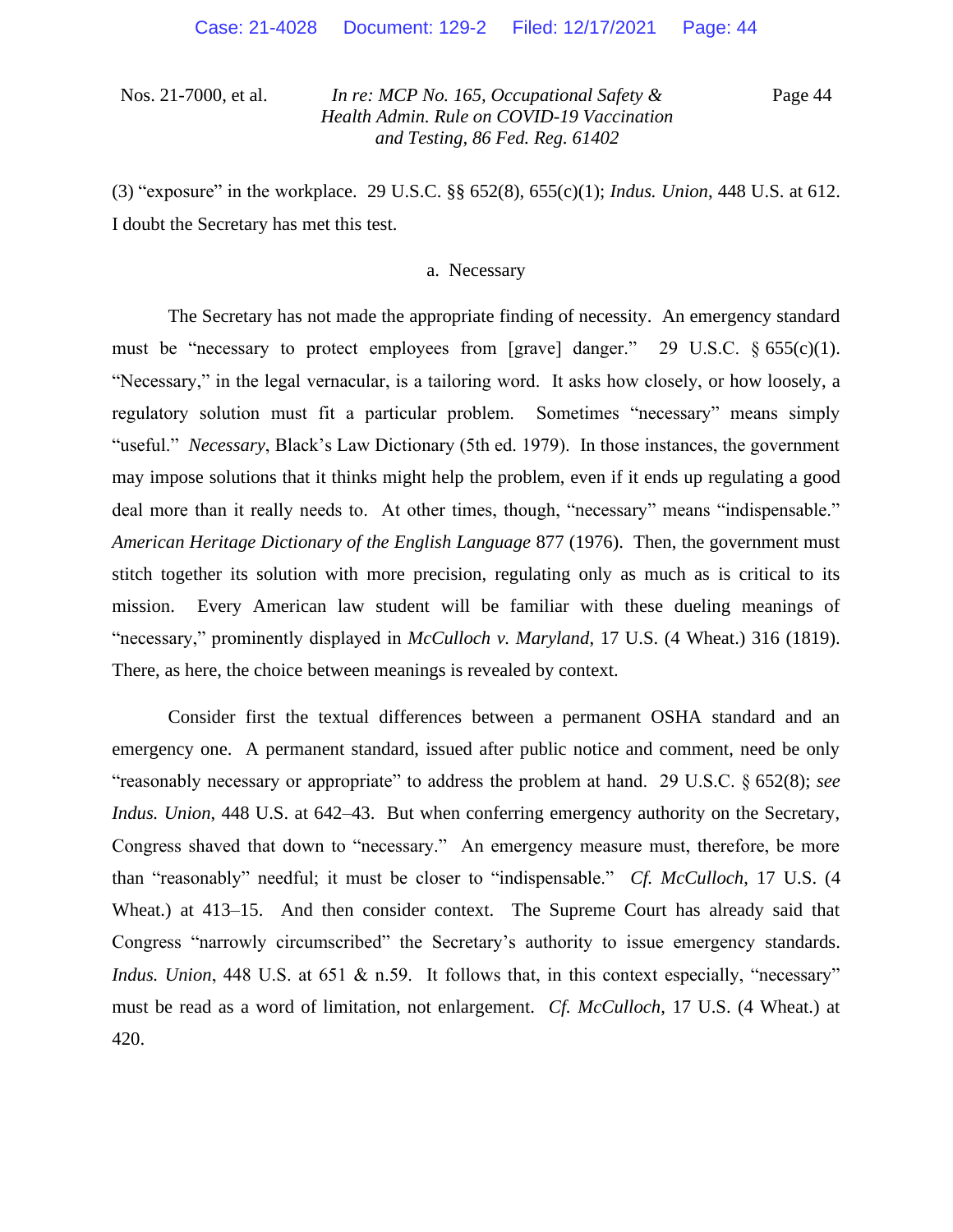Page 45

The majority opinion initially agrees with this statutory construction point. It notes that an emergency standard must be more than "reasonably necessary"; it must be "essential." Maj. Op. at 25. But then that word, and the concept, disappear from the analysis. What starts as a demand for an "essential" solution, quickly turns into acceptance of any "effective" or "meaningful[]" remedy, *id.* at 26-30; and later, acquiescence to a solution with a mere "reasonable" "relationship" to the problem, *id.* at 30. The majority opinion never explains why "necessary" undergoes such a metamorphosis.

While the majority opinion starts with the right read on the statute, the Secretary seems to have missed this point altogether. He made no finding that the emergency rule is "necessary" in any sense even approaching "indispensable." We cannot uphold a rule based on a finding the agency never made. *S.E.C. v. Chenery Corp.*, 318 U.S. 80, 87 (1943).

What the Secretary did say is that the agency's existing regulatory tools and "nonmandatory guidance" were insufficient. 86 Fed. Reg. at 61,440, 61,444. In other words, OSHA believed there was a problem to be solved. But the statute requires OSHA to find that the solution it actually picked—the nationwide vaccinate-or-test mandate—was "necessary" to solve the problem.**<sup>4</sup>** *See* 29 U.S.C § 655(c)(1); *see also Asbestos Info.*, 727 F.2d at 426–27 (OSHA failed to show that an emergency standard was "necessary" when other means were available "to achieve the projected benefits."). OSHA never makes that case. Like the majority opinion, the Secretary focused on explaining why his solution will be effective. 86 Fed. Reg. at 61,434–39. But that is not enough. Many over-broad solutions might work; but they would not be a "necessary," or "indispensable," means of curing the ill.

<sup>&</sup>lt;sup>4</sup>The statute requires the Secretary to find that "such" emergency standard is necessary. 29 U.S.C. § 655(c)(1). In other words, he must find that *this* solution—the vaccinate-or-test mandate—is indispensable. The majority opinion suggests that the Secretary's duty would be fulfilled if he found simply that "an" emergency standard (whatever its content) is necessary. Maj. Op. at 6; *id.* at 26 (citing *Asbestos Info.*, 727 F.2d at 427). That reading is inconsistent with the statutory text.

To the extent that the majority reads my opinion to say that an emergency standard must remove the grave danger from the workplace *entirely*, that is a misread. I do not read "necessary" to require total elimination of the harm.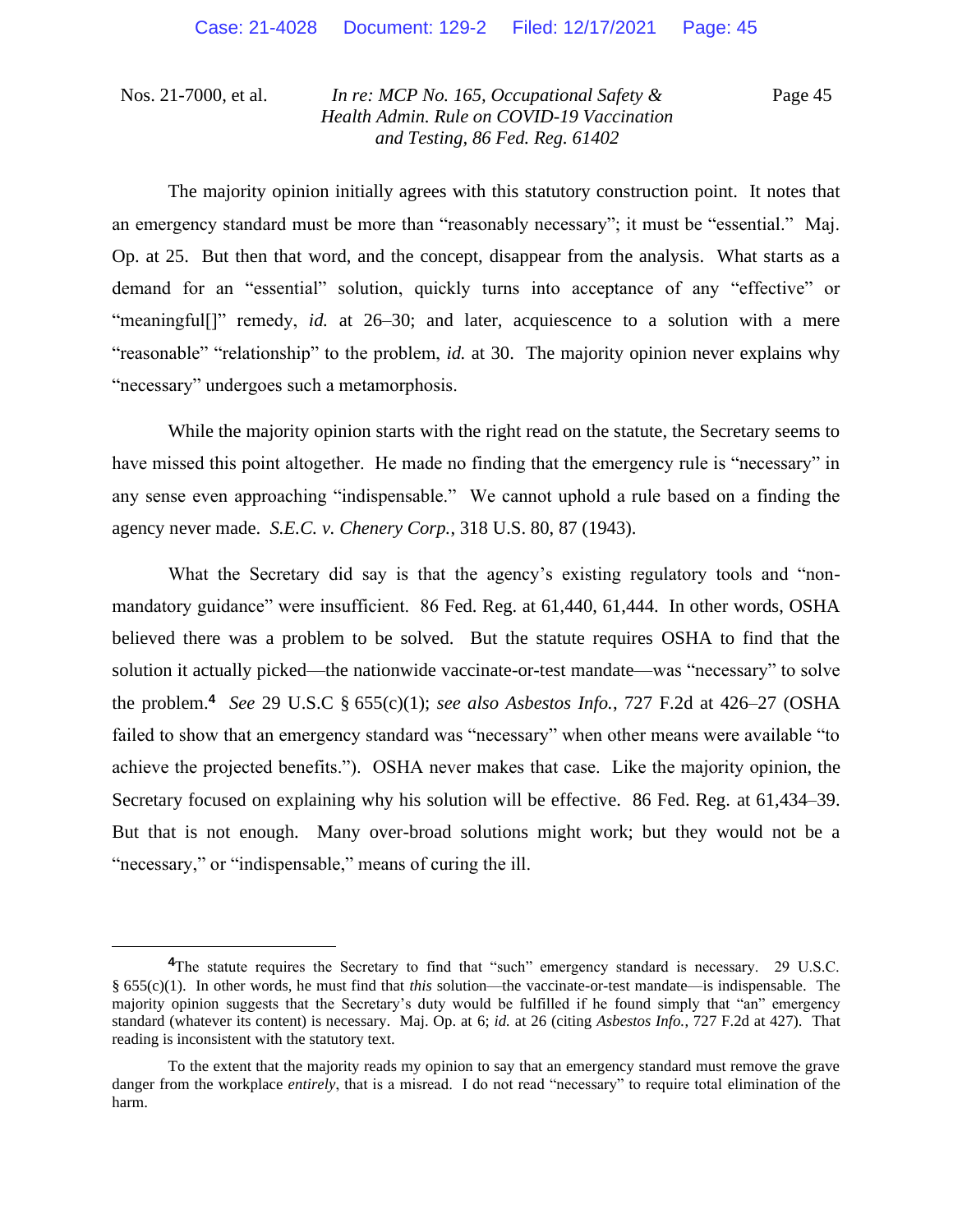Page 46

To illustrate (without intending to trivialize) OSHA's task, consider the danger from fire in a workplace: a pizzeria. One way to protect the workers would be to require all employees to wear oven mitts all the time—when taking phone orders, making deliveries, or pulling a pizza from the flames. That would be effective—no one would be burned—but no one could think such an approach necessary. What OSHA's rule says is that vaccines or tests for nearly the whole American workforce will solve the problem; it does not explain why that solution is necessary.

Bedrock principles of administrative law also support this point. It is a "quintessential aspect[] of reasoned decisionmaking" that an agency explore "common and known or otherwise reasonable options" and "explain any decision to reject" them. *Int'l Ladies' Garment Workers' Union v. Donovan*, 722 F.2d 795, 818 (D.C. Cir. 1983); *see also Dist. Hosp. Partners, LP v. Burwell*, 786 F.3d 46, 58–59 (D.C. Cir. 2015) (holding an agency action arbitrary and capricious for failing to explain inconsistencies in the agency's own data when the data revealed a "significant and viable and obvious" alternative that the agency failed to consider (quoting *Nat'l Shooting Sports Found., Inc. v. Jones*, 716 F.3d 200, 215, 405 (D.C. Cir. 2013)). Emergency decisionmaking may lessen, but does not relieve, the agency of this basic responsibility. While a temporary measure may require "further refinement in the subsequent permanent standard," the agency should "not overlook those obvious distinctions . . . that make certain regulations that are appropriate in one category of cases entirely unnecessary in another." *Dry Color Mfrs.' Ass'n v. Dep't of Lab.*, 486 F.2d 98, 105 (3d Cir. 1973); *see also id.* at 107 (Emergency standard must explain "the alternative kinds of regulations considered by OSHA.").

OSHA's mandate applies, in undifferentiated fashion, to a vast swath of Americans: 84 million workers, 26 million unvaccinated, with varying levels of exposure and risk. 86 Fed. Reg. at 61,424. The burden is on "the agency to articulate rationally why the rule should apply to a large and diverse class." *United States v. Nova Scotia Food Prods. Corp.*, 568 F.2d 240, 252 (2d Cir. 1977). The agency does not do so.

And it is easy to envision more tailored solutions OSHA could have explored. It might, for example, have considered a standard aimed at the most vulnerable workers; or an exemption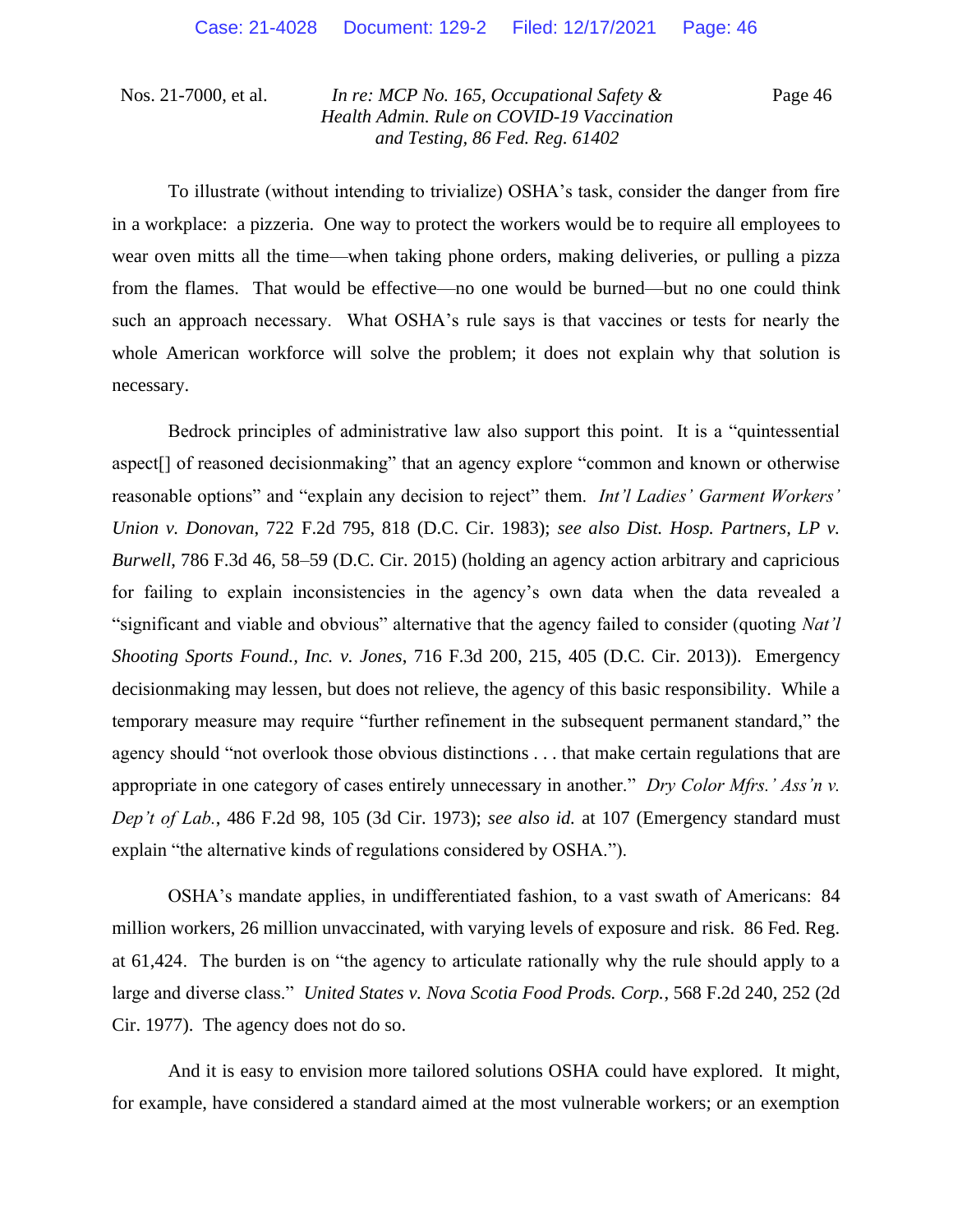Page 47

for the least. The government's own data show that unvaccinated workers between the ages of 18 and 29 bear a risk roughly equivalent to vaccinated persons between 50 and 64. *See* Ctr. for Disease Control, *Rates of COVID-19 Cases and Deaths by Vaccination Status* (last visited Dec. 16, 2021), https://covid.cdc.gov/covid-data-tracker/#rates-by-vaccine-status; https://perma.cc/8SU2-SVLZ. Or it might have considered a standard aimed at specific industries or types of workplaces with the greatest risk of COVID-19 exposure. Congress told the Secretary to "give due regard" to the need for standards "for particular industries" and types of "workplaces or work environments." 29 U.S.C. § 655(g). And OSHA acknowledges that death rates are higher in "[c]ertain occupational sectors," 86 Fed. Reg. at 61,415; yet its rule never considers what results would obtain from targeting those sectors alone. Would these, or other alternatives, have achieved similar results? We do not know because OSHA did not ask.

OSHA counters that given the COVID-19 emergency, rough-cut mandates are the best it can do. I see two problems with OSHA's assertion. First, even an emergency standard must consider "obvious distinctions" among those it regulates. *Dry Color*, 486 F.2d at 105. Here, there are many, none reflected in the emergency rule. Second, the agency's claim of emergency rings hollow. It waited nearly two years since the beginning of the pandemic and nearly one year since vaccines became available to the public to issue its vaccinate-or-test mandate. The agency does not explain why, in that time, it could not have explored more finely tuned approaches.

The majority opinion contends that to require more of OSHA would contradict the point of an emergency standard. But it offers no support for this proposition. It cannot be found in the text of § 655 itself. Indeed, as discussed, the only distinction apparent from the statutory text is that emergency standards should be *more* tailored to the problem, not less. The majority cites *Industrial Union* for the proposition that "OSHA may lean 'on the side of overprotection rather than underprotection' when promulgating an ETS." Maj. Op. at 28 (quoting *Indus. Union*, 448 U.S. at 656). But that case did not review an emergency standard, and in any event, the quoted language refers to "us[ing] conservative assumptions in interpreting the data" underlying a risk assessment. *Indus. Union*, 448 U.S. at 656.It says nothing about excusing OSHA from considering alternative means. Perhaps, instead, the majority relies on a bit of intuition;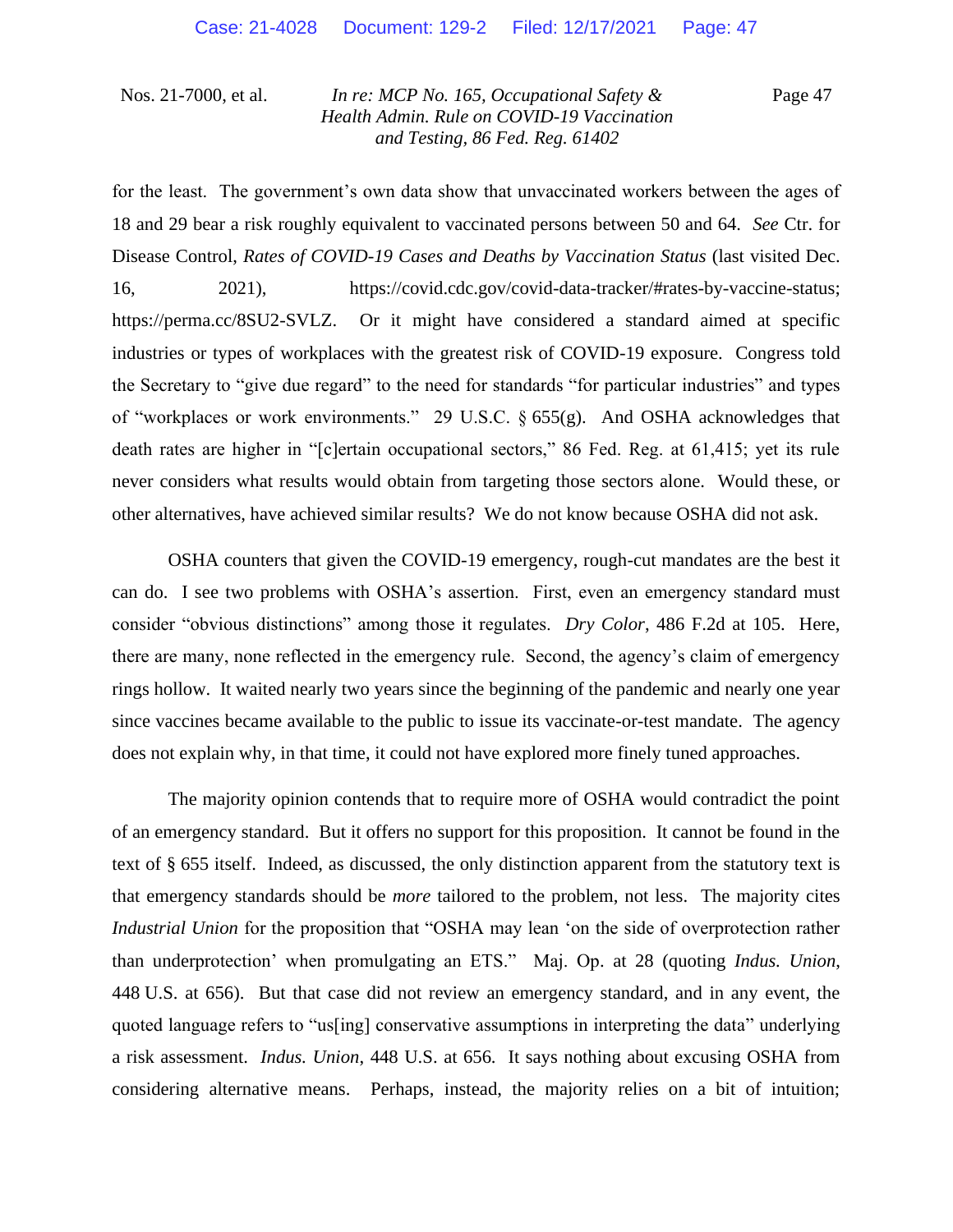Page 48

circumstances demanding swift action often produce a less measured response. That may be true, but only so far as it goes. Surely, when an agency fails to *treat* a situation as an emergency, we should refuse to afford it any extra bit of deference, regardless of what label it attaches. *See Fla. Peach Growers*, 489 F.2d at 130–31 (addressing exposure to pesticides that had been used for years was not an emergency). Here, OSHA waited well over a year to respond to, in the agency's words, "the biggest threat to employees in OSHA's more than 50-year history." 86 Fed. Reg. at 61,424. To be sure, the agency may have had reasons for its wait-and-see approach—hoping individuals would vaccinate voluntarily, for example. *Id.* at 61,431–32. But that is beside the point. What matters is that the agency had plenty of time to consider and develop more tailored responses, belying any notion that its blunt approach is merely the expected product of an unexpected emergency.

Having failed to explore whether other feasible alternatives would have allowed him to tackle the problem, the Secretary cannot show that his solution is "necessary"; nor is he able to survive the requirements of "hard look" review. *See Asbestos Info.*, 727 F.2d at 421 (When reviewing an emergency standard, we must "take a 'harder look' . . . than we would if we were reviewing the action under the more deferential arbitrary and capricious standard applicable to agencies governed by the [APA].").

#### b. Grave Danger in the Workplace

This case can be resolved on the ground that the Secretary is unlikely to be able to show that the mandate was necessary. But there are also significant concerns with OSHA's determination that all unvaccinated employees face grave danger from exposure to the virus in the workplace. 29 U.S.C.  $\S 655(c)(1)$ .

*Grave danger.* "Grave danger" comprises two meanings. First, severity: A "grave danger" is a risk of "incurable, permanent, or fatal consequences to workers." *Fla. Peach Growers*, 489 F.2d at 132. The agency determined that symptomatic cases of COVID-19 can cause such consequences, 86 Fed. Reg. at 61,408, and no one seriously questions that finding. But the statutory concept of "danger," or risk, also carries a second connotation—the likelihood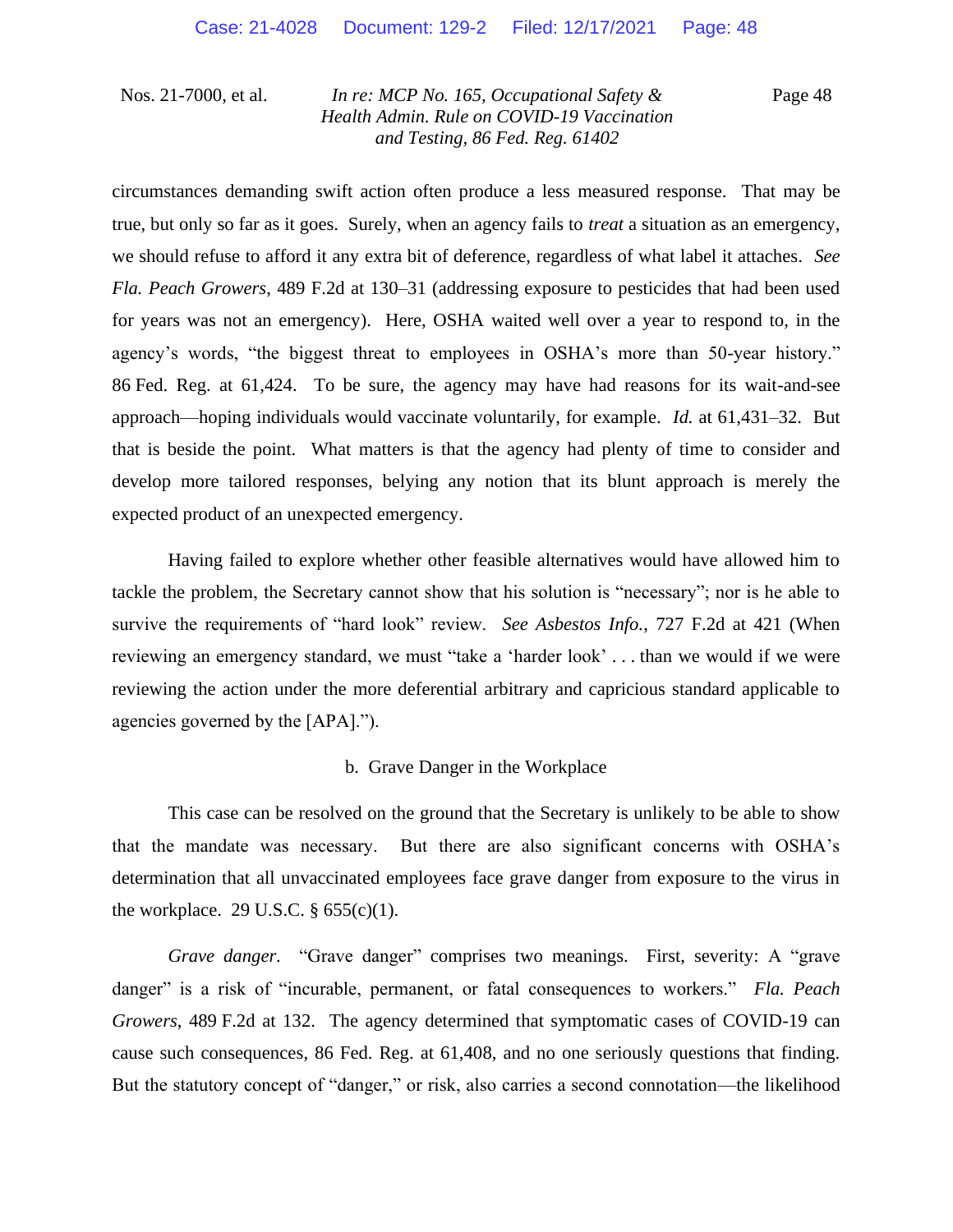Page 49

of its occurrence. *See Asbestos Info.*, 727 F.2d at 424 (noting "gravity" includes "the number of workers likely to suffer [severe] consequences"); *Fla. Peach Growers*, 489 F.2d at 132 (measuring danger "relative to the mass of agricultural workers in contact with treated foliage"). I question whether the Secretary has made this second showing—that all covered employees have a high risk both of contracting COVID-19 and suffering severe consequences from it.

The agency must provide substantial evidence supporting the risk it has identified and give reasons for the conclusions it has drawn. *Asbestos Info.*, 727 F.2d at 421; *see also Dry Color*, 486 F.2d at 105–06. Substantial evidence is that which "a reasonable mind might accept as adequate to support a conclusion." *Asbestos Info.*, 727 F.2d at 421 (quoting *Consol. Edison Co. v. NLRB*, 305 U.S. 197, 229 (1938)). Here, a quick look at the evidence raises an eyebrow. OSHA has determined that *no* vaccinated worker is in "grave danger," whereas *all* unvaccinated workers are. 86 Fed. Reg. at 61,434, 61,419. But the government's own data reveal that the death rate for *unvaccinated* people between the ages of 18 and 29 is roughly equivalent to that of *vaccinated* persons between 50 and 64. *See Rates of COVID-19 Cases and Deaths by*  Vaccination Status, supra, at 10.<sup>5</sup> So an unvaccinated 18-year-old bears the same risk as a vaccinated 50-year-old. And yet, the 18-year-old is in grave danger, while the 50-year-old is not. One of these conclusions must be wrong; either way is a problem for OSHA's rule.

*In the Workplace.* OSHA's authority extends only so far as Congress provides. And Congress has clearly marked the perimeter of OSHA's authority: the workplace walls. *See*  29 U.S.C. § 651(a) ("work situations"); *id.* § 651(b) ("occupational safety and health standards") ("working conditions"); *see also Steel Joint Inst. v. Occupational Safety & Health Admin.*, 287 F.3d 1165, 1167 (D.C. Cir. 2002) ("[T]he Act authorizes OSHA to regulate only the employer's conduct at the worksite.").

The virus that causes COVID-19 is not, of course, uniquely a workplace condition. Its potency lies in the fact that it exists everywhere an infected person may be—home, school, or grocery store, to name a few. So how can OSHA regulate an employee's exposure to it?

**<sup>5</sup>**Hospitalization rates corresponding to these age groups is not readily available from the CDC.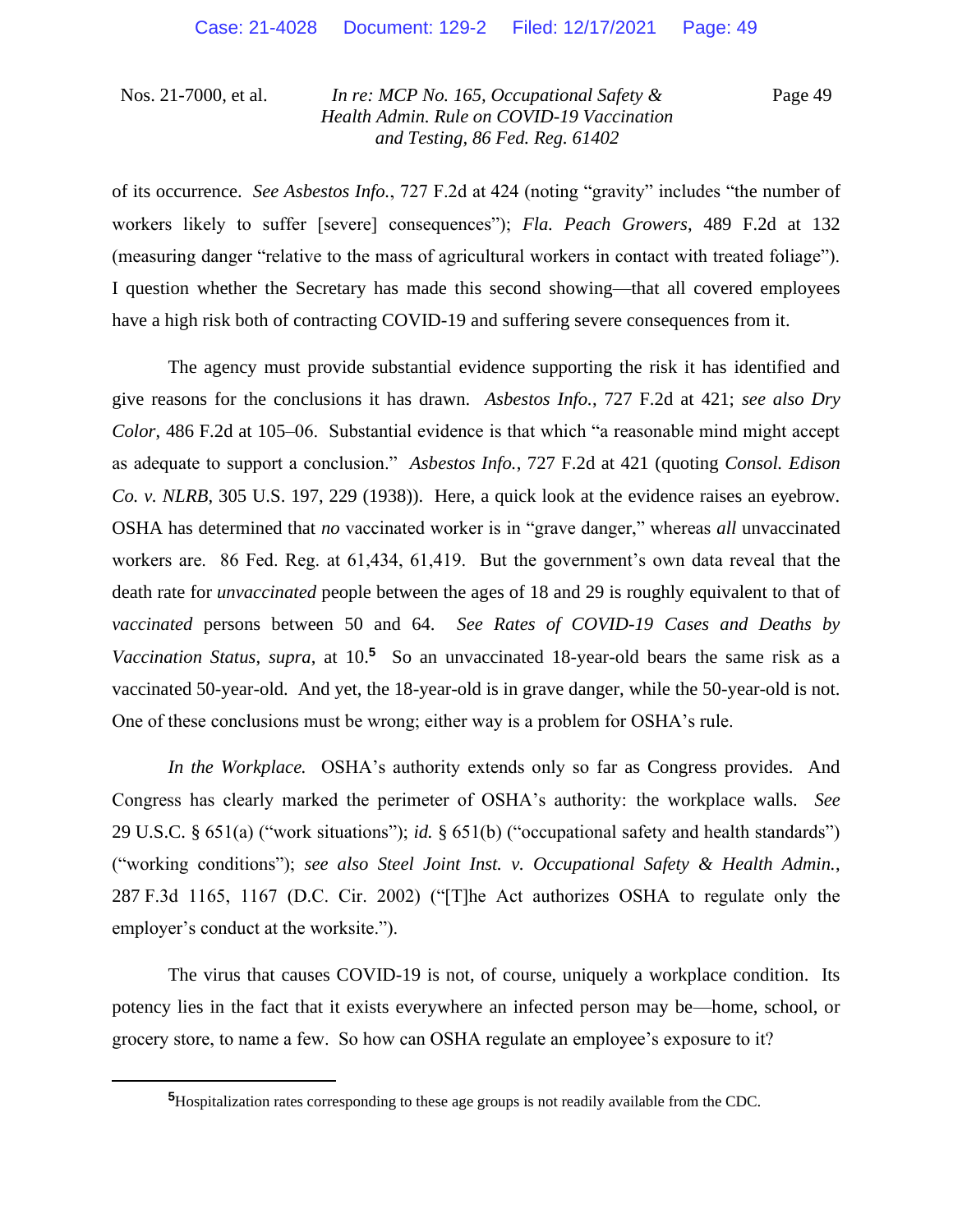Page 50

OSHA answers that it has authority to protect employees from general types of hazards that may occur both inside and outside of the workplace. It may, for example, protect employees from the danger of workplace fire, even though every person in America has some risk of injury by fire outside the workplace. *See, e.g.*, 29 C.F.R. § 1910.157 (requiring fire extinguishers in the workplace). Sure. But one's exposure to fire may be easily differentiated by location, and OSHA has heretofore respected that its regulatory authority extends no further than the workplace walls. In *Industrial Union*, for example, the Court noted that although "[t]he entire population of the United States is exposed to small quantities of benzene" in the air, OSHA sought to regulate the increased risk of exposure to benzene only in the workplace. 448 U.S. at 615, 622–23. And the Fourth Circuit upheld OSHA's Occupational Noise Exposure standard because workers faced "sustained noise of great intensity" at work, which did not exist at those levels outside the workplace. *Forging Indus. Ass'n v. Sec'y of Lab.*, 773 F.2d 1436, 1442–44 (4th Cir. 1985) (en banc) ("The hazard is identified as sustained noise of great intensity-85 db and above. Non-occupational noise of that intensity sustained over a period of eight hours each day is hard to imagine.").

Yet OSHA admits that it "cannot state with precision the total number of workers in our nation who have contracted COVID-19 at work." 86 Fed. Reg. at 61,424. And it has not identified any particular rate or risk of workplace exposure to COVID-19. So instead OSHA determined that each of the 26 million unvaccinated workers are "in grave danger" based on "current mortality data show[ing] that unvaccinated people of working age have a 1 in 202 chance of dying when they contract COVID-19." *Id.* I can find no example of a court accepting generalized statistics like these, totally untied to the workplace. *Cf. Asbestos Info.*, 727 F.2d at 425–26. "The 'grave danger' and 'necessity' findings must be based on evidence of *actual*, prevailing [workplace] conditions, *i.e.*, current levels of employee exposure." *UAW v. Donovan*, 590 F. Supp. 747, 751 (D.D.C. 1984).

The risk the Secretary calculated to support his "grave danger" finding was in no way tied to any workplace. Instead, he calculated the risk of being a person "of working age" in America. 86 Fed. Reg. at 61,424. Indeed, in OSHA's eyes, the risk to an employee who starts a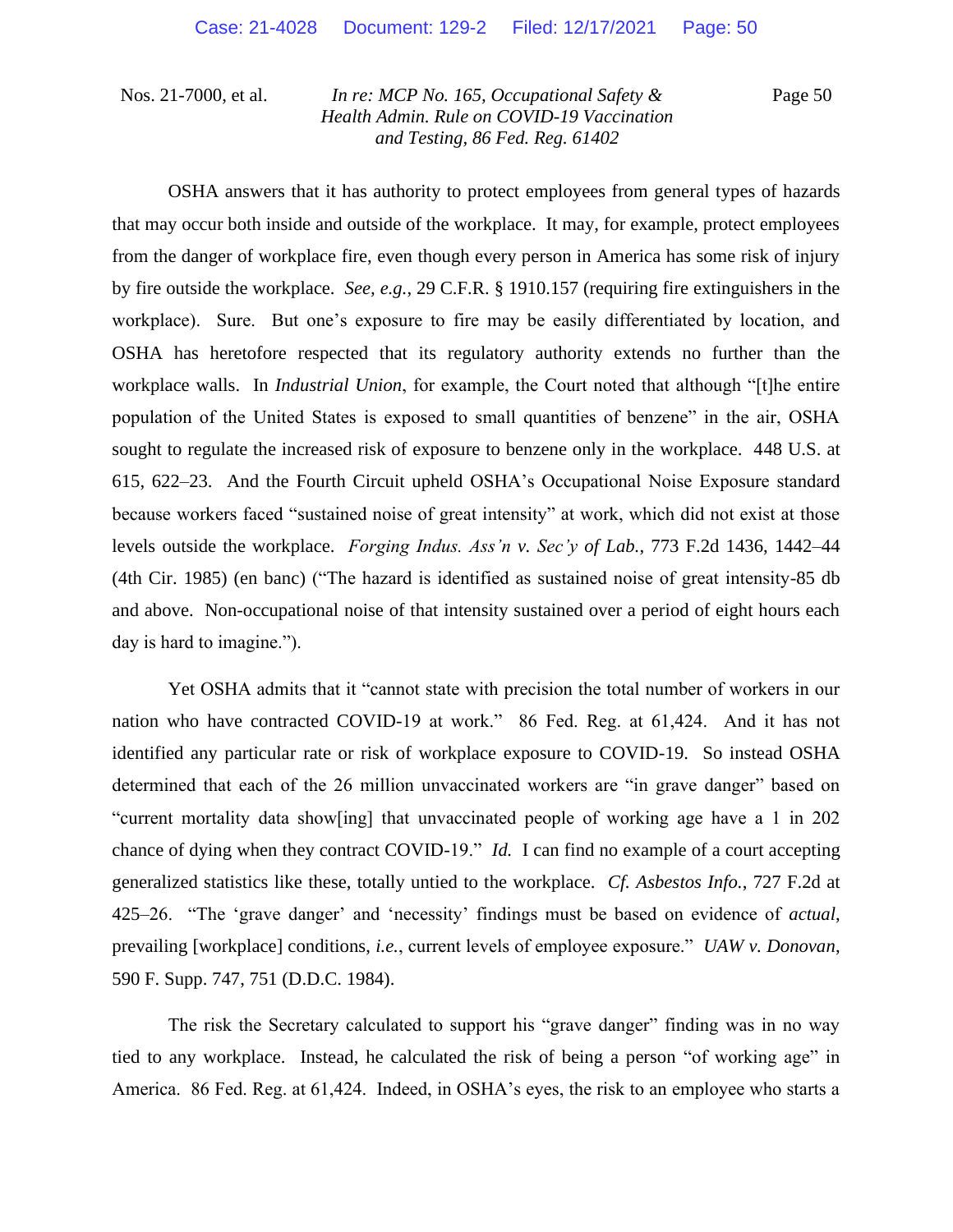Page 51

job today is no more "grave" than it was yesterday, before she entered the workforce; and, should she quit tomorrow, it will remain the same. In other words, the Secretary did not calculate the number of people who will contract COVID-19 *at work*; he calculated the number of people *who happen to work* who would, in any event, contract COVID-19. That kind of risk assessment is hard to justify as an "occupational safety and health standard[]." 29 U.S.C.  $§ 651(b)(3)$ . And it is hard to square with Congress's codified mission statement for the Agency: to prevent "personal injuries and illnesses arising out of work situations*.*" *Id.* § 651(a).

And what of the solution? Here, OSHA has ventured into entirely new territory. An authority to protect "employees" from a "grave danger" encountered in the workplace, *id.* at  $§ 655(c)(1)$ , is most naturally read to place a workplace boundary on the solution. Flameretardant clothing may be mandated at work, but not also at home. And that is true even if taking such precautions at home would save many "employee" lives.

OSHA has never before acted otherwise. It has consistently regulated workplace hazards with workplace solutions. *See, e.g.*, 29 C.F.R § 1926.96 (steel-toe boots); *id.* § 1926.97 (electrical protective equipment); *id.* § 1926.100 (hard hats); *id.* § 1926.101 (ear protective devices); *id.* § 1926.102 (eye and face protection); *id.* § 1926.103 (respirators). Even its one foray into vaccines was offered to, but not required of, employees who had been exposed to Hepatitis B in the workplace. *See, e.g.*, *id.* § 1910.1030(f)(2)(i). Here, employers, not employees, control any non-vaccine option in the first instance; and OSHA has been candid that it has stacked the deck in favor of vaccination. 86 Fed. Reg. at 61,437. OSHA has alerted us to no prior attempt on its part to mandate a solution that extends beyond the workplace walls much less a permanent and physically intrusive one, promulgated on an emergency basis, without any chance for public participation. But that it is what OSHA has done here. A vaccine may not be taken off when the workday ends; and its effects, unlike this rule, will not expire in six months.

Accordingly, I question whether the Secretary can show that OSHA's risk assessment and solution are tied to its authority—to protect employees against grave danger in the workplace.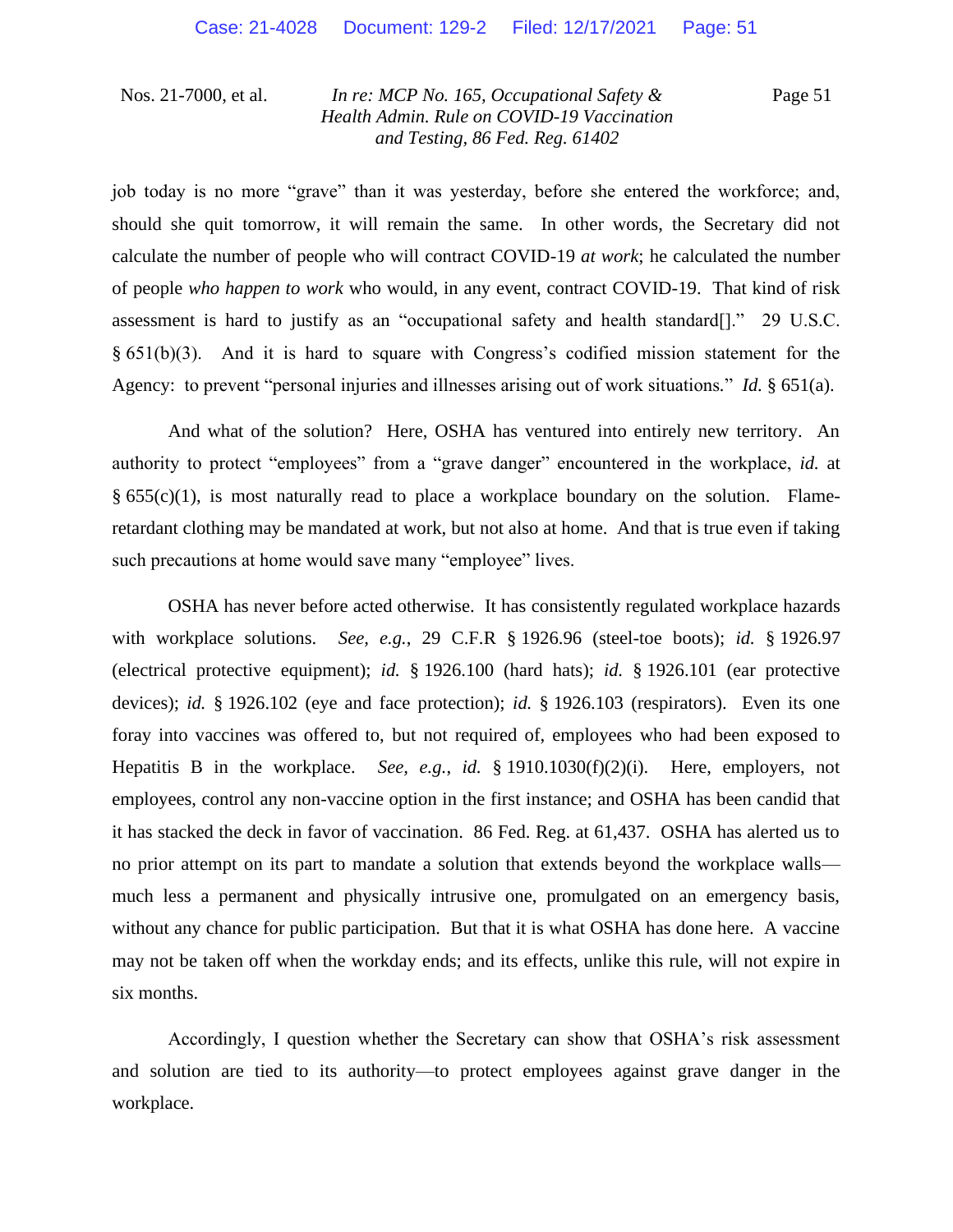Page 52

#### 2. Major Questions Doctrine

If there were doubt, the major questions doctrine tells us how to respond. Congress must "speak clearly if it wishes to assign to an agency decisions of vast 'economic and political significance.'" *Util. Air Reg. Grp. v. EPA*, 573 U.S. 302, 324 (2014) (quoting *FDA v. Brown & Williamson Tobacco Corp.*, 529 U.S. 120, 160 (2000)). And we should be skeptical when an agency suddenly discovers "in a long-extant statute an unheralded power to regulate a significant portion of the American economy." *Id.* (quotation marks omitted).

OSHA has never issued an emergency standard of this scope. Each of this rule's few predecessors addressed discrete problems in particular industries. *See* 48 Fed. Reg. 51,086, 51,087–93 (Nov. 4, 1983) (targeting workplaces where "asbestos is handled," specifically 375,000 employees in manufacturing, construction, fabrication, brake repair, and shipbuilding); 43 Fed. Reg. 2,586, 2,593 (Jan. 17, 1978) (targeting acrylonitrile manufacturing, acrylic fiber production, and similar activities with the "highest exposure" to acrylonitrile); 42 Fed. Reg. 45,536, 45,536 (Sept. 9, 1977) (targeting DBCP manufacturers, specifically 2,000 to 3,000 employees in a handful of companies); 42 Fed. Reg. 22,516, 22,517–22 (May 3, 1977) (targeting 150,000 employees in the chemical, printing, lithograph, rubber, paint, varnish, stain remover, adhesive, and petroleum industries with high exposure to Benzene, but exempting retail gas stations); 41 Fed. Reg. 24,272, 24,275 (June 15, 1976) (targeting 2,305 commercial divers); 39 Fed. Reg. 12,342, 12,343 (Apr. 5, 1974) (targeting vinyl chloride manufacturers, processers, and storers); 38 Fed. Reg. 10,929, 10,929 (May 3, 1973) (targeting 14 carcinogens when manufactured, processed, used, repackaged, released, or otherwise handled, as requested by oil, chemical, and atomic workers); 38 Fed. Reg. 17,214, 17,216 (June 29, 1973) (targeting field workers exposed to 12 pesticides, but limited to crops of apples, citrus, grapes, peaches, and tobacco); 36 Fed. Reg. 23,207, 23,207 (Dec. 7, 1971) (targeting workplaces with extremely high levels of asbestos). Most of those were challenged in court and only one of those survived. Now the Secretary claims authority to impose a vaccinate-or-test mandate across "all industries" on 84 million Americans (26 million unvaccinated) in response to a global pandemic that has been raging for nearly two years. 86 Fed. Reg. at 61,424. But no congressional grant of authority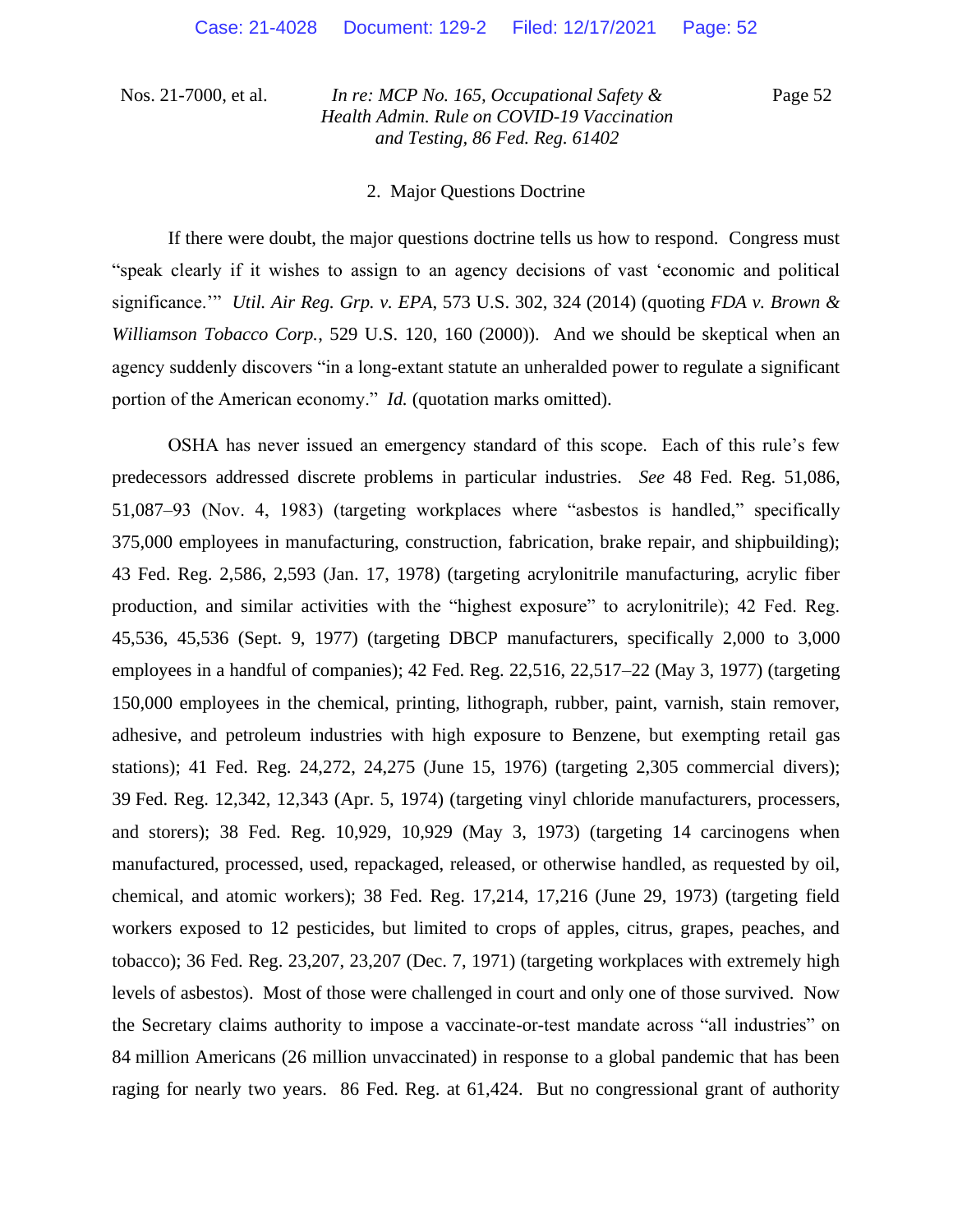Page 53

does what the Supreme Court requires in such circumstances: speak with "exceedingly clear language." *Ala. Ass'n of Realtors*, 141 S. Ct. at 2489.

The majority deems the major questions doctrine inapplicable, first because, in its eyes, OSHA's authority to undertake a nationwide vaccine-or-test mandate is "unambiguous." Maj. Op. at 16. It rests that conclusion primarily on the fact that OSHA has been regulating workplace health and safety since 1970. But the major questions doctrine is not about the age of the agency; and it is not only about the *kind* of power but also the *scope* or *degree*. Claiming that it made no such error, the majority doubles down with examples of OSHA exercising power similar in kind and calls that "scope." But no matter how many times OSHA has regulated discrete illnesses in particular workspaces, this emergency rule remains a massive expansion of the scope of its authority. In *Brown & Williamson*, the FDA had been regulating "drugs" and "devices" for 58 years. 529 U.S. at 125. And regulating nicotine seemed to fit in the FDA's wheelhouse. *See id.* at 127. Nonetheless, the Court denied the FDA's authority to make "a policy decision of such economic and political magnitude"—even one in the agency's ken, and even though tobacco was "perhaps the single most significant threat to public health in the United States" at the time.**<sup>6</sup>** *Id.* at 133, 161.

Just months ago, the Supreme Court rejected a similar attempt by a different agency to take the pandemic into its own hands. *See Ala. Ass'n of Realtors*, 141 S. Ct. at 2486. The CDC had imposed an eviction moratorium for any counties with high levels of COVID-19 transmission, citing its authority in the Public Health Act to make "such regulations as . . . are necessary to prevent the introduction, transmission, or spread of communicable diseases from foreign countries." *Id.* at 2487. Deciding that a challenge to the moratorium was "virtually certain to succeed on the merits," the Court found that even if the provision could be read that

**<sup>6</sup>**The majority thinks *Brown & Williamson* is distinguishable because there Congress had directly spoken on the issue of tobacco, which was further evidence that the FDA had no such authority. *See* 529 U.S. at 137–39. However, in *Utility Air Regulatory Group*, the Supreme Court reaffirmed the language in *Brown & Williamson* and applied it even where Congress had been silent. *See* 573 U.S. at 307, 324 (finding that an EPA determination "that its motor-vehicle greenhouse-gas regulations automatically triggered permitting requirements" was an "enormous and transformative expansion" in authority that triggered *Brown & Williamson*). *Utility Air Regulatory Group* is yet another example of the Supreme Court applying the major questions doctrine to a regulation similar in kind but with an increased scope.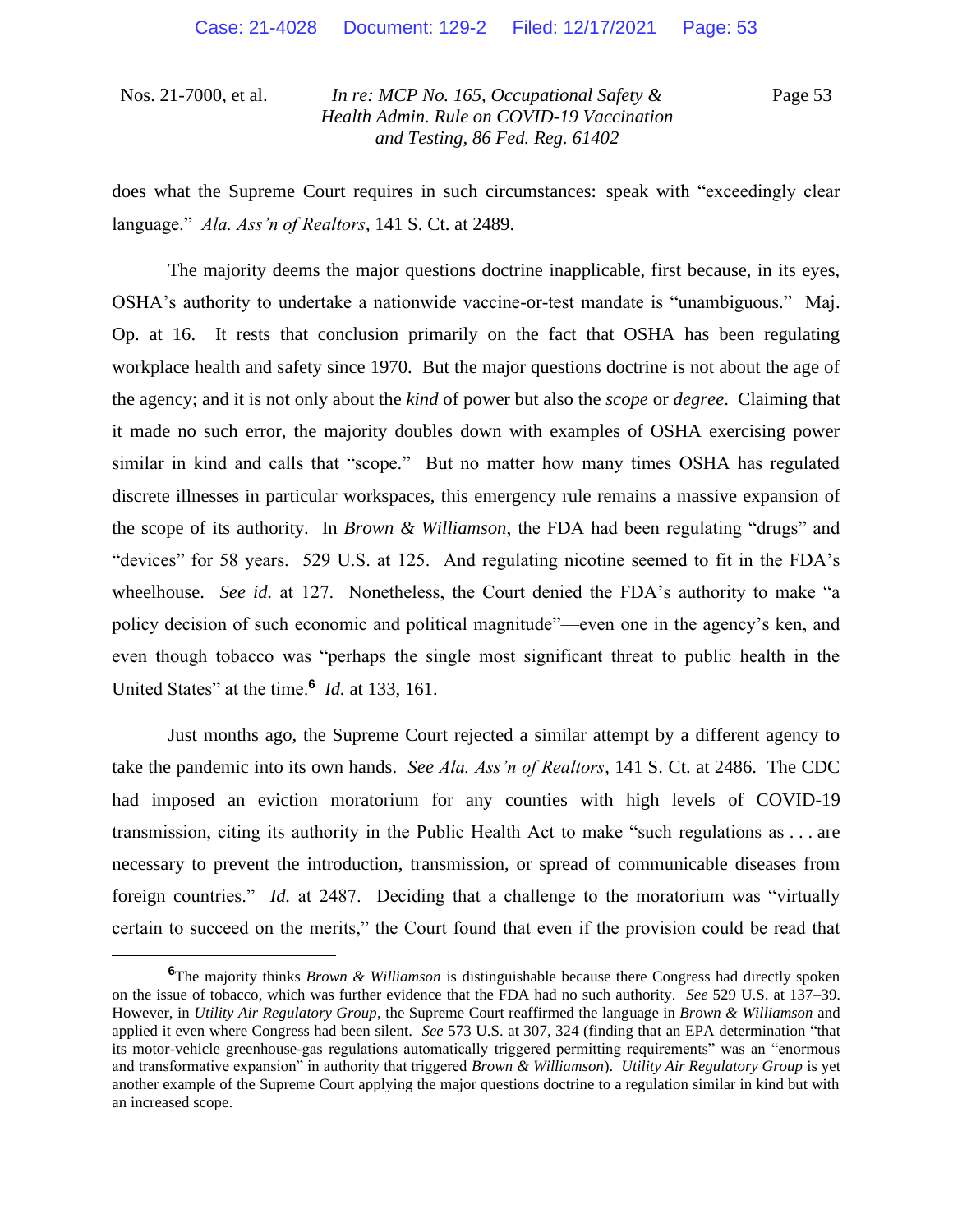Page 54

way, "the sheer scope of the CDC's claimed authority" belied the government's interpretation. *Id.* at 2489.

The majority gives short shrift to this very recent precedent, calling the major questions doctrine a "seldom-used . . . exception to *Chevron* deference." Maj. Op. at 14. It is hard to see how that can be right when *Alabama Association of Realtors* just applied the doctrine and *Chevron* made no appearance in the case. The majority protests that the doctrine is "hardly a model of clarity" and that "economic and political significance" is undefined. *Id.* Maybe so. Yet it is hard to think of a more apt comparison than the one the Supreme Court just gave us to follow. Finding it to be a power of "vast economic and political significance," the Court emphasized that the CDC's moratorium covered "80% of the country, including between 6 and 17 million tenants," all to "combat[] the spread of COVID-19." *Ala. Ass'n of Realtors*, 141 S. Ct. at 2489–90. OSHA's rule covers two-thirds of the private sector, including 84 million workers (26 million unvaccinated), also to combat COVID-19. 86 Fed. Reg. at 61,424–41. If it is not clear on its face that OSHA's vaccinate-or-test mandate covering most of the country is significant, then *Alabama Association of Realtors* tells us it is.

Finally, the majority tries to escape the doctrine by claiming that the Secretary's authority is carefully circumscribed by the requirements in § 655 that the rule be "necessary" to combat a "grave danger," and that OSHA has "honored those parameters" by using its power infrequently. Maj. Op. at 16. Two short responses are in order. One, the provision in *Alabama Association of Realtors* was similarly circumscribed; the CDC could act only when it was "necessary" to prevent the "spread of communicable disease," and it had "rarely ... invoked" its power. 141 S. Ct. at 2487. Two, the fact that § 655 "narrowly circumscribe[s]" OSHA's authority, *Indus. Union*, 448 U.S. at 651, and that its assertions of power in the past have been limited, supports a restrictive reading, not an expansive one.

A last point bears mention. Congress may enlist the help of administrative agencies to implement and enforce the laws, as it has done here. *See Gundy v. United States*, 139 S. Ct. 2116, 2123 (2019). But there are limits to how much Congress may delegate. *See id.* And the greater the putative delegation of power, the less discretion an agency has when exercising it.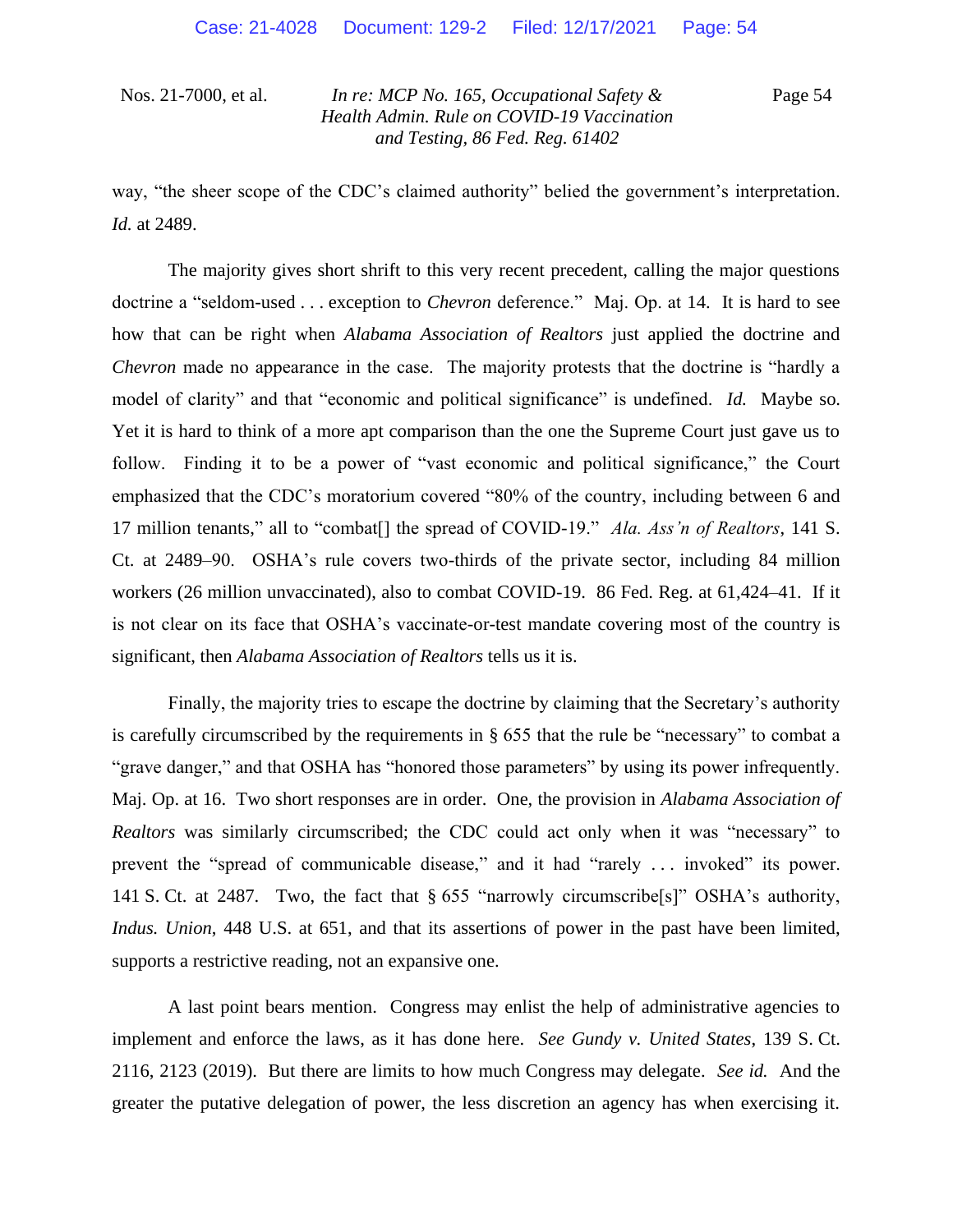Page 55

*See Whitman v. Am. Trucking Ass'ns*, 531 U.S. 457, 475 (2001) ("[T]he degree of agency discretion that is acceptable varies according to the scope of the power congressionally conferred.").

Here, the Secretary asks for maximum authority *and* maximum discretion; he wants to issue a rule of national import, covering two-thirds of American workers, and he wants to do it without clear congressional authorization, without even public notice and comment, and with a capacious understanding of necessity. Such a combination of authority and discretion is unprecedented, and the Secretary is unlikely to show that he has been granted it.

### B. Other Stay Factors

Petitioners have shown a likelihood of success on the merits of their challenge to the emergency rule. That factor is the most important; but the other factors favor the stay as well.

Will petitioners be irreparably harmed absent a stay? Yes. *Nken v. Holder*, 556 U.S. 418, 434 (2009). Consider just two classes of petitioners. First, individuals. Without a stay, they will be forced to decide whether to get vaccinated. In some cases, employers may permit employees to undergo weekly testing and wear a mask. But some will fire those who are not vaccinated, rather than deal with the recordkeeping hassles of the testing requirement. In those instances, the individuals will be irreparably harmed, either by loss of livelihood or an unwelcome vaccination. And even if given the choice by her employer, an individual petitioner might reluctantly submit to vaccination, rather than incur a weekly hit to her finances and to her time. And if it turns out she did so due to an invalid regulation, she will have been irreparably harmed.

Second, businesses. The business petitioners say they will be harmed in various ways, including unrecoverable compliance costs and loss of employees amidst a labor shortage. For example, one petitioner, Oberg Industries, says that it will incur more than "\$22 million in lost revenue per year," and that the vaccinate-or-test mandate "will imperil Petitioner's business going forward given significant labor market shortages." Docket Nos. 21-7000, 21-4112, Motion for Emergency Stay at 2. Currently, the company has 21 open positions and, according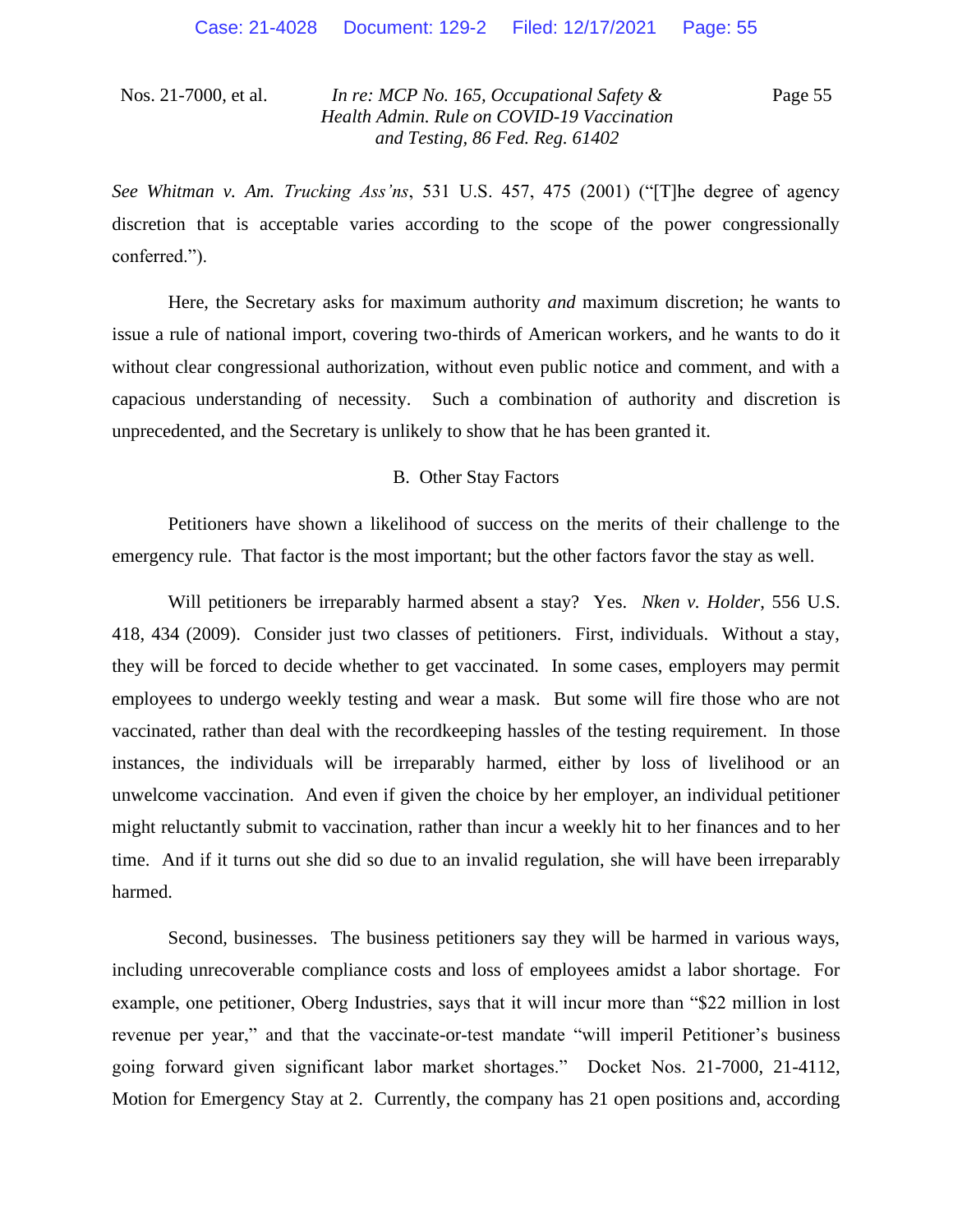Page 56

to Oberg, "studies show that at least seven million affected workers report that they definitely will not get the vaccine." *Id.* The vaccinate-or-test mandate will exacerbate these shortages, with Oberg estimating that it will lose "200 employees—approximately 30% of its existing workforce." *Id.* at 2–3. The papers before this court are filled with similar stories. There is no question that if these harms occur, they will be irreparable.

OSHA responds that the administrative record it compiled does not support the alleged severity of petitioners' harms. Of course the record is silent as to petitioners' concerns, given that the emergency standard circumvents any public input. And while OSHA says its projected costs are much lower than petitioners', the projected costs are not *de minimis*, ranging from as little as \$2,000 to almost \$900,000 per entity, with a combined projected cost of almost \$3 billion. 86 Fed. Reg. at 61,493.

Would the stay substantially injure OSHA and where does the public interest lie? *Nken*, 556 U.S. at 434. These two factors merge when the government is a party. *Id.* at 435. It is hard to find harm to OSHA from delay, as it waited almost two years since the pandemic began, and nearly a year after vaccines became publicly available, to issue the mandate. That is not to mention the almost two-month delay between the President's mandate announcement and the issuance of the emergency standard.

As for the societal costs of the pandemic, few could dispute their size and scope. To focus on just one, in many states, the healthcare system is being overrun and many healthcare workers report both a physical and emotional toll from the relentless effort of caring for the sick and dying. *See Michigan's Hospitals Near Breaking Point: 'We Can't Take Care of Our Patients as We Need'*, The Detroit News (last visited Dec. 15, 2021), https://www.detroitnews.com/in-depth/news/nation/coronavirus/2021/12/15/michigan-hospitalscrisis-health-care-workers-exhausted-covid-19-pandemic/6462036001/. The agency record in this case contains substantial evidence that we could give them some rest if more of us rolled up our sleeves. But the Secretary himself claims no authority to regulate for these ends. He cannot even regulate for the sake of the vaccinated; they are not in "grave danger." Instead, the mandate is aimed directly at protecting the unvaccinated from their own choices. Vaccines are freely